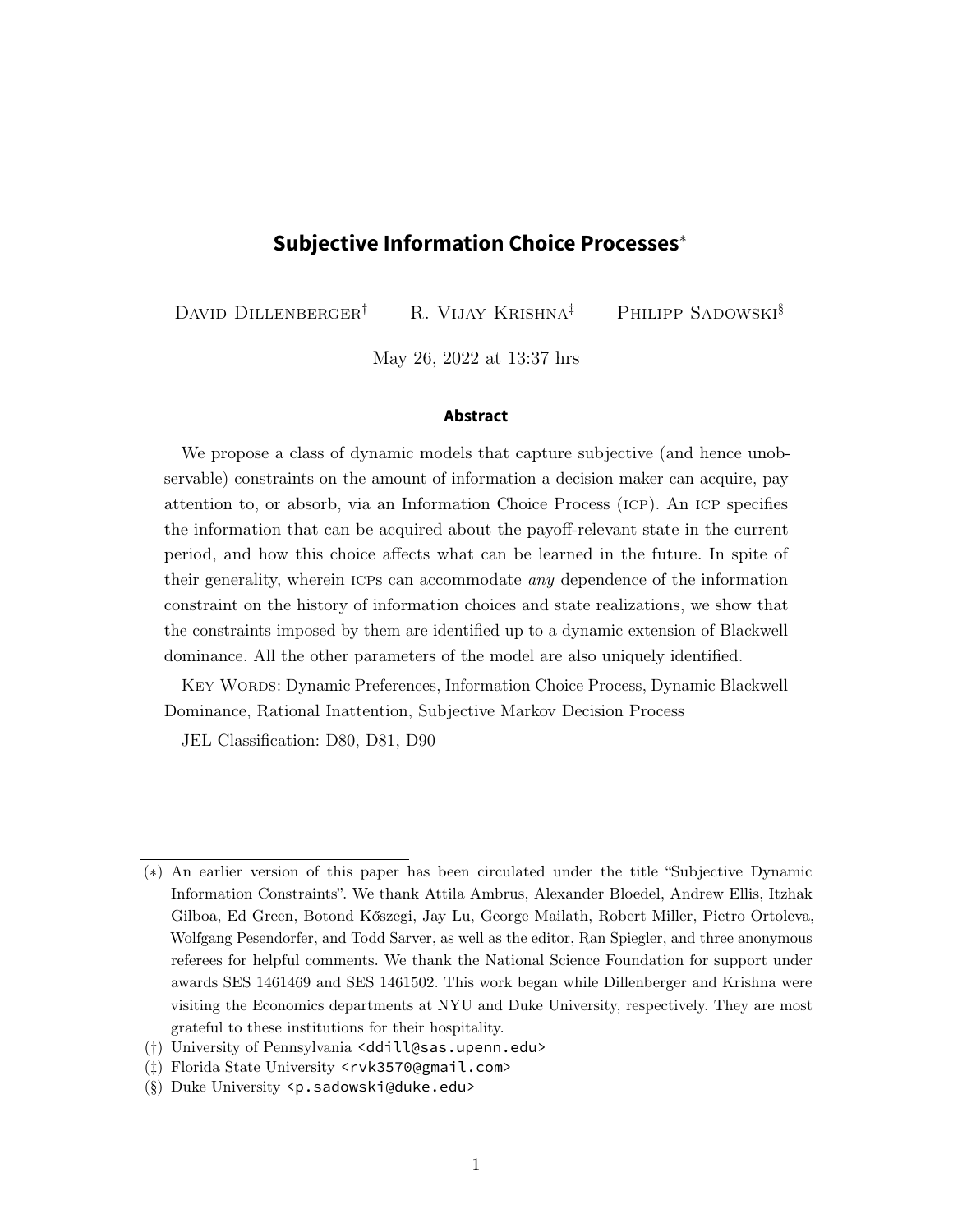## **1. Introduction**

<span id="page-1-1"></span><span id="page-1-0"></span>In a typical dynamic choice problem, a decision maker (henceforth DM) must choose an action that, contingent on the evolving state of the world, determines a payoff for the current period as well as the collection of actions available in the next period. Faced with such a problem, DM wants to acquire information about the state of the world, but often is constrained by the amount of information he can acquire, pay attention to, or simply absorb. For example, consumers cannot always be aware of relevant prices at all possible retailers and firms have limited resources they can expend on market analysis. While accounting for such information constraints can significantly change theoretical predictions (see, for instance, Geanakoplos and Milgrom [\(1991\)](#page-36-0), Stigler [\(1961\)](#page-37-0), Persico [\(2000\)](#page-37-1), and the literature on rational inattention pioneered by Sims [\(1998,](#page-37-2) [2003\)](#page-37-3)), an inherent difficulty in modeling them, as well as the actual choice of information, is that they are often private and unobservable.

In this paper we provide — and fully identify — a class of dynamic models that incorporate intertemporal information constraints. These constraints have the property that information choice in one period can directly affect the set of feasible information choices in the future. Moreover, and unlike intertemporal budget constraints, they need not be linear and can accommodate many patterns, such as developing expertise in processing information or feeling fatigued after paying a lot of attention. Indeed, our information constraints can encode arbitrary history dependence. Our framework unifies behavioral phenomena that arise in the presence of such constraints, regardless of their nature; that is, it applies whether the constraints are cognitive, so that individuals have limited ability to take into account available information, or physical, where they reflect the scarcity of information.

To fix ideas, suppose in each period dm can manage his portfolio by choosing from a set of possible investments. Depending on the current state of the economy, each choice of investment results in an instantaneous payoff (eg, a dividend) and a new realization of the monetary value of the portfolio, which determines the continuation investment problem for the next period. Further suppose that to improve his portfolio choice, dm can acquire information about the state in a way that may also determine what information can be acquired in the future. For instance, it may be that  $DM$  is subject to fatigue, and so can acquire information only if he did not do so in the last period. Alternatively, he may gain expertise, so that acquiring a particular piece of information in one period makes it easier to acquire that same information in subsequent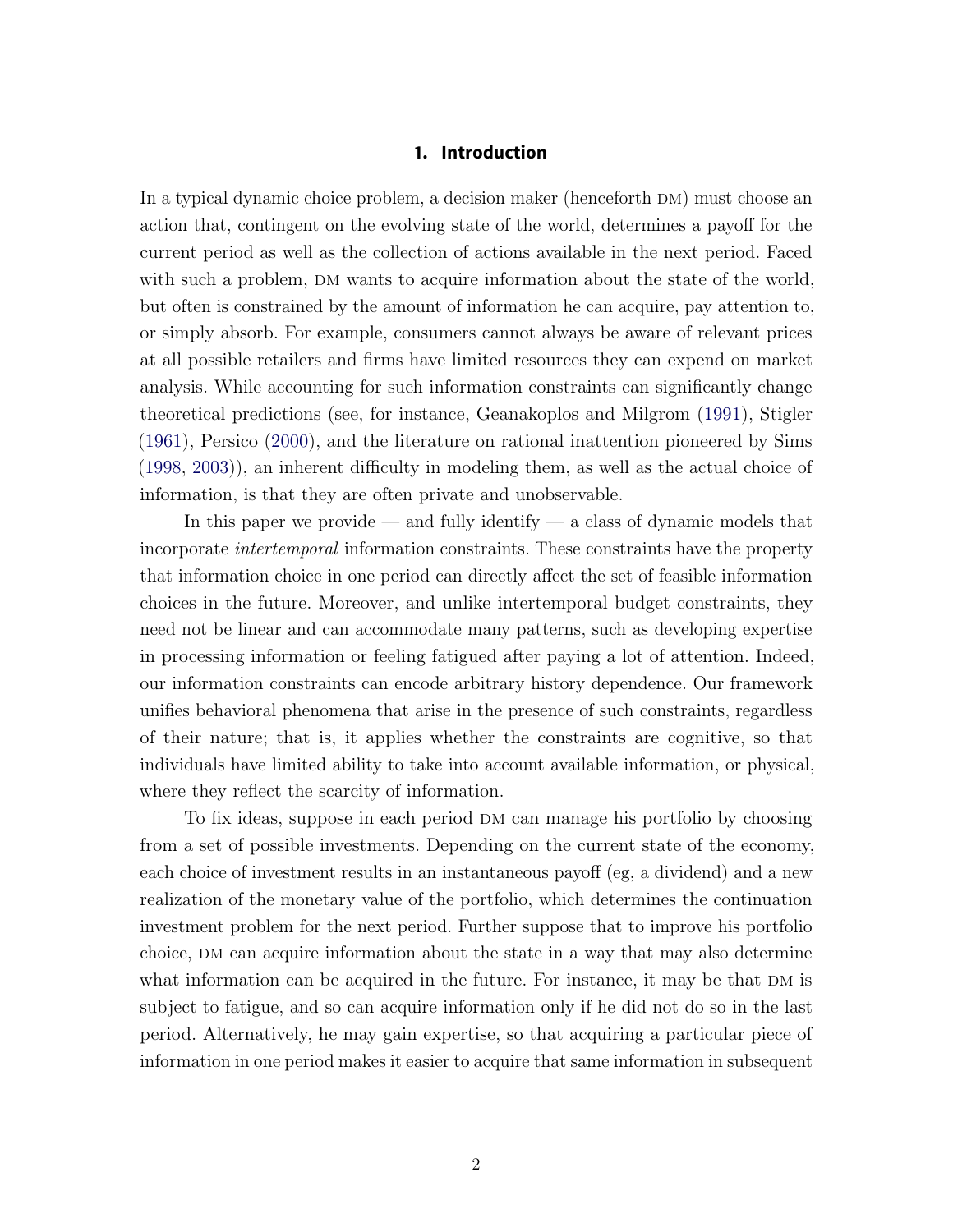<span id="page-2-1"></span>periods. These information constraints may become increasingly complicated as the length of DM's history of past choices grows. The difficulty for the analyst is that while the actual portfolio choice is in principle observable, DM's information choice, and its impact on the feasibility of subsequent information plans, is typically not. A natural question is, Can (unobservable) information constraints be identified from DM's preferences and if so, what type of data is needed to achieve this identification?

Our main result (Theorem [1\)](#page-11-0) shows that the class of dynamic consumption choice problems we consider is sufficiently rich to identify the entire set of (subjective) parameters governing dm's preferences. In particular, observable choice is between menus of acts, each of which results in a state-dependent lottery over current consumption and a continuation problem for the next period, and the parameters are (i) a utility function over consumption, (ii) a Markov process that governs the evolution of the state of the world, (iii) the discount factor, and (iv) the Information Choice Process (icp), which is an information constraint that is identified up to a dynamic extension of Blackwell informativeness.

Formally, our model is a Markov decision process for DM with a state variable (which governs the feasible information choices) that cannot be verified by the analyst; from her point of view, the process is subjective with partially unknown transitions and partially unobservable actions and states. The full identification of this partially subjective Markov decision process in Theorem [1](#page-11-0) is our main conceptual contribution.

Understanding ICPs can be useful in a variety of settings. To illustrate this, we now briefly discuss the relevance of expertise and fatigue in organizational and personnel economics.

It is widely accepted that information overload among workers, which is tightly linked to fatigue,<sup>[1](#page-2-0)</sup> emerges as a result of an imbalance between the worker's processing capacity and his processing requirements. While the worker's processing capacity (his icp) is subjective, the processing requirement is determined by his employer. It is thus in the interest of the employer to understand the worker's icp so that she can avoid overloading the worker with information.

Organizations typically expect their employees to continue developing expertise (understood here as the ability to make good decisions) either through on-the-job

<span id="page-2-0"></span><sup>(1)</sup> One explanation for the "social media fatigue", that is, the reduced interest in social media among US consumers, is that users are experiencing information overload: the amount of information to be processed has become overwhelming for consumers leading them to be more selective about their media exposure and involvement, see Greenfield [\(2018\)](#page-36-1).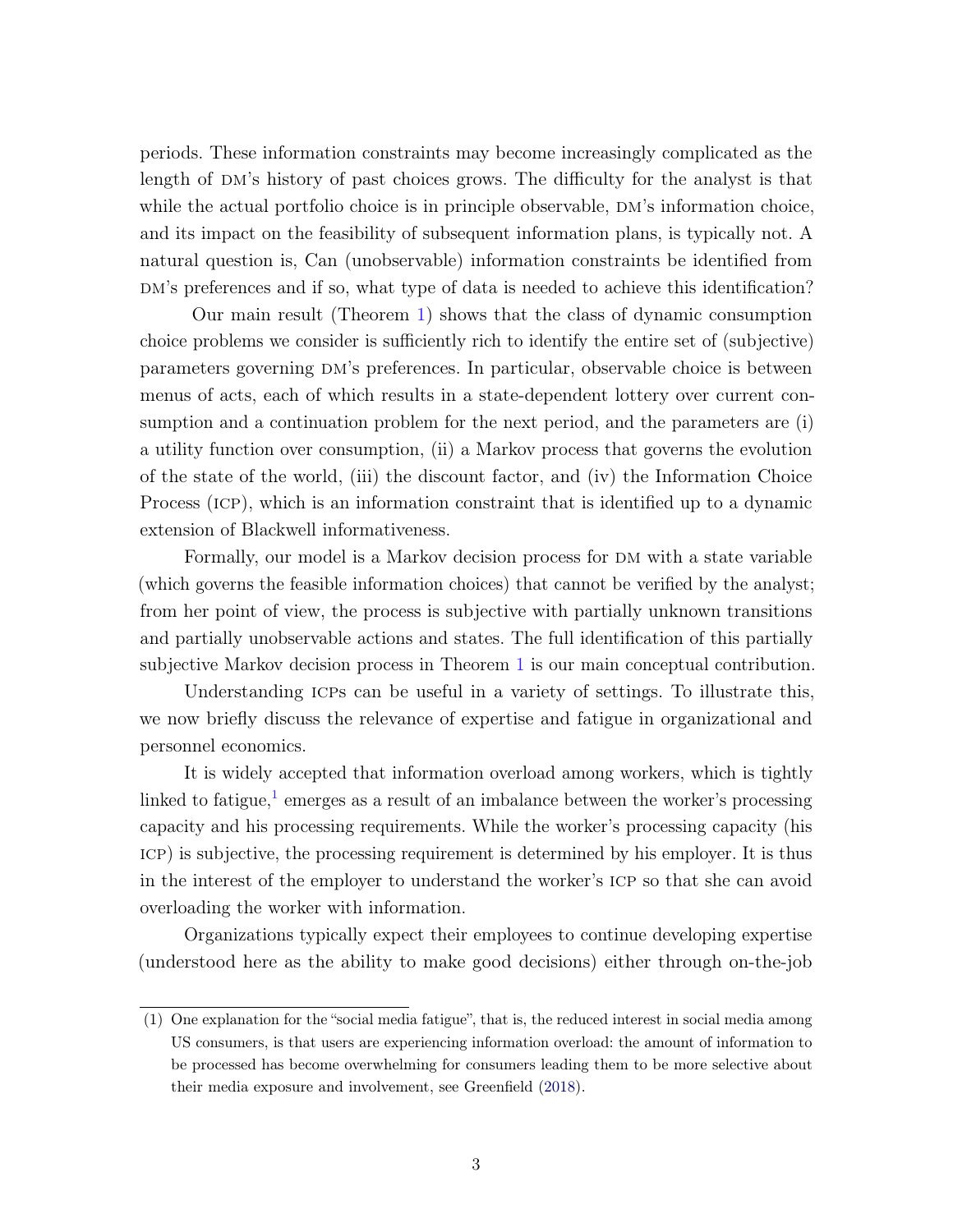<span id="page-3-1"></span>learning or through formal education (see for instance Pastorino [2021\)](#page-37-4). From an organizational perspective, it is then useful to understand the mechanism by which different types of workers can acquire expertise (which is captured by their icps). This may determine how well the firm can (re-)match different types of workers to different tasks, choose between on-the-job training and formal education, use its organizational structure to incentivize skill acquisition, or avoid turnover by generating firm specific expertise (as opposed to general human capital).

The paper is organized as follows. Section [2](#page-3-0) presents examples of ICPs. Section [3](#page-6-0) introduces the analytical framework, states our utility representation, and describes the notion of comparative informativeness for ICPs. Section [4](#page-11-1) establishes a duality between the set of icps and our choice domain and uses it to illustrate our identification result. Section [5](#page-17-0) behaviorally characterizes expertise and fatigue. Section [6](#page-22-0) surveys the most related literature. All proofs are in the appendices.

## **2. Examples of ICPs**

<span id="page-3-0"></span>An ICP is a subjective controlled process that specifies how future information constraints depend on past choices of information. Formally, given a state space S, from which the payoff-relevant state of the world realizes each period, an ICP is parameterized by an additional subjective *information state*  $\theta$ , which encodes how today's choice of information affects information constraints in the future; a function  $\Gamma(\theta)$ that determines a set of feasible partitions of S; and an operator  $\tau$  that governs the transition of  $\theta$  in response to the choice of partition and the realization of  $s \in S$ . trivial ICP, where  $\Gamma(\theta)$  is always a singleton, corresponds to DM facing a particular stream of information, and so our framework subsumes the standard model of dynamic decision making without information choice. Another special case is where  $\Gamma(\theta)$  is independent of  $\theta$  and is non-trivial, so that the set of available signals is constant over time.

The novelty in our theory is that icps can accommodate arbitrary history dependence. We now describe a few simple ICPs that feature *expertise* and *fatigue*. Intuitively, expertise is the idea that past information choices facilitate the choice of the same or similar information in the future, while fatigue is the notion that learning more initially reduces the ability to learn and process information later. We will return to these examples in Section [5,](#page-17-0) where we formally define and behaviorally characterize expertise and fatigue.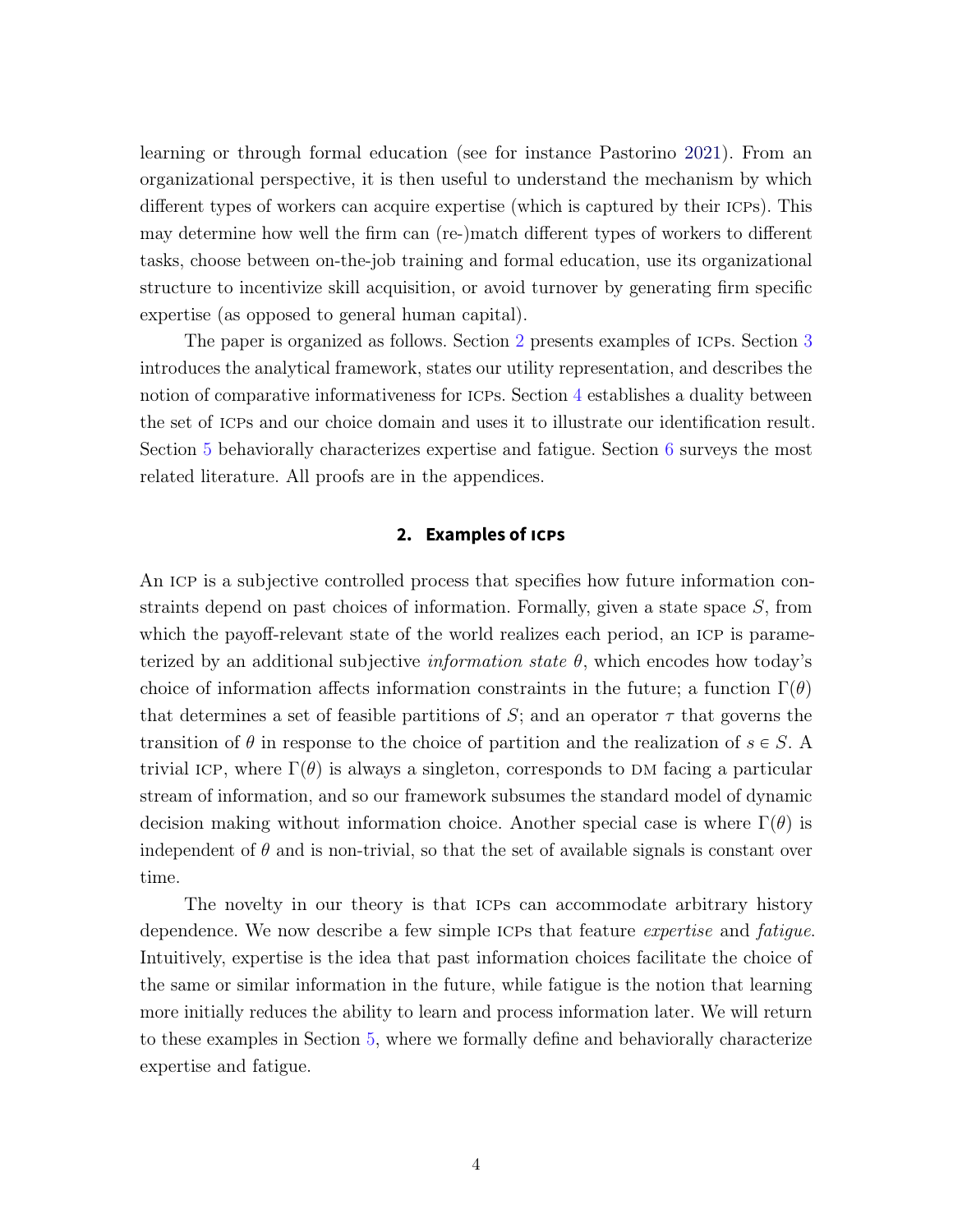<span id="page-4-4"></span><span id="page-4-3"></span>Example 2.1. As has been proposed in the literature on managerial decision making, suppose a manager is constrained in the accumulation of human capital, or expertise.<sup>[2](#page-4-0)</sup> Specifically, the manager faces  $N$  different sources of information, where each source  $i$ corresponds to a partition  $P_i$  of S. Suppose further that the manager has the resources to gain expertise in processing one new source of information every period. This might involve hiring a new expert, purchasing access to new data, or learning how to interpret a particular type of real world data. Once the manager gains that expertise, she can process the now familiar source of information indefinitely. The manager's information in a given period is then the coarsest refinement of all the partitions that correspond to previously chosen information sources. With  $\theta = (\theta_1, \dots, \theta_N) \in \{0, 1\}^N$ as the subjective information state, let

$$
P_{\theta_i} := \begin{cases} P_i & \text{if } \theta_i = 1 \\ \{S\} & \text{if } \theta_i = 0 \end{cases}
$$

The information constraint is then

$$
\Gamma(\theta) = \{ P : P = P_{\theta_1} \vee \cdots \vee P_{\theta_N} \vee P_i \text{ with } i \in \{1, \ldots, N\} \}
$$

and the state transitions so that the new jth component is given by  $\ddot{\phantom{0}}$ 

$$
\tau(P_{\theta_1} \vee \cdots \vee P_{\theta_N} \vee P_i, \theta)_j := \begin{cases} 1 & \text{if } j = i \\ \theta_j & \text{otherwise} \end{cases}
$$

<span id="page-4-2"></span>**Example 2.2.** DM is subject to fatigue, in that he cannot acquire or process information in two consecutive periods: If he has learned a non-trivial partition of  $S$  in the previous period, he cannot afford to learn anything (ie, he can only learn the trivial partition of  $S$ ) in the current one. This example suggests that periods in which individuals pay careful attention are usually followed by periods in which they should rest.<sup>[3](#page-4-1)</sup> In this case, we may set  $\Theta = \{0, 1\}$ , some  $\theta_0 \in \Theta$  as the initial information state,

<span id="page-4-0"></span><sup>(2)</sup> See, for instance, Geanakoplos and Milgrom [\(1991\)](#page-36-0). We refer here exclusively to expertise that improves an individual's ability to make the right decision, rather than the ability to execute that decision. See Currie and MacLeod [\(2017\)](#page-35-0) for a discussion of the two types of expertise in the context of medical decision making.

<span id="page-4-1"></span><sup>(3)</sup> In addition to the cognitive interpretation of fatigue, this type of constraint could also capture advice from an expert who can only be approached infrequently. Alternatively, the acquisition of information may consume time or physical resources and thus crowd out the completion of other essential tasks; those tasks then have to be performed in consecutive periods, when they, in turn, crowd out further acquisition of information.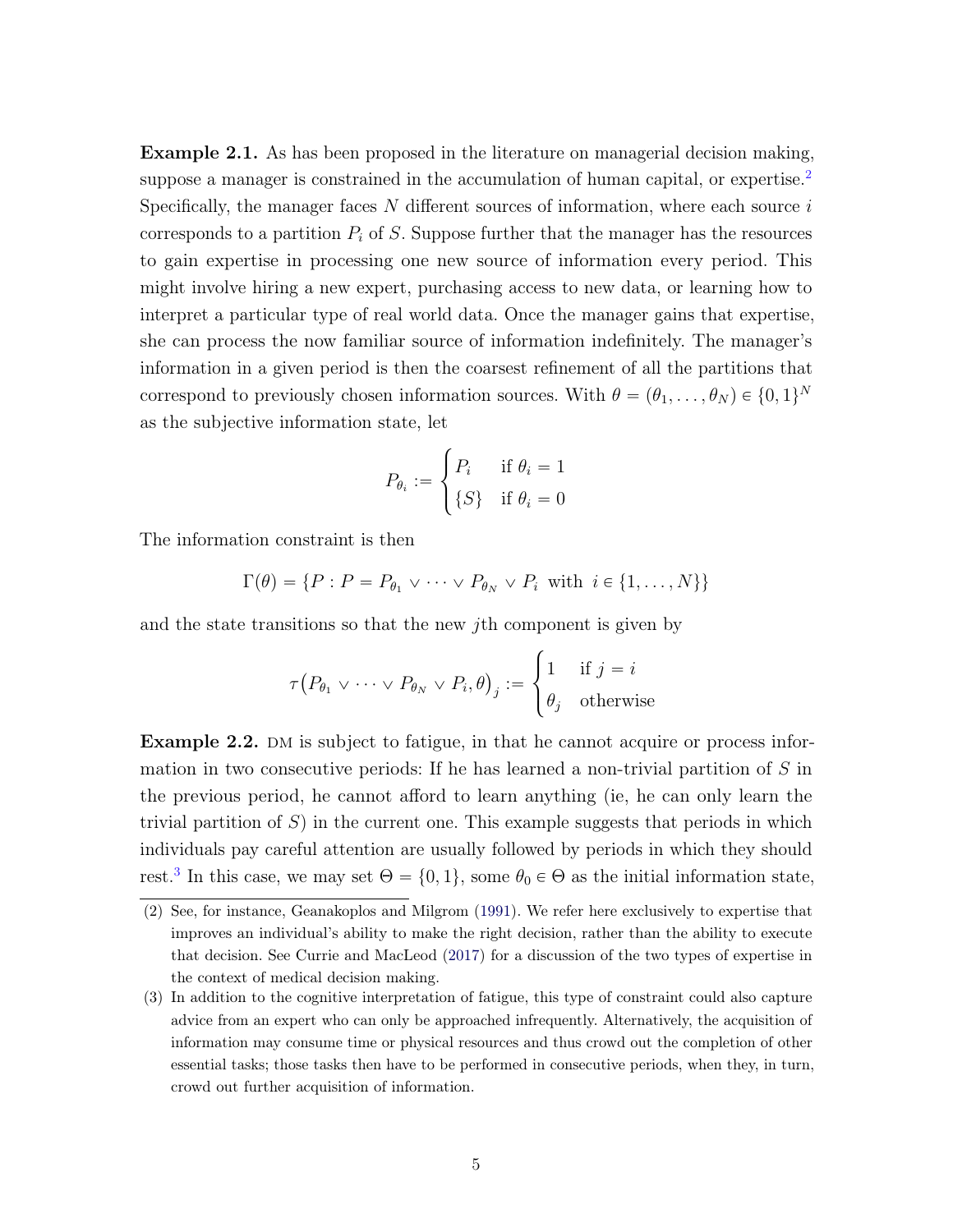and

$$
\Gamma(\theta) := \begin{cases} \{S\} & \text{if } \theta = 0 \\ \mathcal{P} & \text{if } \theta = 1 \end{cases} \quad \text{and} \quad \tau(P) := \begin{cases} 0 & \text{if } P \neq \{S\} \\ 1 & \text{if } P = \{S\} \end{cases}
$$

where  $\mathcal P$  is the collection of all partitions of S. Note that here  $\tau$  is independent of  $\theta$ and s.

Our next two examples also capture fatigue and expertise, respectively, and build on the entropy based constraints found in the literature on rational inattention.

<span id="page-5-0"></span>Example 2.3. The mental exertion of processing an overload of information in one period results in fatigue that negatively impacts dm's capacity to process information in the subsequent period. Let  $c(P)$  measure the amount of information from partition P. For example,  $c(P) = H<sub>\mu</sub>(P)$ , the entropy of P calculated using some probability distribution  $\mu$  over S (where  $\mu$  may evolve as information arrives; for instance, if past state realizations become known and states are correlated over time, then  $\mu$  will depend on those past states). When rested, DM can process an amount  $K$ , and she begins each period rested as long as she processed less than  $\kappa < K$  in the previous period. Processing more than  $\kappa$  in one period amounts to information overload, and her ability to process information in the next period will be reduced from K by the amount of overload. In that case her per-period information capacity k can serve as the subjective information state. Formally, with attention capacity  $k$ , any partition  $P \in \Gamma (k) = \{P : c (P) \leq k\}$  can be chosen, whereupon the stock transitions to K if  $c(P) \leq \kappa$  and to  $K - c(P) + \kappa$  otherwise. This ICP is parametrized by  $(K, \kappa, c)$ . If c is an entropy cost, then the case with  $\kappa = K$  corresponds to a typical per period constraint in the literature on rational inattention.

<span id="page-5-1"></span>Example 2.4. To capture expertise instead of fatigue in an environment similar to that of the previous example, suppose that DM has capacity K to process new information every period. In particular, if partition Q was chosen in the previous period, then the cost of learning P now is  $c(P | Q) = H<sub>\mu</sub>(P | Q)$ , where, given a probability  $\mu$  over S,  $H_{\mu}(P | Q)$  is the relative entropy of P with respect to Q. Note that  $H_{\mu}(P | P) = 0$ . That is, while learning P initially costs  $H_{\mu}(P)$ , learning P again in the subsequent period is free. Thus, by changing his choice of information, DM can gain expertise in one area while losing it in another.

The starkness of the examples above is useful in separating the notions of fatigue and expertise, as we will analyze in Section [5.](#page-17-0) In general, however, icps can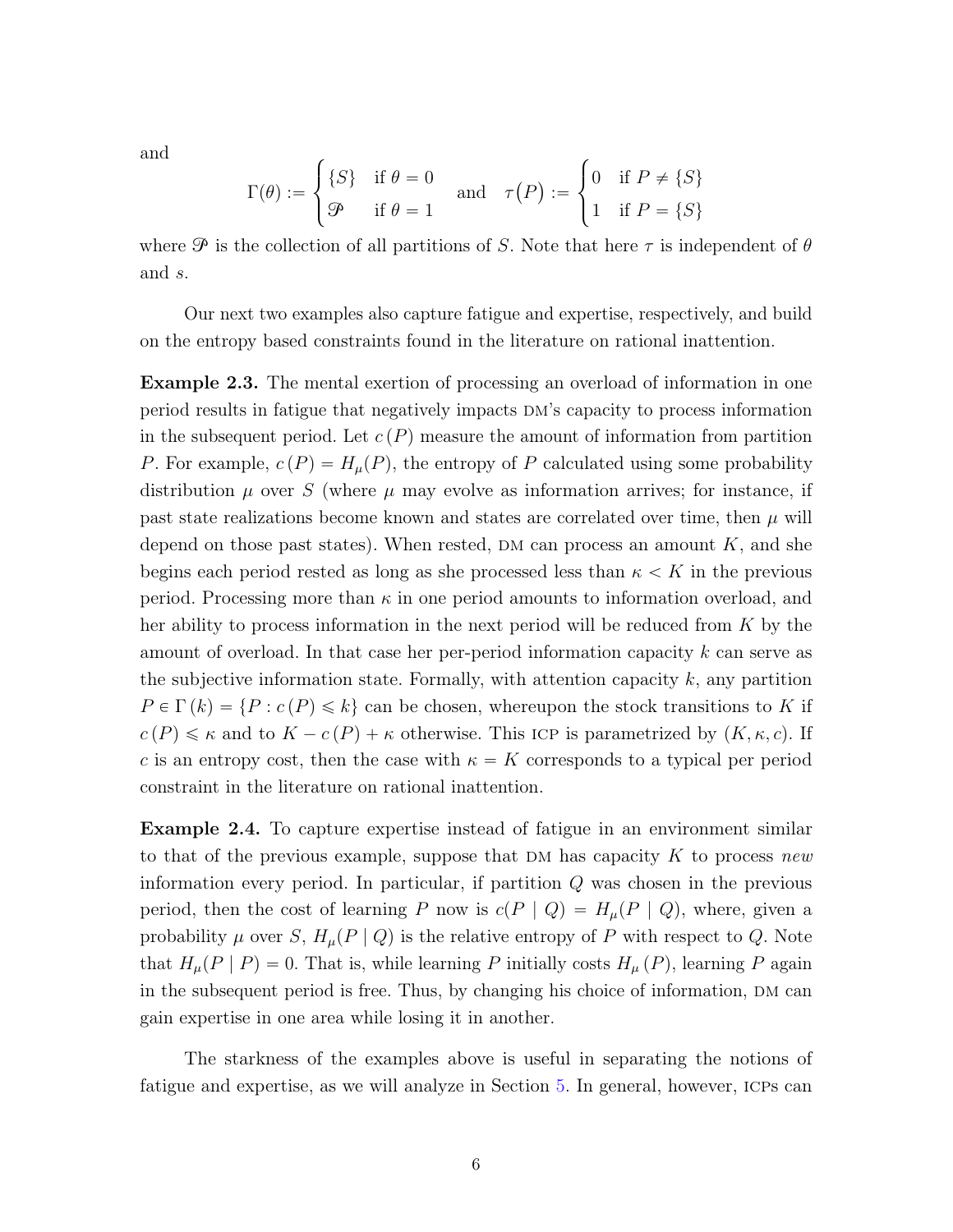<span id="page-6-2"></span>accommodate any dependence of the information constraint on the history of past information choices and state realizations, and our identification result in Section [4](#page-11-1) applies to this very general class of constraints. There are many ways to generalize the last two examples. One way is to just combine them, in which case fatigue and expertise are both present and either may dominate. One could also accommodate partial expertise via the cost function  $c(P | Q) = bH_{\mu}(P) + (1 - b)H_{\mu}(P | Q)$  for  $b \in (0, 1)$ .

## **3. Representation with Information Choice Processes**

#### 3.1. Domain

<span id="page-6-0"></span>Let S be a finite set from which the payoff-relevant (objective) state realizes each period. For any compact metric space Y, we denote by  $\Delta(Y)$  the space of Borel probability measures over Y, by  $\mathcal{F}(Y)$  the set of acts that map each  $s \in S$  to an element of Y, and by  $\mathcal{K}(Y)$  the space of closed and non-empty subsets of Y.

There are  $T > 1$  periods. Let C be a compact metric space representing consumption. A one-period consumption problem is  $x_1 \in X_1 := \mathcal{K}(\mathcal{F}(\Delta(C)))$ . It consists of a menu of Anscombe-Aumann acts, each of which results in a state-dependent lottery over instantaneous consumption prizes. Then, the space of two-period consumption ` over instantaneous consumption prizes. Then, the space of two-period consumption<br>problems is  $X_2 := \mathcal{K}\big(\mathcal{F}(\Delta(C \times X_1))\big)$ , so that each two-period problem consists of a menu of acts, each of which results in a lottery over consumption and a one-period problem for the next period. Proceeding inductively, we define *t*-period problems as problem for the next period. Proceeding matterively, we define *t*-period problems as  $X_t := \mathcal{K}(\mathcal{F}(\Delta(C \times X_{t-1})))$  for all  $t = 2, \ldots, T$ . For any  $x, y \in X_t$ , where  $t = 1, \ldots, T$ , and for any  $\alpha \in [0, 1]$ , we let  $\alpha x + (1 - \alpha)y := \{\alpha f + (1 - \alpha)g : f \in x, g \in y\} \in X_t$ .

Our domain  $X_T$  consists of T-period *dynamic choice problems* (henceforth, choice problems or *menus*). We analyze DM's preference relation  $\gtrsim$  over  $X_T$ .<sup>[4](#page-6-1)</sup>

A consumption stream is a degenerate menu that does not involve choice at any point in time. Let  $L_1 := \mathcal{F}(\Delta(C))$ , and for each  $t > 1$ , define  $L_t := \mathcal{F}(\Delta(C \times L_{t-1}))$ . Thus, each  $\ell \in L_t$  is an act that yields a state-dependent lottery over instantaneous consumption and a length- $(t - 1)$  continuation consumption stream (an  $\ell' \in L_{t-1}$ ).

The space  $X_T$  subsumes some previously studied domains. For instance, if S is a singleton,  $X_T$  reduces to the domain in Kreps and Porteus [\(1978\)](#page-36-2), which is extended to an infinite horizon in Gul and Pesendorfer [\(2004\)](#page-36-3). The subspace of consumption

<span id="page-6-1"></span><sup>(4)</sup> We focus on the finite horizon for expositional clarity. Extending our model and results to the infinite horizon is conceptually straightforward, but formally a bit involved.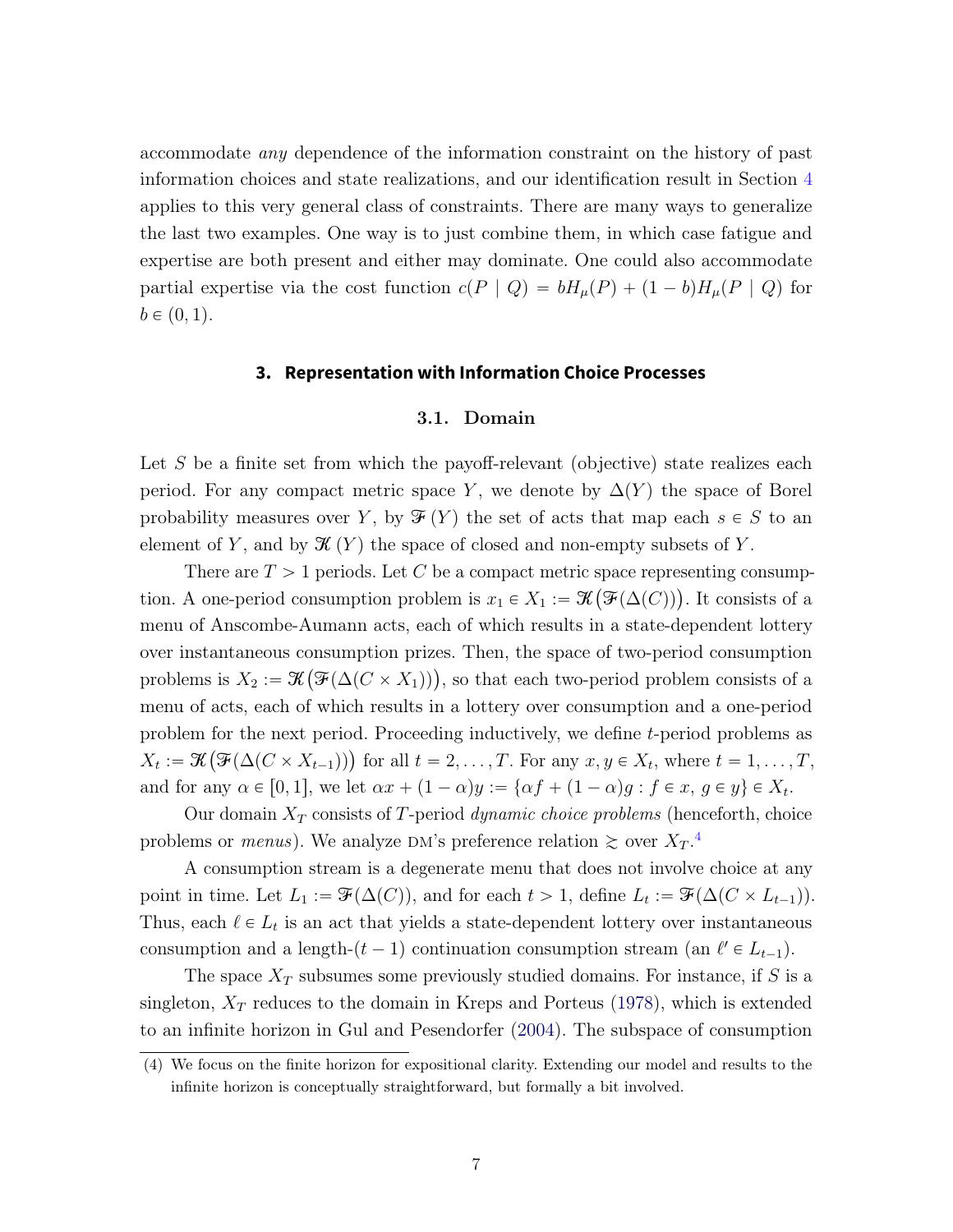<span id="page-7-3"></span>streams, where all choices are degenerate, is also a subspace of the (finite horizon version of the) domain in Krishna and Sadowski [\(2014\)](#page-36-4).

#### 3.2. icp-Representation

<span id="page-7-2"></span>DM chooses a partition in every period. Let  $\mathcal P$  be the space of all partitions of S. DM's choice of partition is constrained by an Information Choice Process (icp). Formally, an ICP is a tuple  $\mathcal{M} = (\Theta, \Gamma, \tau, \theta_0)$ , where  $\Theta$  is a set of *subjective information states*; the mapping  $\Gamma : \Theta \to 2^{\mathcal{P}} \setminus \emptyset$  specifies the set of feasible partitions in any information state  $\theta$ ; the transition operator  $\tau : \mathcal{P} \times \Theta \times S \to \Theta$  determines the transition of the information state  $\theta$ , given a particular choice of partition and the realization of an objective state; and  $\theta_0$  is the initial information state. Let M be the space of ICPs. Note that the definition of does not take into account the finite horizon  $T$ , but it should be clear that for choice from  $X_T$  only the first T periods of an ICP are relevant.

In addition, let  $u$  be a real-valued, non-constant, and continuous function on  $C$ , and let  $\delta \in (0, 1)$  be a discount factor.<sup>[5](#page-7-0)</sup> Let  $\Pi$  be the transition operator for a Markov process on S, where  $\Pi(s, s') =: \pi_s(s')$  is the probability of transitioning from state s to state s', and  $\Pi(s, s') > 0$  for all  $s, s' \in S$ , ie, the process is fully connected. It is notationally convenient to let  $0 \notin S$  be an auxiliary state, and to denote by  $\pi_0$  the unique invariant measure of Π.



#### <span id="page-7-1"></span>Figure 1: Timeline

Our model suggests the following timing of events and decisions, as illustrated in Figure [1.](#page-7-1) DM enters a period facing a menu  $x \in X_t$ , while being equipped with a prior belief  $\pi_s$  over S and an information state  $\theta$ . He first chooses a partition  $P \in \Gamma(\theta)$ . For any realization of a cell  $I \in P$ , which includes the (previously determined) true state, DM updates his beliefs using Bayes' rule to obtain  $\pi_s(\cdot | I)$ , and then chooses an act  $f \in \mathcal{X}$ . At the end of the period, the true state s' is revealed and DM receives

<span id="page-7-0"></span><sup>(5)</sup> For simplicity we assume that  $u$  is independent of the state  $s$ , but all our results can be extended to the case of state-dependent utilities.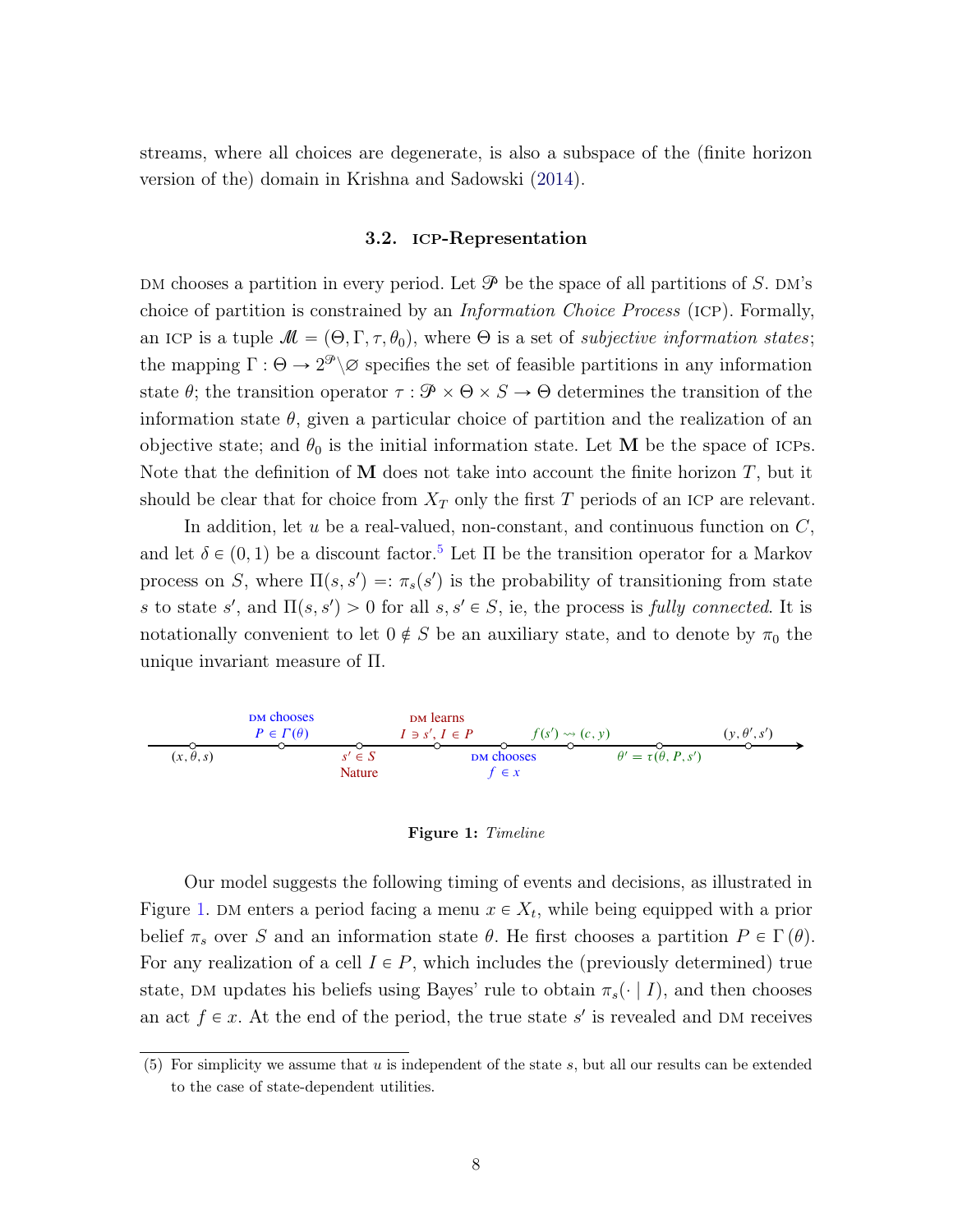the lottery  $f(s')$ , which determines current consumption c and continuation menu  $y \in X_{t-1}$  for the next period. Concurrently, a new  $\theta' = \tau(\theta, P, s')$  obtains and a new belief  $\pi_{s'}$  is determined for the next period.

DM's objective is to maximize expected utility, which consists of a consumption utility and the discounted continuation value, as we now define.

<span id="page-8-2"></span>**Definition 3.1.** A preference  $\geq$  on  $X_T$  has an ICP representation  $(u, \delta, \Pi, \mathcal{M})$  if there is a collection of functions  $V_t: X_t \times \Theta \times (S \cup \{0\}) \to \mathbb{R}$  for  $t = 1, \ldots, T$ , such that each  $V_t$  satisfies

<span id="page-8-1"></span>
$$
V_t(x_t, \theta, s) =
$$
  
\n
$$
\max_{P \in \Gamma(\theta)} \sum_{J \in P} \left[ \max_{f \in x_t} \sum_{s' \in J} \mathbf{E}^{f(s')} \left[ u(c) + \delta V_{t-1}(x_{t-1}, \tau(P, \theta, s'), s') \right] \pi_s(s' \mid J) \right] \pi_s(J)
$$

with  $V_0 = 0$ , and  $V_T(\cdot, \theta_0, 0)$  represents  $\gtrsim$ .

In the representation above, for each  $s' \in S$ ,  $f(s') \in \Delta(C \times X_{t-1})$  is a probability measure over  $C \times X_{t-1}$ , so that  $\mathbf{E}^{f(s')}$  is the expectation over possible realizations  $(c, x_{t-1})$ . Note that t in the representation does not index the time period, but rather the number of periods remaining until  $T<sup>6</sup>$  $T<sup>6</sup>$  $T<sup>6</sup>$ 

A dynamic information plan prescribes a choice of  $P \in \Gamma(\theta)$  for each tuple  $(x_t, \theta, s)$  (where s is the realized state in the previous period). Thus, an ICP describes the set of feasible information plans available to DM. Since  $\Gamma(\theta)$  is finite, the representation [[3.1](#page-8-1)] implies that an *optimal* dynamic information plan exists.

Before proceeding, we discuss two restrictions that the icp representation in Definition [3.1](#page-8-2) imposes. First, observed preferences over menus are according to the stationary (ie, ergodic) distribution,  $\pi_0$ , of the Markov process that governs the evolution of states. This property is implied if preferences are stationary on the subdomain of consumption streams, because the same beliefs are used for the evaluation of future consumption acts (those acts that have no continuation values beyond their

<span id="page-8-0"></span> $(6)$  One of the central properties of dynamic choice is dynamic consistency, which requires DM's ex post preferences to agree with his ex ante preferences over plans involving the contingency in question. Because our primitive is ex ante choice between menus, we cannot investigate dynamic consistency directly in terms of behavior. However, our representation describes behavior as the solution to a dynamic programming problem with state variables  $(x_t, \theta, s)$ , so that implied behavior is dynamically consistent contingent on those state variables. The new aspect is that the state  $\theta$  is controlled by DM and is not observed by the analyst.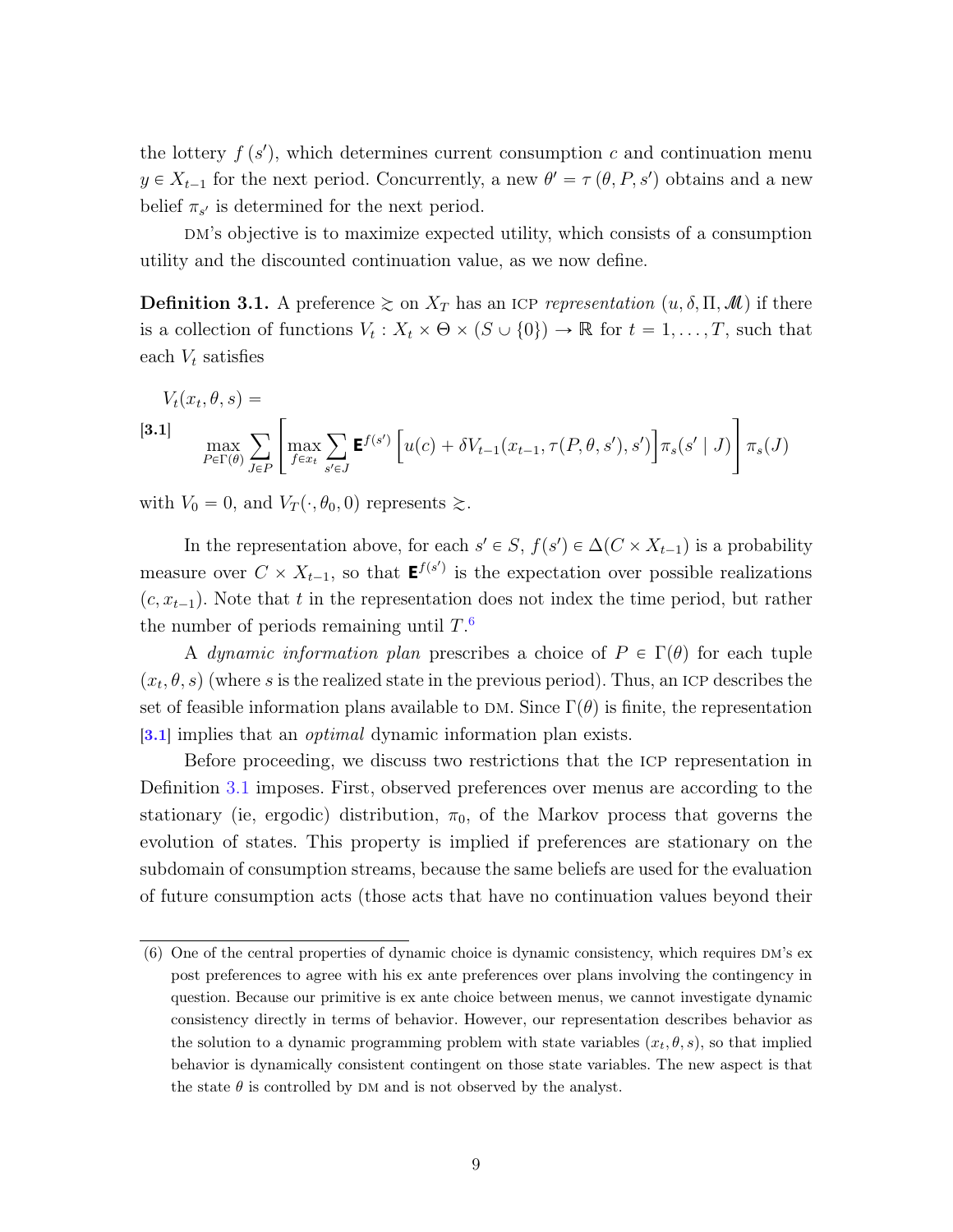instantaneous payoffs in a certain period), independently of the date of consumption.[7](#page-9-0) The interpretation is that DM does not learn the state in the period prior to the observed choice, and aggregates state-dependent preferences accordingly, using  $\pi_0$ as his prior belief. One could instead assume that DM does learn the realization of the state in the period prior to his initial choice. Formally, this would simply mean replacing our primitive,  $\gtrsim$ , with a state-dependent family of initial preferences,  $\{\gtrsim_s\}$ . Since induced preferences in future periods are already state dependent, aggregated ex ante preferences can be thought of as an expositionally convenient summary of state-dependent preferences starting in the second period.<sup>[8](#page-9-1)</sup>

Second, learning in our model is via partitions of the space of payoff-relevant states, that is, signals are deterministic contingent on the true state. In general, signals could be noisy, and since the state space is given, it is not without loss of generality to restrict the class of permissible information structures. Deterministic signals are not essential for our results, but for technical reasons we rely on DM choosing from finite sets of finite valued information structures; while this finiteness can be imposed in a variety of ways, partitional learning is a parsimonious way to achieve it.

#### 3.3. Comparative Informativeness of icps

<span id="page-9-2"></span>As noted in Section [3.2,](#page-7-2) an ICP can be viewed as circumscribing the set of available dynamic information plans. We now show that the space of icps has a natural order.

Partitions can be compared in terms of fineness, which coincides with Blackwell's comparison of informativeness. To extend this idea to icps, first consider only how two ICPs  $M$  and  $M'$  differ in the first period. Notice that as far as dynamic information plans are concerned, all that matter are the partitions each icp permits. This suggests the following one-period order:  $\mathcal M$  one-period Blackwell dominates  $\mathcal M'$  if for every

<span id="page-9-0"></span><sup>(7)</sup> Stationarity means that  $\mathbf{c} \gtrsim \mathbf{c}'$  if, and only if for any  $c_0 \in C$ , we have  $(c_0, \mathbf{c}) \gtrsim (c_0, \mathbf{c}')$ , where  $\mathbf{c}$ means receiving  $c$  in every period (and in every state  $s$ ) until  $T$ .

<span id="page-9-1"></span><sup>(8)</sup> Formally, if  $\{\gtrsim_s\}$  is a family of preference relations over  $X_{T-1}$ , each of which admits a rep-resentation as in [\[3.1\]](#page-8-1), then our identification result applies to each such  $\gtrsim_s$ . To see how  $\gtrsim$ can be used to summarize  $\{\gtrsim_s\}$ , note that  $\gtrsim$  induces state-dependent preferences over  $X_{T-1}$ as follows: Say that  $x \gtrsim_s x'$  if  $\{f_x\} \gtrsim \{f_{x'}\}$ , where the act  $f_x$  yields some arbitrary but fixed consumption c in all states s and for all future periods, except in state s where it yields x as a continuation problem. In general, continuation preferences will depend on the unobservable initial choice of information. To sidestep this complication, suppose that  $\Gamma(\theta_0) = \{S\}$ , so that only the realization of the previous state is learned in the first period. Then  $\{\gtrsim_s\}$  will have a representation as in  $[3.1]$ , where the initial information state now depends on s.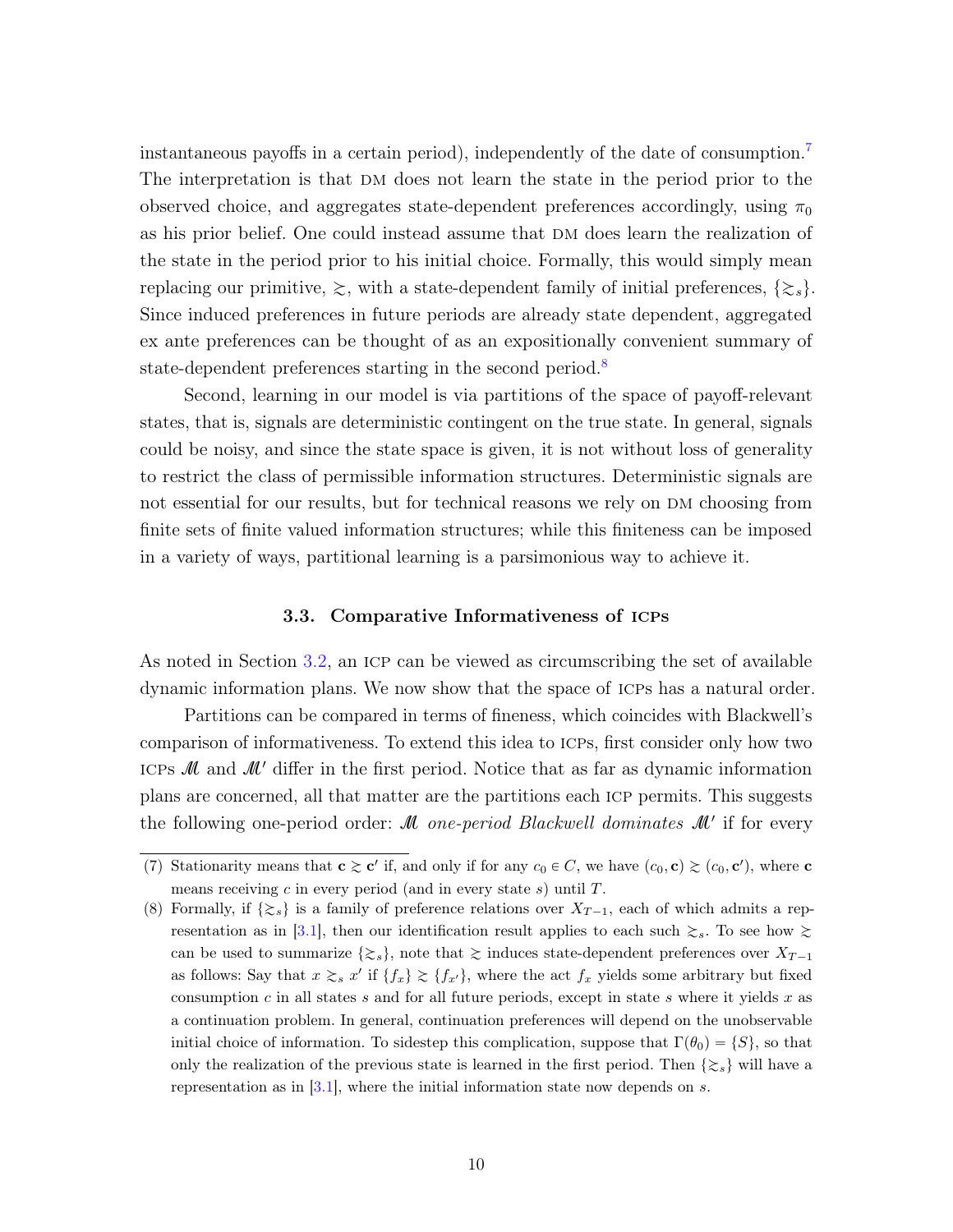$P' \in \Gamma'(\theta_0')$ , there exists  $P \in \Gamma(\theta_0)$  such that P is finer than P'.

In turn, this suggests a natural extension to two-periods:  $\mathcal M$  two-period Blackwell dominates  $\mathcal{M}'$  if for every  $P' \in \Gamma'(\theta_0')$ , there exists  $P \in \Gamma(\theta_0)$  such that (i) P is finer than P', and (ii) for all  $s \in S$  and for every  $Q' \in \Gamma'(\tau'(P', \theta_0', s))$ , there exists  $Q \in \Gamma(\tau(P, \theta_0, s))$  such that Q is finer than Q'. Thus, for any information plan in  $\mathcal{M}',$ there is another plan in  $\mathcal M$  that is more informative in every period and state.

To extend our construction to more periods, we note that requirement (ii) above amounts to the continuation ICP  $(\Theta, \tau(P, \theta_0, s), \Gamma, \tau)$  one-period Blackwell dominating  $(\Theta', \tau'(P, \theta'_0, s), \Gamma', \tau')$ . Similarly, we inductively define an order extending Blackwell dominance to t periods, whereby one ICP t-period Blackwell dominates another if for each information plan from the latter, there is another plan from the former that is more informative in the first period and, for any state realization s in the first period, leads to a more informative  $(t - 1)$ -period plan starting in the second period.

To illustrate, consider two ICPs,  $\mathcal{M}$  and  $\mathcal{M}'$ , for which the left and right panels of Figure [2](#page-10-0) display the respective first two periods. Both ICPs allow DM to commit at the outset to learn either partition  $P$  or  $Q$  for two successive periods, where  $P$  and  $Q$  are not ordered in terms of fineness. In the left panel (depicting  $\mathcal{M}$ ) DM can alternatively postpone the choice of partition until the second period — at the cost of not learning anything (ie, learning  $\{S\}$ ) in the first period. It follows that M two-period Blackwell dominates  $\mathcal{M}'$ , but not vice versa. To see this, note that every two period information plan available on the right is also feasible on the left, while only the constraint on the left allows the following plan: Pick  $\{S\}$  in the first period, wait for the second-period consumption problem to realize, and then choose one of the partitions P or Q.



<span id="page-10-0"></span>Figure 2: Two-period ICPs, M and M'

As another example, consider two of the ICPs introduced in Example [2.3,](#page-5-0)  $\mathcal{M}^i$  for  $i = a, b$ , which differ only in the costs of acquiring information, that is, they can be parametrized by  $(K, \kappa, c^i)$ . It is easy to see that  $\mathcal{M}^a$  one period Blackwell dominates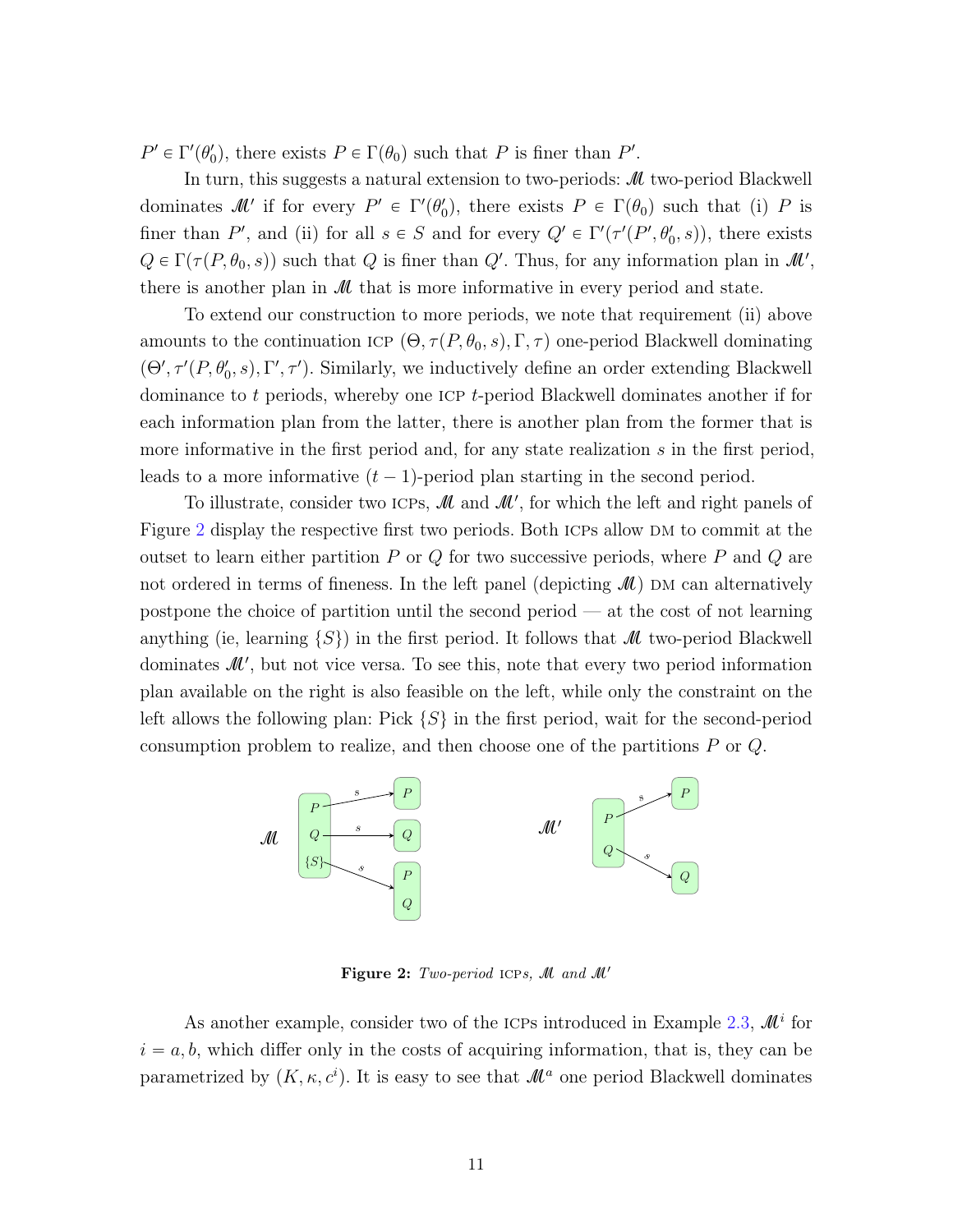<span id="page-11-3"></span> $\mathcal{M}^b$  if, and only if,  $c^a \leqslant c^b$  (ie,  $c^a(P) \leqslant c^b(P)$  for all  $P \in \mathcal{P}$ ). Similarly,  $\mathcal{M}^a$  t-period Blackwell dominates  $\mathcal{M}^b$  if, and only if,  $c^a \leq c^b$ .

The t-period Blackwell order is reflexive and transitive. We say that M strictly t-period Blackwell dominates  $\mathcal{M}'$  if  $\mathcal M$  t-period Blackwell dominates  $\mathcal M'$ , but not vice versa; and that they are t-period Blackwell equivalent if each dominates the other. Two Blackwell equivalent icps may differ because dominated information plans may be permitted by one but not the other. In addition, two icps that dominate each other may differ in terms of the parameters  $(\Theta, \Gamma, \tau, \theta_0)$ , but in Appendix [A.3](#page-27-0) we introduce the space of canonical icps, which abstracts from this arbitrariness in the parametrization. Blackwell dominance is consistent across periods in the sense that if M strictly *t*-period Blackwell dominates  $\mathcal{M}'$ , then for  $t' > t$ ,  $\mathcal{M}'$  cannot (weakly)  $t'$ -period Blackwell dominate  $\mathcal M$  (see Lemma [B.1\)](#page-30-0). We can, thus, define the *dynamic* Blackwell order over the space of ICPs as follows:  $\mathcal{M}$  dominates  $\mathcal{M}'$  in the dynamic Blackwell order if, for all  $t \in \mathbb{N}$ ,  $\mathcal{M}$  t-period Blackwell dominates  $\mathcal{M}'$ . It is important to note that M and M' may be t-period Blackwell equivalent for all  $t \leq T$ , even though  $\mathcal M$  dynamically Blackwell dominates  $\mathcal M'$ . As a consequence, we will be able to identify the ICP only up to T-period Blackwell equivalence.

Greenshtein [\(1996\)](#page-36-5) provides another dynamic extension of the static Blackwell order that is further analyzed in de Oliveira [\(2018\)](#page-35-1). That extension compares (statedependent) sequences of signals and so does not take into account information choice as we do. That our approach is well suited to our problem is demonstrated by our main identification result, Theorem [1,](#page-11-0) in the next section.

## **4. Unique Identification**

<span id="page-11-1"></span>Our main result states that all the parameters of our model are, essentially, uniquely identified.

<span id="page-11-0"></span>**Theorem 1.** Let  $(u, \delta, \Pi, M)$  be an ICP representation of  $\gtrsim$ . Then, the function u is unique up to a positive affine transformation,  $\delta$  and  $\Pi$  are unique, and  $\mathcal M$  is unique up to T-period Blackwell equivalence.<sup>[9](#page-11-2)</sup>

All the results in this section are proved in Appendix [C.](#page-31-0) On the subdomain  $L_T$ ,  $V_T$  satisfies Independence (that is, for any  $\ell, \ell', \hat{\ell} \in L_T$  and any  $\alpha \in (0, 1), \ell \geq \ell'$  if,

<span id="page-11-2"></span><sup>(9)</sup> In other words, for any additional representation of  $\gtrsim$  with parameters  $(u^{\dagger}, \delta^{\dagger}, \Pi^{\dagger}, \mathcal{M}^{\dagger})$ , it is the case that  $\delta^{\dagger} = \delta$ ,  $\Pi^{\dagger} = \Pi$ ,  $u^{\dagger} = au + b$ , for some  $a > 0$  and  $b \in \mathbb{R}$ , and  $\mathcal{M}$  and  $\mathcal{M}^{\dagger}$  dominate each other in the T-period Blackwell order.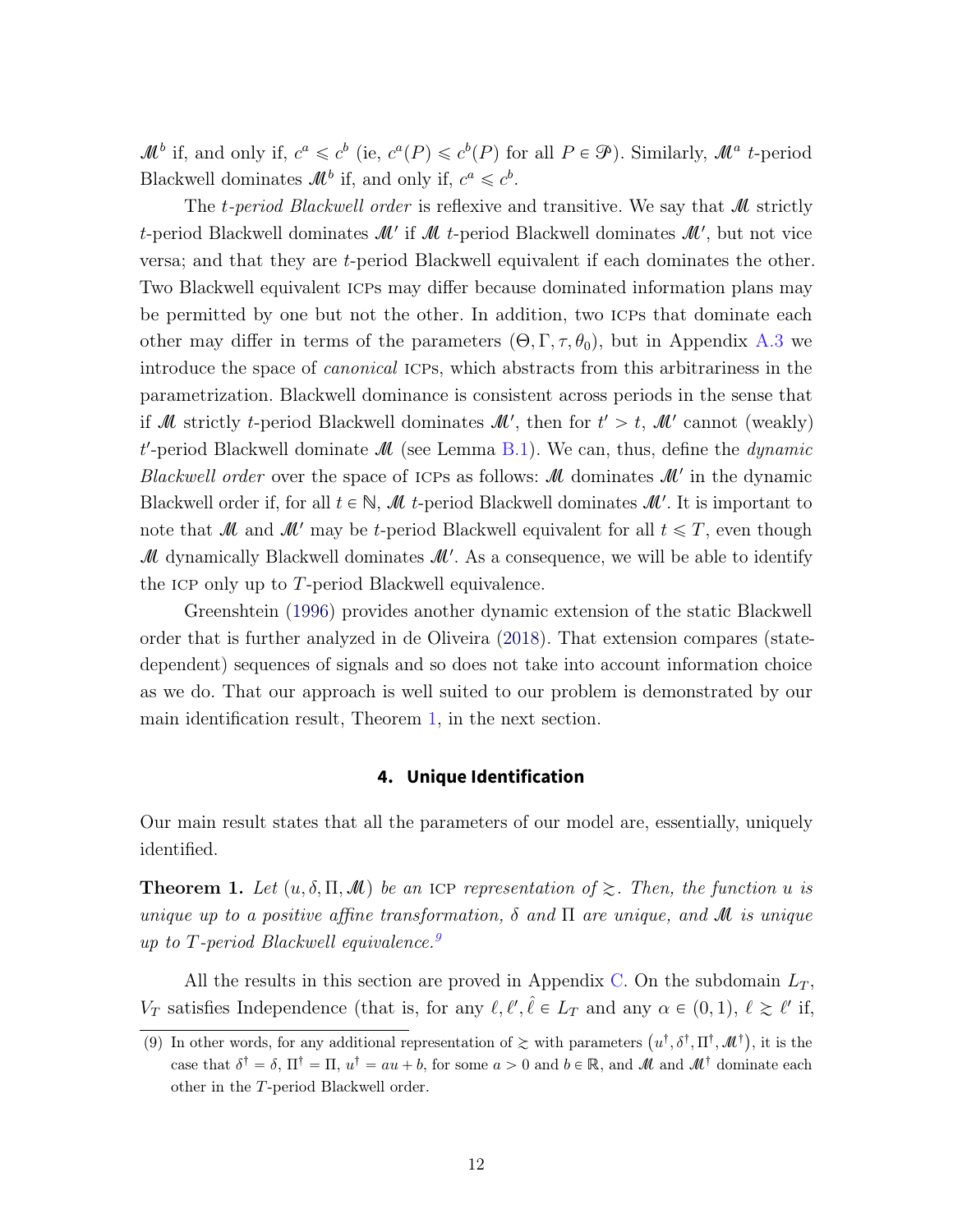<span id="page-12-4"></span>and only if,  $\alpha \ell + (1 - \alpha)\hat{\ell} \gtrsim \alpha \ell' + (1 - \alpha)\hat{\ell}$  as it is independent of  $\mathcal{M}$ , and is thus completely characterized by the parameters  $(u, \delta, \Pi)$ . By adapting the arguments in Krishna and Sadowski [\(2014,](#page-36-4) Corollary 5), it can be shown that such a representation on  $L<sub>T</sub>$  is unique up to the addition of constants and a common scaling of u. Our challenge is to identify the ICP  $\mathcal{M}$ . In Section [4.1](#page-13-0) we discuss our identification strategy.

An immediate benefit of identifying all the parameters is that it allows a meaningful comparison of decision makers. The next result demonstrates that dynamic Blackwell dominance plays the same role in our environment as does Blackwell dominance in a static setting.

Consider two decision makers with preferences  $\geq$  and  $\geq^{\dagger}$ , respectively. We say that  $\geq$  has a greater affinity for dynamic choice than  $\geq^{\dagger}$  if for all  $x \in X$  and  $\ell \in L$ ,  $x \geq t$  implies  $x \geq t$ .<sup>[10](#page-12-0)</sup> The comparison in the definition implies that  $\geq$  and  $\geq$ <sup>†</sup> have the same ranking over consumption streams in  $L_T$ .<sup>[11](#page-12-1)</sup> While consumption streams require no choice of information, a typical choice problem  $x$  may allow DM to wait for information to arrive over multiple periods before making a choice. This option should be more valuable the more information plans DM's ICP renders feasible. The uniqueness established in Theorem [1](#page-11-0) allows us to formalize this intuition.

<span id="page-12-2"></span>**Proposition 4.1.** Let  $(u, \delta, \Pi, \mathcal{M})$  and  $(u^{\dagger}, \delta^{\dagger}, \Pi^{\dagger}, \mathcal{M}^{\dagger})$  be ICP representations of  $\gtrsim$ and  $\gtrsim^{\dagger}$  respectively. The preference  $\gtrsim$  has a greater affinity for dynamic choice than  $\gtrsim^{\dagger}$  if, and only if,  $\Pi = \Pi^{\dagger}$ ,  $\delta = \delta^{\dagger}$ , u and  $u^{\dagger}$  are identical up to a positive affine transformation, and  $\mathcal M$  T-period Blackwell dominates  $\mathcal M^{\dagger}$ .

Proposition [4.1](#page-12-2) connects a behavioral comparison of preferences to dynamic Blackwell dominance of icps, which is independent of preferences, and hence of utilities and beliefs. This indicates a duality between our domain of choice and the information constraints that can be generated by icps, a theme we will formalize and use repeatedly in the subsequent sections. A useful corollary of Proposition [4.1](#page-12-2) is the following characterization of the dynamic Blackwell order: M T-period Blackwell dominates  $\mathcal{M}^{\dagger}$  if, and only if, every discounted expected utility maximizer facing an arbitrary T-period menu prefers to have the ICP  $\mathcal{M}$  instead of  $\mathcal{M}^{\dagger}$ .<sup>[12](#page-12-3)</sup>

<span id="page-12-0"></span><sup>(10)</sup> This definition is the analogue of notions of 'greater preference for flexibility' in the dynamic settings of Higashi, Hyogo, and Takeoka [\(2009\)](#page-36-6) and Krishna and Sadowski [\(2014\)](#page-36-4).

<span id="page-12-1"></span><sup>(11)</sup> That is,  $\ell \gtrsim \ell'$  if, and only if,  $\ell \gtrsim \ell'$  for all  $\ell, \ell' \in L$ . This follows from Lemma 34 in Appendix F of Krishna and Sadowski [\(2014\)](#page-36-4) and since both  $\gtrsim$  and  $\gtrsim$ <sup>†</sup> satisfy Independence on  $L_T$ .

<span id="page-12-3"></span><sup>(12)</sup> This result thus generalizes the seminal characterization of the standard Blackwell order for partitions, according to which  $P$  is finer than  $Q$  if, and only if, every decision maker prefers  $P$ to Q regardless of the (static) choice problem.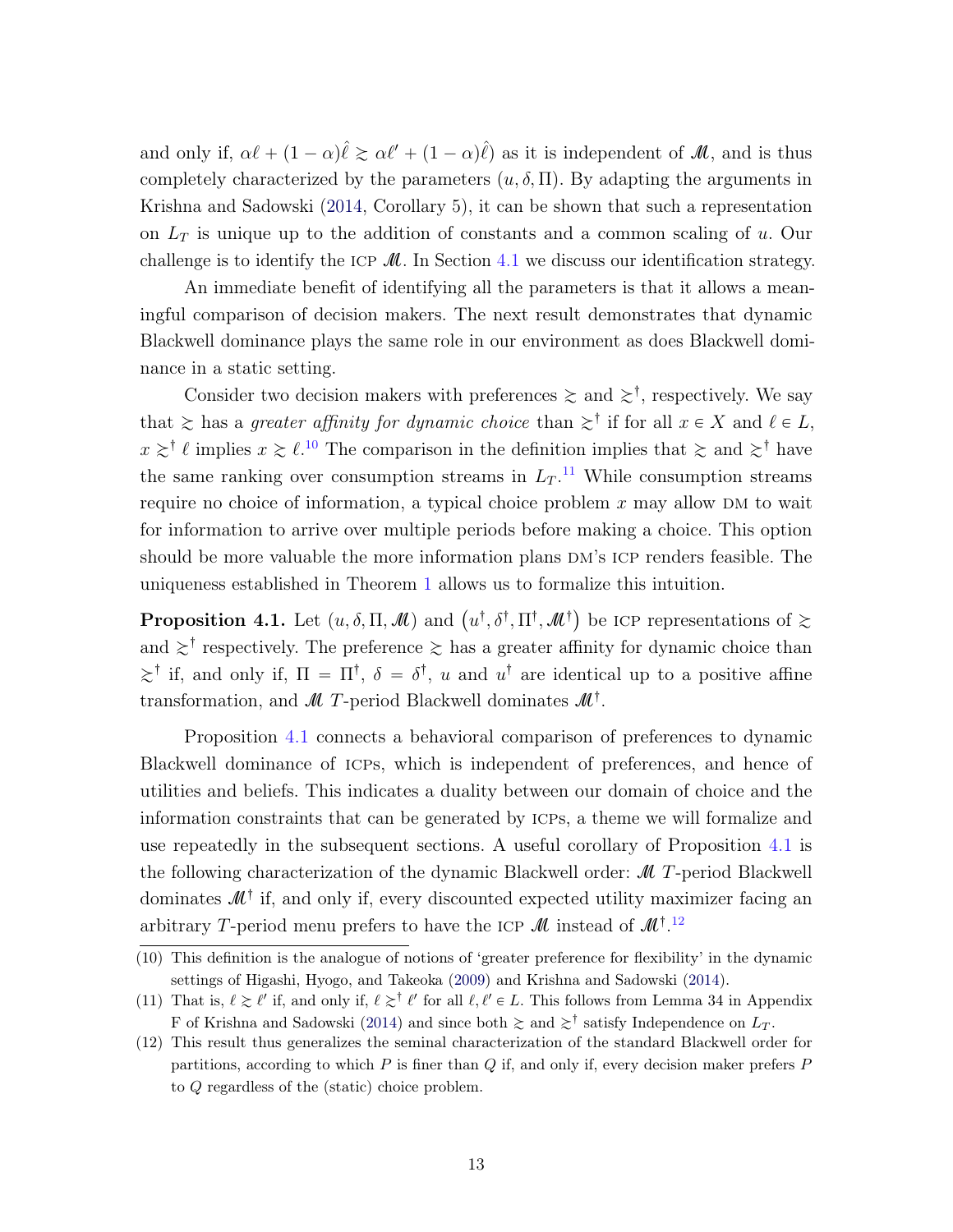## 4.1. Intuition for Identification of the icp

<span id="page-13-0"></span>We now illustrate the main idea behind the identification of the icp. To simplify matters, suppose for the rest of this section that consumption is in the set  $C = [0, 1]$ and u is strictly increasing, with  $u(0) = 0$  and  $u(1) = 1$ . Rather than providing a general, more abstract intuition, we will base our discussion first on a static example, and then on an icp that allows non-trivial information acquisition only in the first two periods; the same ideas extend to any finite horizon.

We start with identification in the static setting. For each  $J \subset S$ , define the simple act  $f_{1,J}$  by

$$
f_{1,J}(s) := \begin{cases} (1,1) & \text{if } s \in J \\ (0,0) & \text{if } s \notin J \end{cases}
$$

where, as before, c means receiving  $c \in C$  in every period until T, independently of the state. To test if DM is able to learn some partition that is weakly finer than  $P$ , consider the menu  $x_1(P) := \{f_{1,J} : J \in P\}$ . Contingent on cell  $J \in P$ , the act  $f_{1,J}$  delivers permanent consumption 1 with certainty. Therefore, upon learning a cell in a partition  $Q$  that is weakly finer than  $P$ , the optimal consumption strategy will guarantee the same consumption, so that  $V_1(x_1(P); Q) = 1 = V_1(x_1(P); P)$ . Conversely, if Q is not finer than  $P$ , then with positive probability DM will learn a cell I which is not a subset of any  $J \in P$ . In that case, any choice of act from  $x_1(P)$  will generate consumption 0 with positive probability, and hence  $V_1(x_1(P); Q) < 1 = V_1(x_1(P); P)$ .

In order to extend this intuition to two periods, recall the two ICPs,  $\mathcal{M}$  and  $\mathcal{M}'$ , respectively, in the left and right panels of Figure [2](#page-10-0) (Section [3.3\)](#page-9-2). Suppose the analyst believes DM's information constraint is either  $\mathcal M$  or  $\mathcal M'$ . How can she verify it is  $\mathcal M$ , and beneves DM s information constraint is either *M* or *M* . How can she verify it is *M*, and<br>not *M*'? To answer this, consider the act  $f_{2,\{S\}}(s) := (1, \text{Unif}\{x_1(P), x_1(Q)\})$  and the menu  $x_2({S},\mathcal{M}) = {f_{2,S}}$ . Note that  $x_2({S},\mathcal{M})$  requires no choice in the first period, but instead offers the bet Unif $\{x_1(P), x_1(Q)\}\$  that provides choice from either  $x_1(P)$ or  $x_1(Q)$  in the second period. To guarantee consumption of 1, DM must therefore have the option to choose in the second period whether to learn (at least)  $P$  or  $Q$ , which is not feasible under M'. Therefore,  $V_2(x_2({S},\mathcal{M});\mathcal{M}) = 1 > V_2(x_2({S},\mathcal{M});\mathcal{M}').$ 

In order to fully identify  $\mathcal{M}$ , we also need to distinguish it from ICPs other than  $M'$ . For instance, in order to test whether DM can learn the partition P twice in a row, let  $f_{2,J}$  be the act that pays  $f_{2,J}(s) = (1, x_1(P))$  if  $s \in J$  and  $(0, 0)$  otherwise, and define the two-period choice problem  $x_2(P) := \{f_{2,J} : J \in P\}$ . An analogous construction for learning Q twice in a row yields  $x_2(Q)$ . It is easy to see that for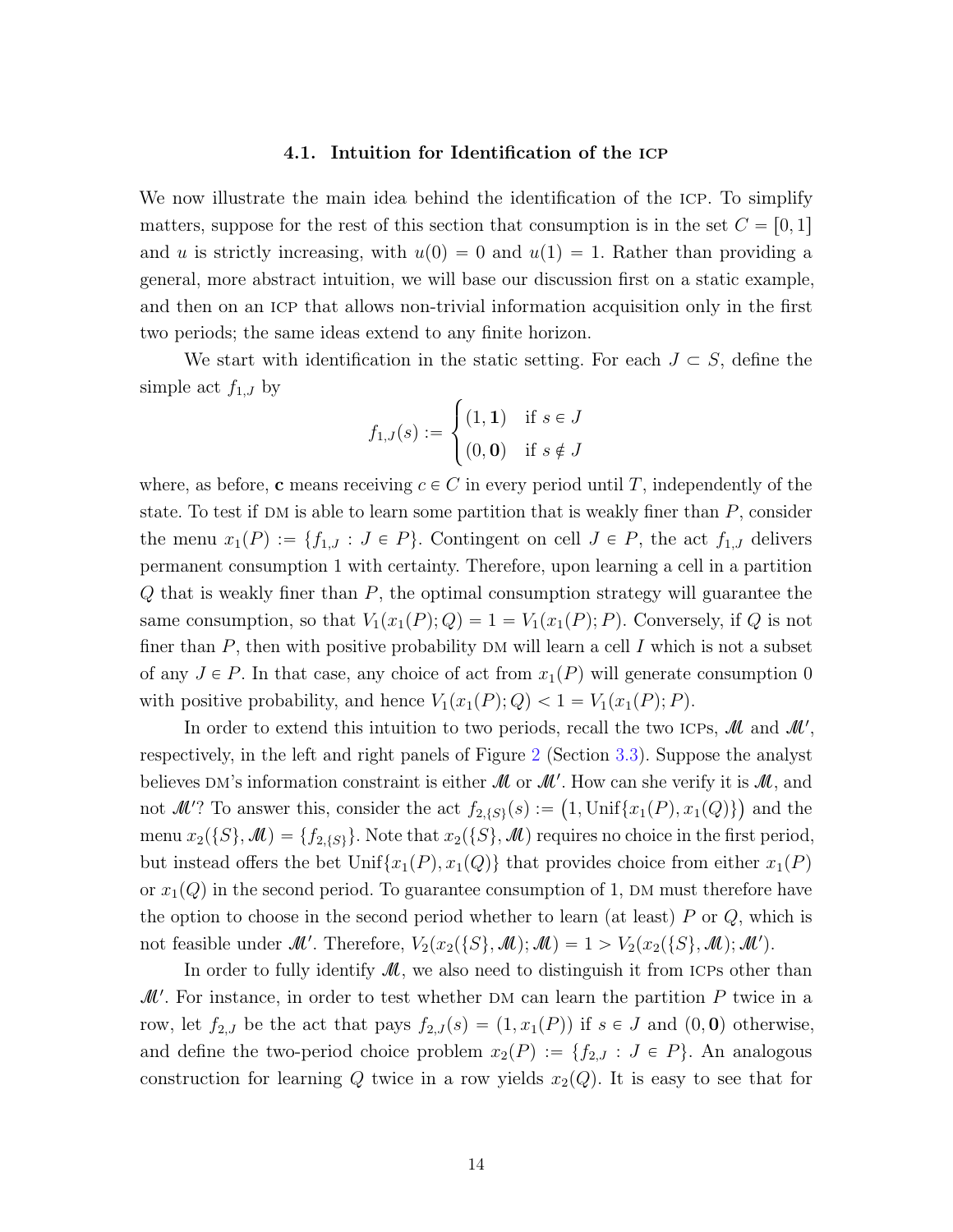any  $y \in \{x_2(P), x_2(Q), x_2(\{S\})\}, V_2(y, M) = 1$ . Moreover, for any ICP  $M''$ , we have that  $\mathcal{M}$ <sup>n</sup> dynamically Blackwell dominates  $\mathcal{M}$  if, and only if,  $V_2(y; \mathcal{M}^{\prime\prime}) = 1$  for all  $y \in \{x_2(P), x_2(Q), x_2(\{S\})\}.$  In essence, each such y amounts to a betting game, where in each period dm is told a random and history dependent partition and is asked to bet on the correct event in it to receive payoff 1 and stay in the game, rather than exiting the game and receiving 0 indefinitely. Such a betting game generates the same value as a constant stream of 1 if, and only if, DM can learn the relevant partition in each period. We will say that the collection of menus  $\{x_2(P), x_2(Q), x_2(\{S\})\}$  is *aligned* with the ICP  $\mathcal{M}$ .

Indeed, an analogous construction of an aligned set of menus is possible for any ICP, as we demonstrate in Section [4.2](#page-14-0) below, where we show that the intuition for identification above is a special case of the general result on aligned menus in Proposition [4.2.](#page-16-0)

Consider, finally, two ICPs that do not  $T$ -period Blackwell dominate each other, and the two corresponding sets of betting games. At least one of the two sets contains a game in which it will be possible to stay until  $T$  with certainty under the ICP the set is aligned with (generating the same value as consuming 1 until  $T$ ) but not under the other icp (generating a lesser value). In other words, the icp in our model is identified up to the horizon  $T$  and up to  $T$ -period Blackwell dominance.

## 4.2. Aligned Menus

<span id="page-14-0"></span>We now describe a duality between ICPs and a class of simple choice problems, which we call *aligned menus*. Aligned menus play a central rôle in our identification technique. To understand the intuition behind such menus, let us consider one-period problems. Fix a partition P. For each cell  $J \in P$ , define

$$
f_{1,J,P}(s) := \begin{cases} c^+ & \text{if } s \in J \\ c^- & \text{otherwise} \end{cases} \qquad \text{and} \qquad x_1(P) := \{f_{1,J,P} : J \in P\}
$$

where  $c^+$  and  $c^-$  are, respectively, a u-best and a u-worst consumption choice. Notice that the menu  $x_1(P)$  consists only of acts that are binary-valued. Moreover,  $f_{1,J,P}$ , and hence  $x_1(P)$ , do not depend on any other features of the utility function u.

The menu  $x_1(P)$  represents a collection of bets such that any DM who has access to any partition at least as fine as  $P$  will be able to choose the act that gives him the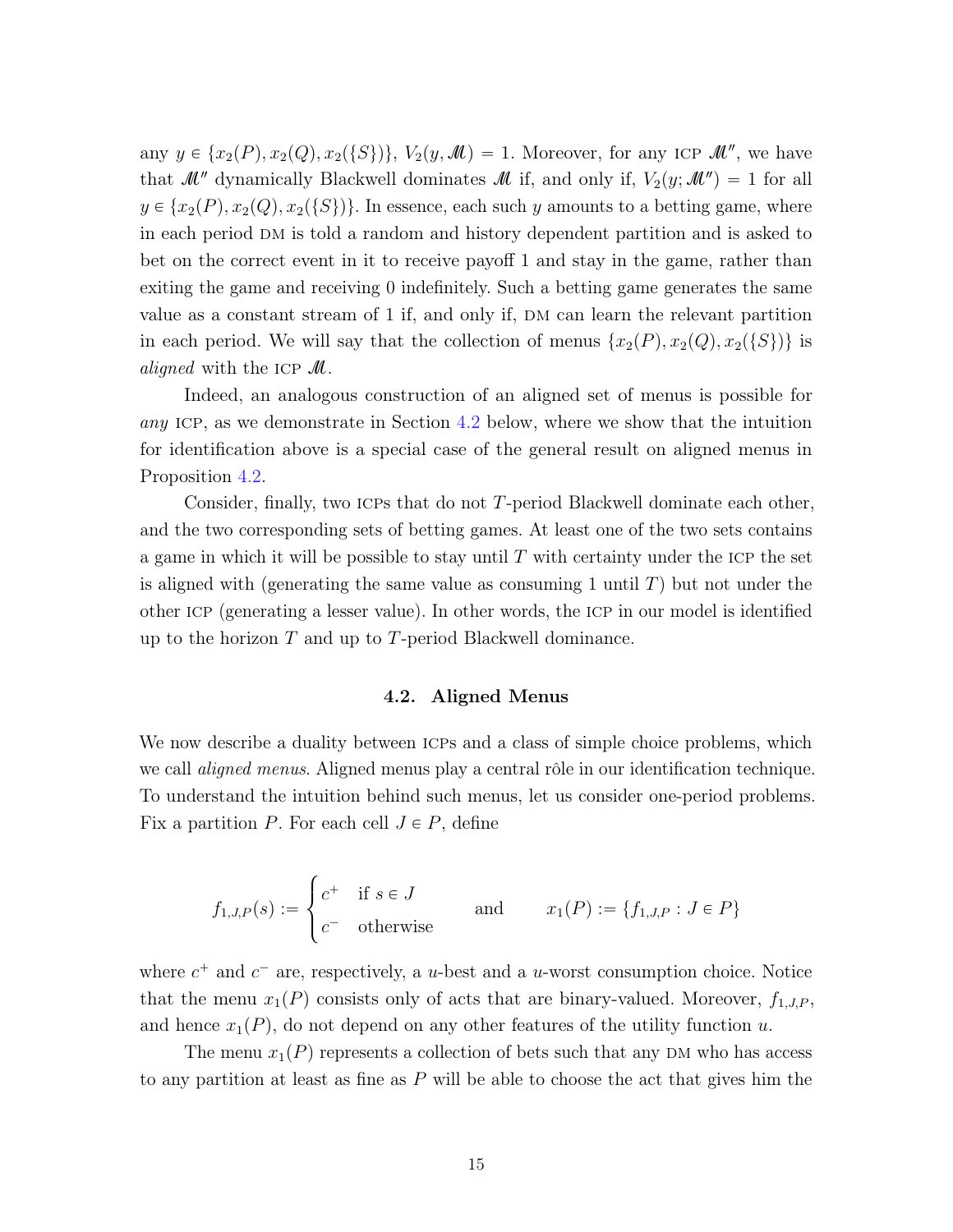highest payoff. In other words, any  $DM$  with the partition  $P$  or finer, when faced with  $x_1(P)$ , effectively faces no uncertainty at all, as if he were able to make *omniscient* bets where he knows the payoff-relevant events before choosing an act.

We can extend this construction, recursively, for ICP  $\mathcal{M} = (\Theta, \Gamma, \tau, \theta)$  and partition  $P \in \Gamma(\theta)$ . To start, let  $x_1(P,\mathcal{M}) = x_1(P)$ . Let **c** denote the consumption stream that provides  $c \in C$  in every period until T, independently of the state, and for  $P \in \Gamma(\theta_0)$  and  $t > 1$  recursively define

$$
\Xi_{t-1}(P,\mathcal{M},s) := \{x_{t-1}(Q,\mathcal{M}) : Q \in \Gamma(\theta'), \ \theta' = \tau(\theta,P,s)\}
$$

and

$$
f_{t,J,P}(s) := \begin{cases} \text{Unif } \big( (c^+, \Xi_{t-1}(P, \mathcal{M}, s)) \big) & \text{if } s \in J \\ \mathbf{c}^- & \text{otherwise} \end{cases}
$$

where  $Unif(\cdot)$  denotes the uniform distribution over a set. Let

$$
x_t(P, \mathcal{M}) = \{f_{t,J,P} : J \in P\} \in X_t.
$$

(

Just as with the one-period menu  $x_1(P)$ , the menu  $x_t(P, M)$  represents a collection of multi-period bets such that any individual who has access to the ICP  $\mathcal{M}$ , or any ICP that Blackwell dominates it for the remaining  $t - 1$  periods following the choice of  $P$  in the first period, again faces no uncertainty at all, and can bet as if he were omniscient.<sup>[13](#page-15-0)</sup> Let

$$
\mathbf{M}_{\mathcal{P}} := \{ (P, \mathcal{M}) \in \mathcal{P} \times \mathbf{M} : \mathcal{M} = (\Theta, \Gamma, \tau, \theta_0), P \in \Gamma(\theta_0) \}
$$

denote an ICP with an initial feasible choice of partition. Note that  $x_T(P, M)$  defines a mapping  $x_T : \mathbf{M}_{\mathcal{P}} \to X_T$ , which is an embedding of  $\mathbf{M}_{\mathcal{P}}$  in  $X_T$ . There is a similar embedding of any t-period ICP with initial choice of partition into  $X_t$ .

Define now the mapping  $\varphi_T : \mathbf{M} \to 2^{X_T}$  whereby

$$
\varphi_T(\mathcal{M}) := \{ x_T(P, \mathcal{M}) : \mathcal{M} = (\Theta, \Gamma, \tau, \theta_0), P \in \Gamma(\theta_0) \}
$$

Given an ICP  $\mathcal{M} = (\Theta, \Gamma, \tau, \theta_0)$ , we say that  $\mathcal{M}$  and  $\varphi_T(\mathcal{M})$  are aligned. For partition  $P \in \Gamma(\theta_0)$  we also say that  $(P, \mathcal{M})$  and  $x_T(P, \mathcal{M})$  are aligned. Let  $V_T(y, \theta_0, 0; \mathcal{M})$ 

<span id="page-15-0"></span><sup>(13)</sup> Instead of the uniform lotteries in the construction of  $f_{t,J,P}$ , the realization of the state  $s \in J$ itself could be used for randomization. However, since for three or more states the cardinality of  $\mathcal P$  exceeds that of S, and hence of  $J \in 2^S$ , additional randomization in the form of lotteries may be needed for full identification of the icp.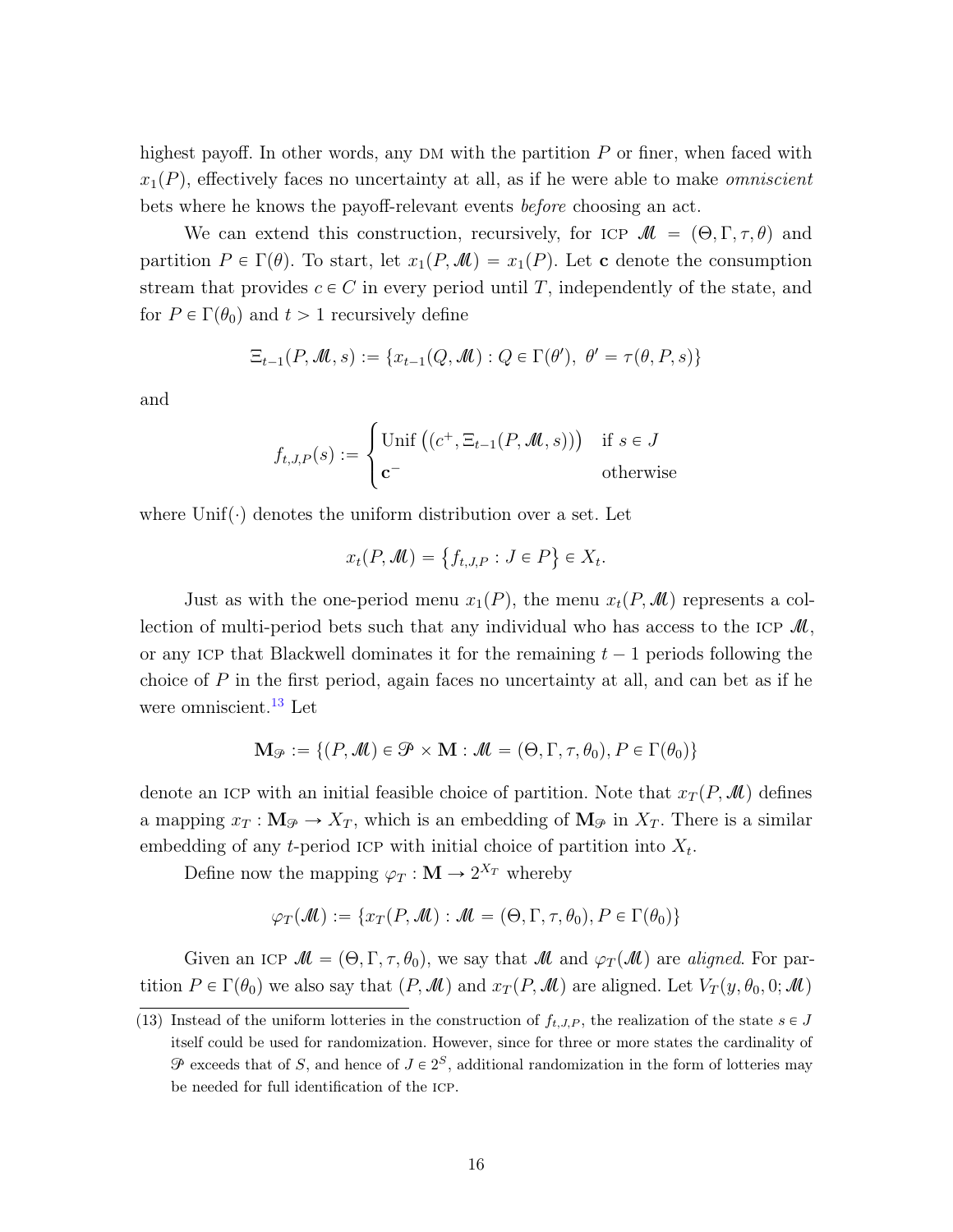be the value of menu y under ICP  $\mathcal M$  as in the representation [[3.1](#page-8-1)]. (For ease of notation, we will often suppress the arguments  $\theta_0$  and auxiliary state 0, and write this value as  $V_T(y; \mathcal{M})$ .) Notice that fixing  $(u, \delta, \Pi)$ , each  $\mathcal{M} \in \mathbf{M}$  defines a functional on  $X_T$ . Conversely, each  $y \in X_T$  defines a functional on M, both via the evaluation functional  $V_T$ . The following result formalizes our notion of alignment.

<span id="page-16-0"></span>**Proposition 4.2.** For any  $(P, M), (P', M') \in M_{\mathcal{P}},$ 

$$
V_T(x_T(P, \mathcal{M}); \mathcal{M}) = V_T(\mathbf{c}^+; \cdot) \geq V_T(x_T(P', \mathcal{M}'); \mathcal{M})
$$

Furthermore, the inequality is satisfied with equality for all P' with  $(P', \mathcal{M}') \in M_{\mathcal{P}}$  if, and only if,  $\mathcal M$  T-period Blackwell dominates  $\mathcal M'$ .

The proposition makes alignment in the sense of duality precise: For each  $(P, \mathcal{M}) \in \mathbf{M}_{\mathcal{P}}$  there is a minimal menu (a menu where the payoff in every state is either  $c^+$  or  $c^-$ ), namely  $x_T(P, M)$ , that gives DM the highest possible payoff. To see the duality between P and  $x_1(P, M) = x_1(P)$  in the static setting, notice that

- $V_1(x_1(P); P) = V_1(\mathbf{c}^+; \cdot),$
- $V_1(x_1(P); P) \ge V_1(y_1; \cdot)$ , for all  $y_1 \in X_1$ , and
- $V_1(x_1(P); P) \geq V_1(x_1(P); Q)$  for all partitions, Q, with an equality if, and only if,  $Q$  is finer than  $P$ .

### 4.3. Inference from Limited Data

Our identification strategy suggests that inference about the icp can be made from a small number of observations. In particular, inference benefits from three of its features. First, identification of the icp is (almost) independent of the other preference parameters, as it only uses the best and worst outcomes  $c^+$  and  $c^-$  (1 and 0 in the example discussed in Section [4.1\)](#page-13-0).

Second, while identification of the icp relies on randomization over continuation problems, the exact probabilities used in this randomization are not important; for example, we could replace the uniform distribution in the proof of Theorem [1](#page-11-0) with any distribution with the same support (see Footnote [13\)](#page-15-0).

Finally, Proposition [4.2](#page-16-0) implies that it only takes finitely many comparisons to determine whether or not  $DM$ 's ICP T-period Blackwell dominates a particular ICP  $\mathcal{M}'$ , and the number of comparisons required is  $|\{(P',\mathcal{M}'): (P',\mathcal{M}')\in \mathbf{M}_{\mathcal{P}}\}|$  (ie, the number of feasible first period partitions available in  $\mathcal{M}'$ ). Furthermore, to verify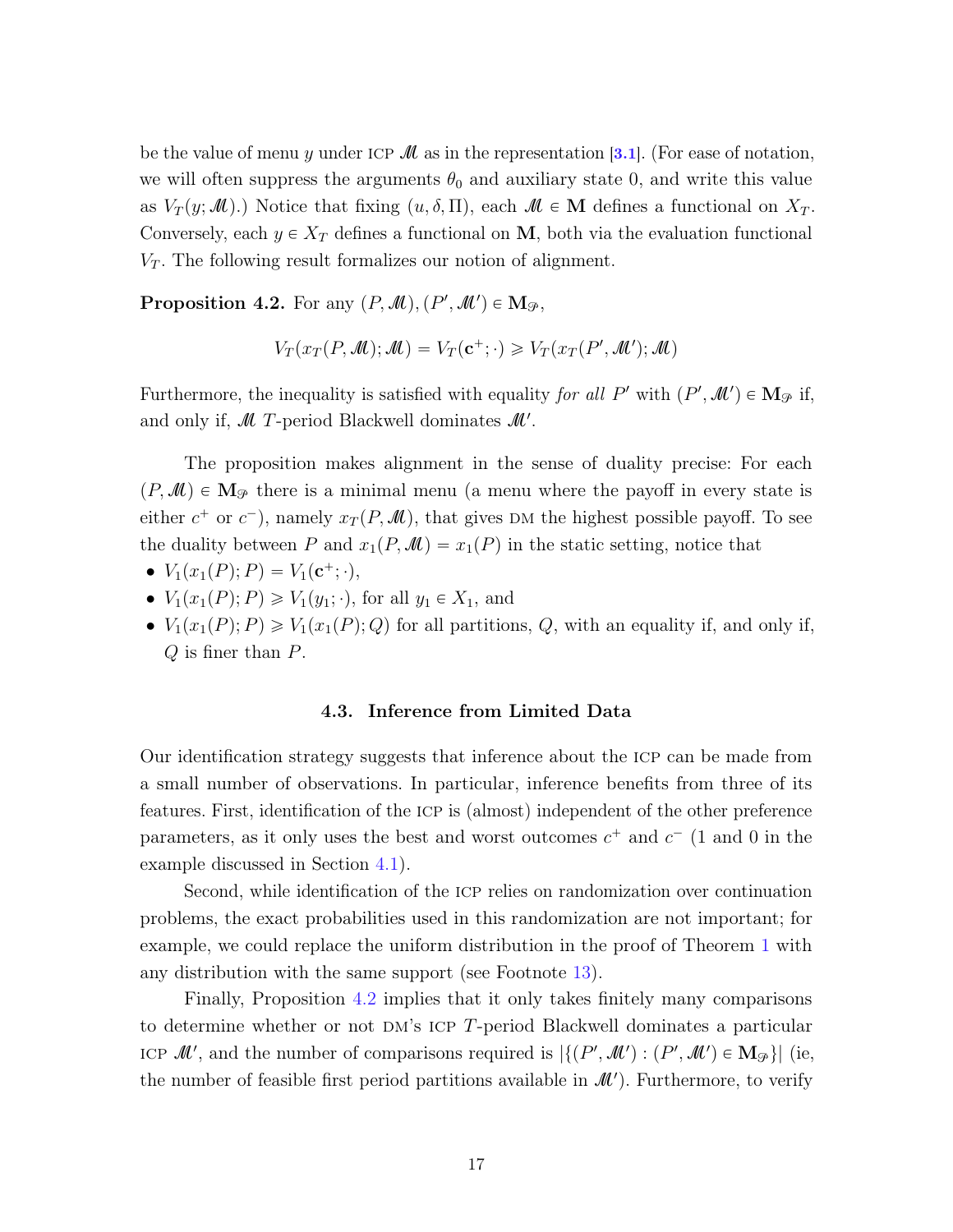whether DM can follow a *particular information plan*, the analyst need only observe  $one$  appropriate binary choice — between the best consumption stream and a choice problem that is strongly aligned with the plan in question. For instance, to establish as a lower bound whether DM is able to follow the information plan that chooses  $\{S\}$ in the first period and from  $\{P, Q\}$  in the second period, as in the ICP M in Figure [2,](#page-10-0) it is enough to offer DM a choice between the betting game  $x_2(\{S\},\mathcal{M})$  and the consumption stream 1. Indifference is observed if, and only if, DM can follow that information plan (or a more informative one). The last observation, in particular, can be useful in many applications. The example of job screening in Section [5.2](#page-20-0) serves as an illustration.

## **5. Characterizing Expertise and Fatigue**

<span id="page-17-0"></span>In this section, we formally define and behaviorally characterize the notions of expertise and fatigue we described in Sections [1](#page-1-0) and [2,](#page-3-0) making use of the concept of aligned menus from Section [4.2,](#page-14-0) and in particular Proposition [4.2.](#page-16-0)

#### 5.1. Behavioral Characterization

<span id="page-17-2"></span>Roughly speaking, fatigue occurs when the ability to learn decreases with previous choice of information. Given ICP  $M = (\Theta, \Gamma, \tau, \theta_0)$  for which  $(P_1, s_1, \ldots, P_t)$  is part of an information plan that is undominated, we abuse notation and write  $\Gamma(P_1, s_1, \ldots, P_t, s_t)$ to denote the ICP that DM faces after the realizations of states  $(s_1, \ldots, s_t)$  and the choice of partitions  $(P_1, \ldots, P_t)$ . We write  $Q \in \Gamma(P_1, s_1, \ldots, P_t, s_t)$  if that continuation ICP allows the choice of partition  $Q$  next. We formally define fatigue as follows:

<span id="page-17-1"></span>**Definition 5.1.** ICP M displays pure fatigue if for any t, any sequence of states  $(s_1, \ldots, s_t)$ , and any two sequences of partitions  $(P_1, \ldots, P_t)$  and  $(P'_1, \ldots, P'_t)$  where (i)  $P_{t'}$  Blackwell dominates  $P'_{t'}$  for all  $t' \in \{1, \ldots, t\}$ ; and (ii)  $(P_1, s_1, \ldots, P_t, s_t)$  and  $(P'_1, s_1, \ldots, P'_t, s_t)$  are each part of information plans that are undominated in  $\mathcal{M}$ , the following holds: If  $Q \in \Gamma(P_1, s_1, \ldots, P_t, s_t)$  then there is  $Q' \in \Gamma(P'_1, s_1, \ldots, P'_t, s_t)$  that Blackwell dominates Q.

The icps in Examples [2.2](#page-4-2) and [2.3](#page-5-0) display pure fatigue. In both examples, only the information choice of the previous period matters for the information constraint. For Example [2.2,](#page-4-2) comparing two histories of information choices as in the definition,  $(P_1, \ldots, P_t)$  and  $(P'_1, \ldots, P'_t)$ , there are three relevant cases: (i)  $P_t$  and  $P'_t$  are not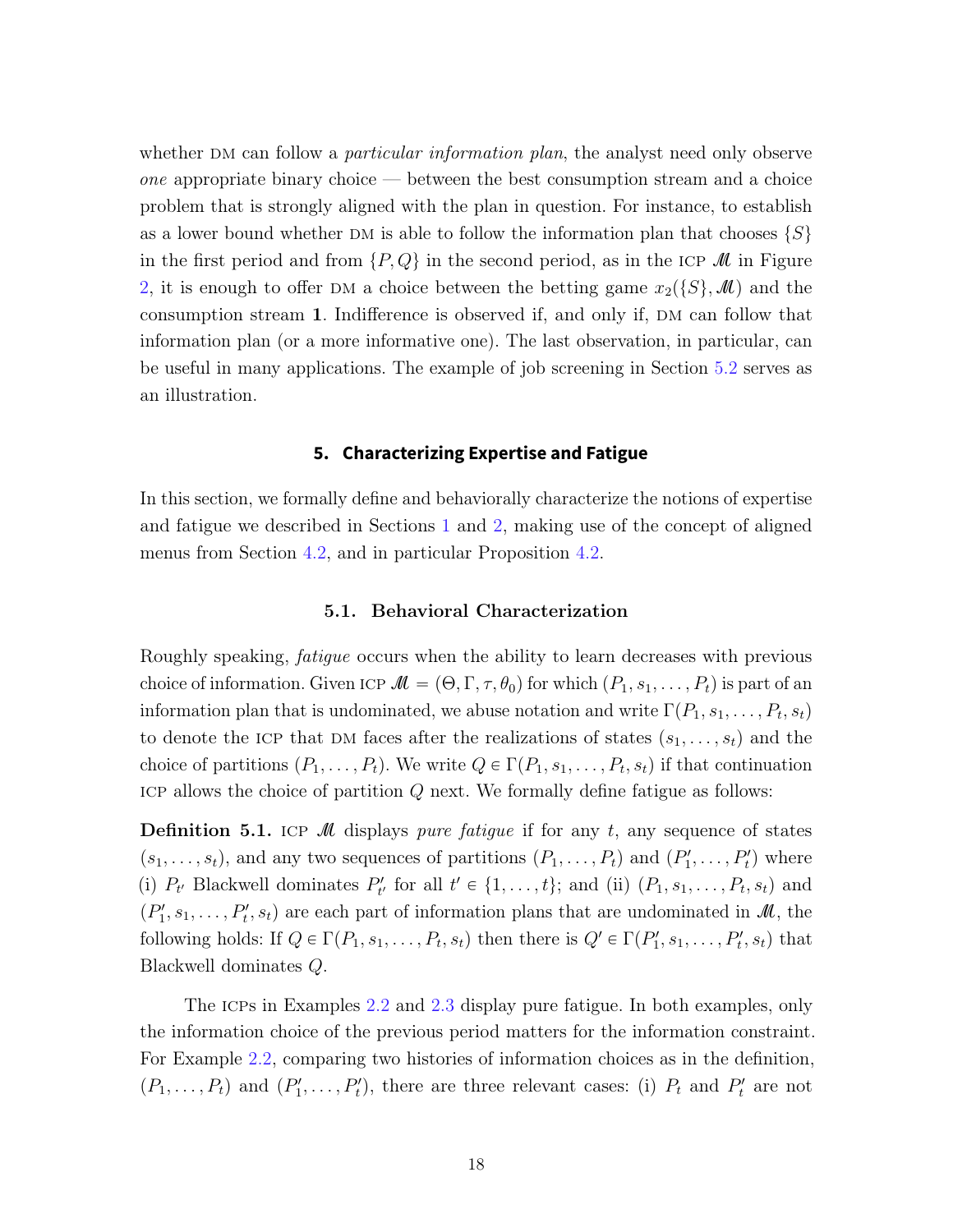trivial and both make subsequently learning any non-trivial  $Q$  impossible; (ii) both  $P_t$ and  $P'_t$  are trivial,  $P_t = P'_t = S$ , and any partition can subsequently be learned; and (iii)  $P'_t$  is trivial, but  $P_t$  is not, in which case Q can be learned after  $(P'_1, \ldots, P'_t)$  but not after  $(P_1, \ldots, P_t)$ . In Example [2.3,](#page-5-0) if  $P_t$  Blackwell dominates  $P'_t$ , then it incurs a higher entropy cost and hence leads to a weakly tighter information constraint in the next period.

Turning to *expertise*, we first introduce some notation. For any state s and partition P, denote by  $P_s$  the cell in P that contains s. Let  $\Upsilon(P) = \{(s, s') \in S \times S : P_s = P'_s\},\$ that is, the set of all pair of states that are indistinguishable under  $P$ . Intuitively,  $\Upsilon(P)$  measures the ignorance of the agent with partition P, and the larger it is, the more ignorant the agent is: If  $\Upsilon(P) \subset \Upsilon(P')$ , then P' is a coarsening of P and the agent is more ignorant with partition  $P'$  than with  $P$ . More generally, the difference  $\Upsilon(P') - \Upsilon(P)$ , which we refer to as the new information of P over P', collects all the pairs between which  $P$  can distinguish while  $P'$  cannot, even if the latter is not a coarsening of the former.

<span id="page-18-0"></span>**Definition 5.2.** ICP M displays *pure expertise* if for any t, any given sequence of partitions and states  $(P_1, s_1, \ldots, P_t, s_t)$  that is part of an undominated information plan in M, and any partitions Q and Q' with  $\Upsilon(P_i) - \Upsilon(Q) \supset \Upsilon(P_i) - \Upsilon(Q')$  for all  $i \leq t$ , if  $Q \in \Gamma(P_1, s_1, \ldots, P_t, s_t)$ , then there is  $Q'' \in \Gamma(P_1, s_1, \ldots, P_t, s_t)$  that Blackwell dominates  $Q'$ .

To see the intuition behind the definition, suppose that  $t = 2$  and DM needs to choose between learning  $Q$  and learning  $Q'$ , neither of which dominates the other. Which one will be "easier" to learn depends on how much information those two partitions contain that is not also contained in  $P_1$ , measured by the differences between the corresponding  $\Upsilon$  sets; the smaller the difference, the easier it is for DM to exploit the expertise he obtains from previously leaning  $P_1$ . In the extreme case where  $Q' = P_1$ , DM can automatically afford learning  $Q'$ .

The icps in Examples [2.1](#page-4-3) and [2.4](#page-5-1) display pure expertise. In Example [2.1,](#page-4-3) given the realized sequence of partitions and states  $(P_1, s_1, \ldots, P_t, s_t)$ , the continuation constraint allows choosing one of a fixed number of refinements of the meet of  $P_1, \ldots, P_t$ . Clearly, if  $\Upsilon(P_i) - \Upsilon(Q) \supset \Upsilon(P_i) - \Upsilon(Q')$  for all  $i \leq t$ , then if Q can be learned, so can  $Q'$ . In Example [2.4,](#page-5-1) a similar reasoning applies, but here only the last partition,  $P_t$  matters for the availability of Q versus  $Q'$ .

In general, expertise and fatigue may occur simultaneously. For instance, fatigue may always occur, but may be over- or fully- or partially- compensated by expertise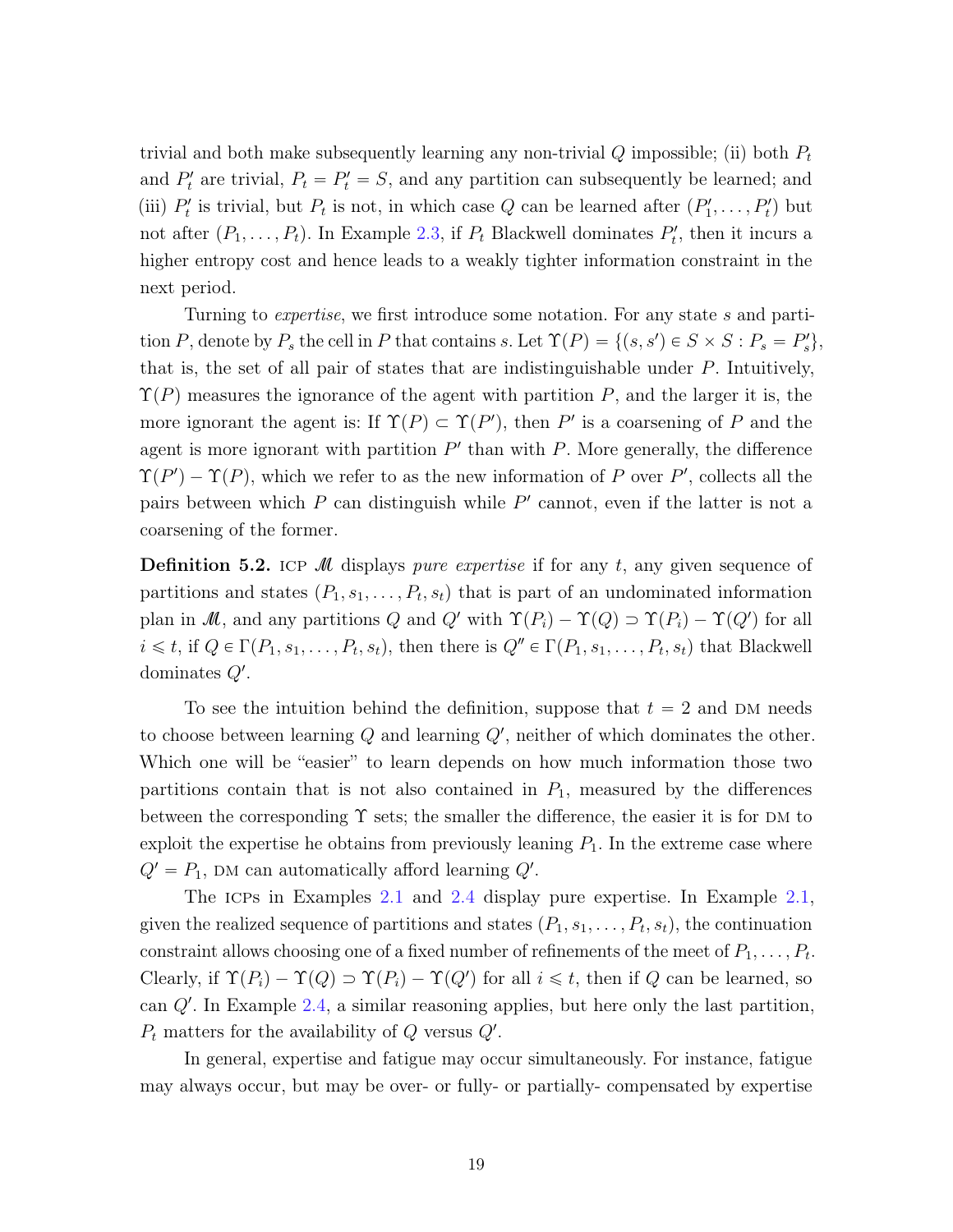when information is similar between periods; the extent to which expertise and fatigue interact depends on the particular icp. In the definitions above, 'pure fatigue' implies that expertise can never over-compensate fatigue, and 'pure expertise' implies that fatigue can not over-compensate expertise. Those definitions, therefore, allow us to focus on the clear cut cases where either expertise or fatigue must be occurring.

We now characterize pure fatigue and pure expertise in terms of behavior. To this end, it is useful to consider menus that can be described via an icps they are aligned with. In what follows, we rely on the labels introduced in Definitions [5.1](#page-17-1) and [5.2,](#page-18-0) respectively. Turning first to fatigue, let  $\mathcal{M}^*$  be an ICP that allows initially learning the sequence  $(P_1, s_1, P_2, \ldots, P_t, s_t, Q)$  followed by the coarsest partition  $\{S\}$  forever thereafter. Let  $\mathcal{M}'$  allow initially learning the sequence  $(P'_1, s_1, \ldots, P'_t)$ , and construct  $\mathcal{M}$ <sup>*''*</sup> from  $\mathcal{M}'$  by adding the option to continue the sequence  $(P'_1, s_1, \ldots, P'_t, s_t)$  with learning Q and then nothing thereafter. Note that this option may be dominated by some option already available under  $\mathcal{M}'$ .

<span id="page-19-0"></span>**Proposition 5.3.** Suppose the preference  $\geq$  has an ICP representation. Then,  $\geq$ displays pure fatigue if, and only if, for all  $\mathcal{M}^*$ ,  $\mathcal{M}'$  and  $\mathcal{M}''$  as defined above,  $x_T(P_1,\mathcal{M}^*) \sim \mathbf{c}^+$  and  $x_T(P'_1,\mathcal{M}'') \not\sim \mathbf{c}^+$  imply that either (i)  $x_T(P'_1,\mathcal{M}') \not\sim \mathbf{c}^+$ , or (ii) there is  $\mathcal{M}''$  that strictly dominates  $\mathcal{M}'$  following the choice of partition  $P'_1$  with  $x_T(P'_1, \mathcal{M}''') \sim \mathbf{c}^+.$ 

The proofs of all the results in this section are in Appendix [D.](#page-34-0) In essence, if  $(P'_1, M'')$  is not a feasible strategy, then neither is  $(P'_1, M')$ , and hence  $x_T(P'_1, M')$ cannot be in the set of menus that is strongly aligned with the true ICP  $\mathcal{M}$ .

Turning to pure expertise, let  $\mathcal{M}^*$  be as above, but now let  $\mathcal{M}'$  allow initially learning the sequence  $(P_1, s_1, \ldots, P_t)$ , and construct  $\mathcal{M}$  from  $\mathcal{M}'$  by adding the option to continue the sequence  $(P_1, s_1, \ldots, P_t, s_t)$  with learning  $Q'$  and then nothing thereafter.

<span id="page-19-1"></span>**Proposition 5.4.** Suppose the preference  $\geq$  has an ICP representation. Then,  $\geq$ displays pure expertise if, and only if,  $x_T(P_1, M^*) \sim \mathbf{c}^+$  and  $x_T(P_1, M'') \nsim \mathbf{c}^+$  imply that either (i)  $x_T(P_1, \mathcal{M}') \nsim c^+$ , or (ii) there is  $\mathcal{M}''$  that strictly dominates  $\mathcal{M}'$  following the choice of partition  $P'_1$  with  $x_T(P_1, \mathcal{M}''') \sim \mathbf{c}^+$ .

In the context of the proposition, betting on Q is more familiar than betting on  $Q'$  after previously betting on  $(P_1, s_1, \ldots, P_t, s_t)$ , and according to the proposition, DM will thus weakly prefer to bet on Q. More generally, expertise can lead to a 'locked-in'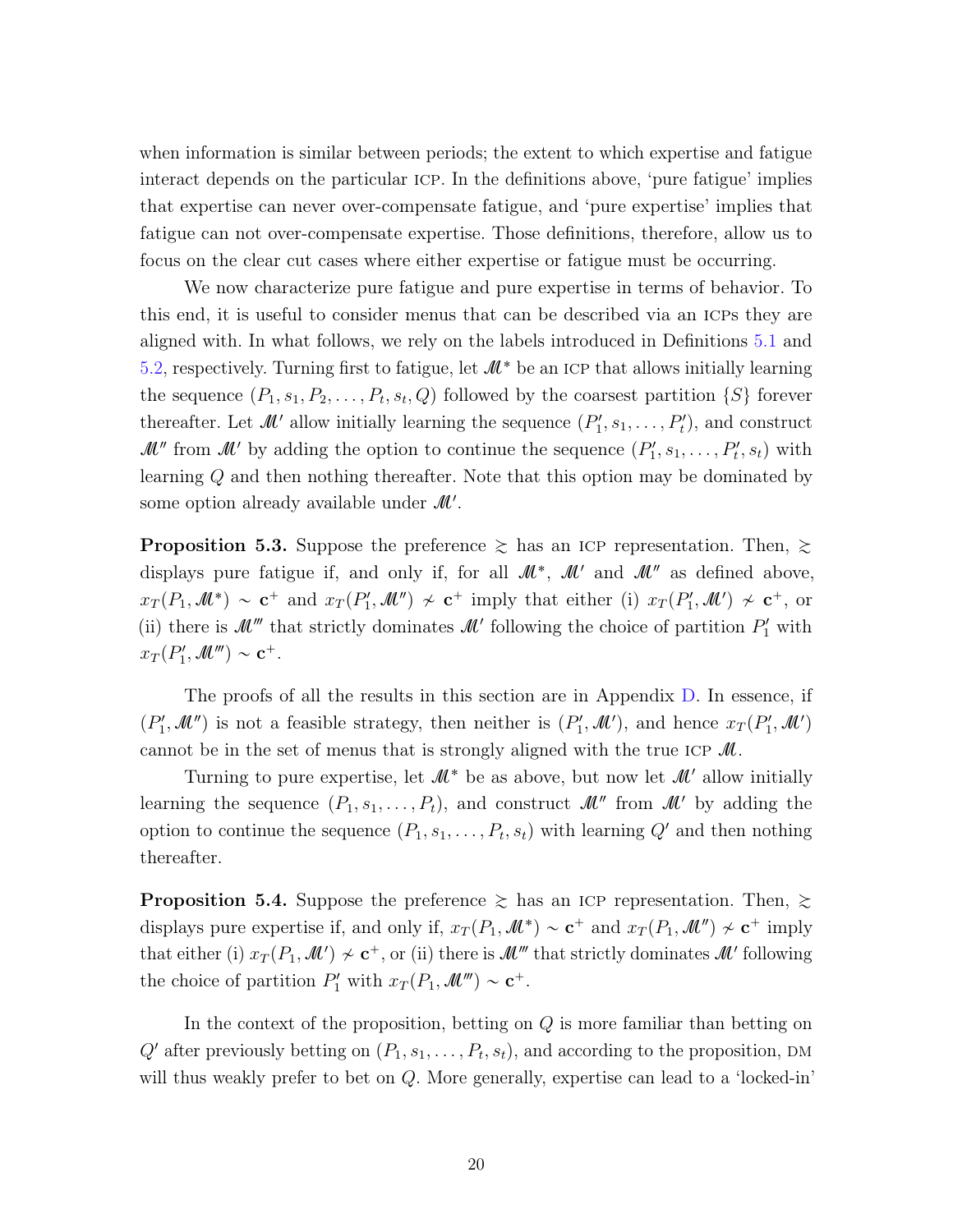<span id="page-20-3"></span>phenomenon, where DM is reluctant to switch away from familiar choice problems, even in favor of options that are deemed superior in the absence of familiarity.<sup>[14](#page-20-1)</sup>

#### 5.2. An Example of Job Screening

<span id="page-20-0"></span>We now illustrate how expertise and fatigue can influence behavior in a simple twoperiod example of job choice, and how this can be used by an employer to successfully screen candidates for different kinds of tasks.

Consider a two-dimensional state space,  $S := \mathbb{H} \times \mathbb{V}$ , with vertical component  $\mathbb{V} := \{u, d\}$  and horizontal component  $\mathbb{H} := \{\ell, m, r\}$ . Suppose again that  $u(1) > u(0)$ , and simplify notation by writing  $f_J$  instead of  $f_{1,J,P}$  for the act that pays 1 on event  $J \subset S$  and 0 otherwise.

There are three types of individuals who differ in their two-period ICPs.

I. The first group consists of individuals who are able to concentrate and perform very highly over a short period of time, after which some rest (or play) is needed. In our model, this can be captured by agents being able to learn the state perfectly in any one period, but subsequently needing a period without learning anything, as in Example [2.2.](#page-4-2) These individuals display pure fatigue according to Definition [5.1.](#page-17-1)



<span id="page-20-2"></span>Figure 3: ICP for Type I individuals

- II. The second group engages in 'learning by doing'. In our model, this can be captured by agents who can gain the expertise to precisely identify the h component of the state by first coarsely learning the h component in the previous period, in line with Example [2.1.](#page-4-3) These individuals display pure expertise in the sense of Definition [5.2](#page-18-0)
- III. The third group describes the generalists: individuals who have broad but limited skills. In our model, this can be captured by agents who can learn a bipartition of

<span id="page-20-1"></span><sup>(14)</sup> It has been argued that home bias in portfolio choice among investors who manage their own portfolio (rather than use index funds) is driven by informational advantages — see Coeurdacier and Rey [\(2013\)](#page-35-2). Evidence that this bias persists in favor of the old home even after a move to a new location — see Massa and Simonov [\(2006\)](#page-36-7) — nicely illustrates this locked-in phenomenon.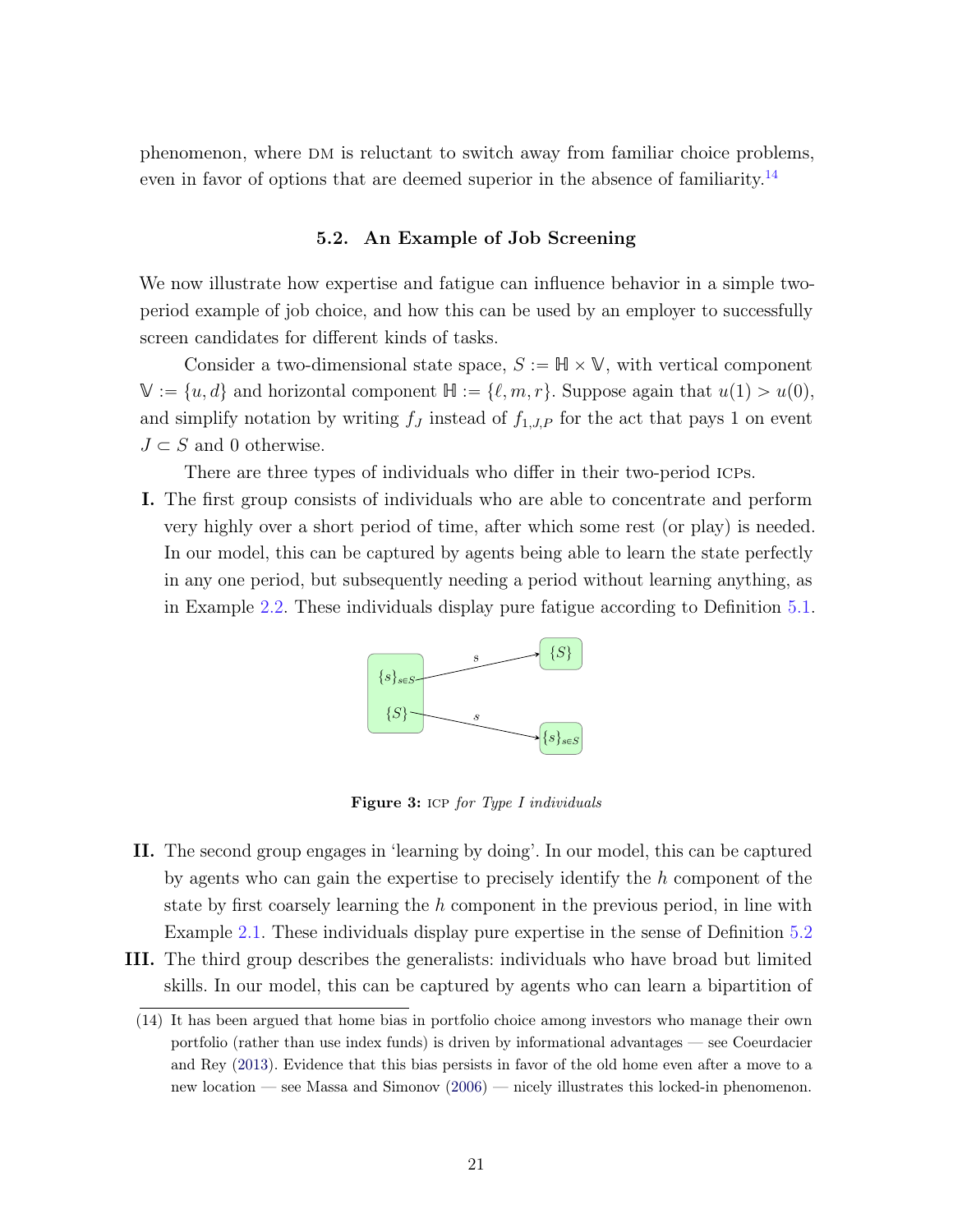

<span id="page-21-1"></span>Figure 4: ICP for Type II individuals

either  $V$  or  $H$  in any period, independent of the previous information choice. These agents display neither fatigue nor expertise.



<span id="page-21-2"></span>Figure 5: ICP for Type III individuals

Note that none of these three ICPs can be ranked in terms of the dynamic Blackwell order.

Consider a firm that wants to hire employees for three different types of jobs. Each job requires making different types of (possibly trivial) decisions in the two periods, and the correctness of decisions is measurable in S. Suppose the firm offers performance wages: it rewards correct decisions by paying 1 and does not reward wrong decisions.

M. Managers must make one fully informed decision, which is equally likely to occur in either period 1 or 2, but not both. The performance wage  $M$  for this job corresponds to a uniform lottery over two two-period problems<sup>[15](#page-21-0)</sup>

$$
M = \text{Unif}\left\{ (\{f_s\}_{s \in S}, 1), (1, \{f_s\}_{s \in S}) \right\}
$$

**E.** Engineers are concerned only with the vertical dimension  $(V)$  and must make a coarse binary decision in period 1 followed by a precise decision in period 2, such that their performance wage amounts to the two-period problem

$$
E = \left( \{ f_{\ell}, f_{\{m,r\}} \}, \{ f_{\ell}, f_m, f_r \} \right)
$$

A. Administrators are presented each period with a binary decision that may depend on either the  $\mathbb {V}$  or the  $\mathbb {H}$  dimension, but not on both, such that their performance

<span id="page-21-0"></span><sup>(15)</sup> Recall that 1 represents the constant act that always pays 1 and 1 denotes the constant stream that pays 1 in each of the two periods.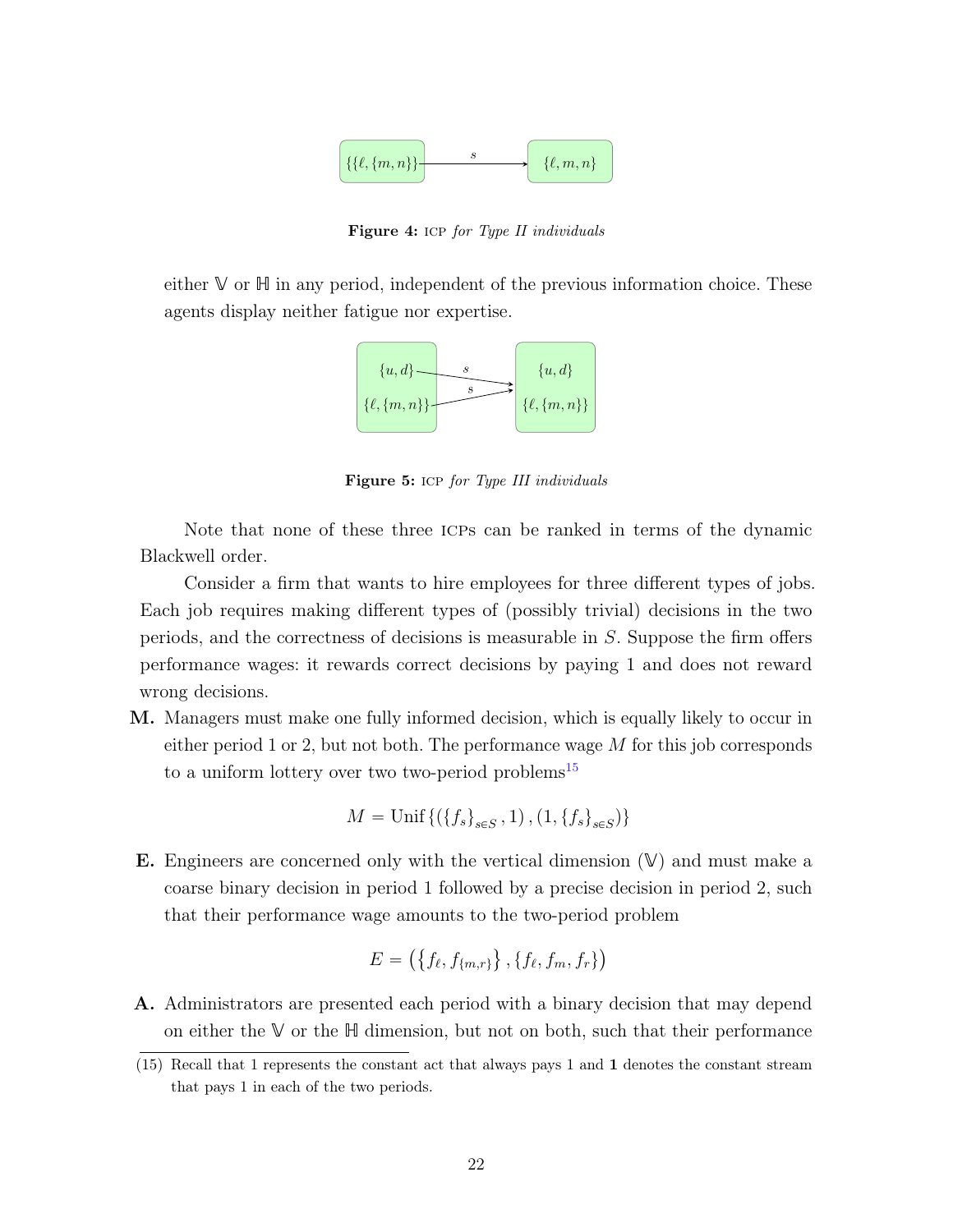<span id="page-22-3"></span>wage amounts to the two-period problem

$$
A = (\text{Unif} \left\{ \{f_u, f_d\}, \{f_{\ell}, f_{\{m,r\}}\} \right\}, \text{Unif} \left\{ \{f_u, f_d\}, \{f_{\ell}, f_{\{m,r\}}\} \right\})
$$

These performance wages will allow the firm to perfectly screen individuals for the respective positions, as individuals of group [I] select management positions, where they always make the correct decision  $16$ 

$$
M \sim_{\mathrm{I}} 1 >_{\mathrm{I}} rE, A
$$

while individuals of group  $[II]$  choose to become engineers<sup>[17](#page-22-2)</sup>

$$
E \sim_{\text{II}} 1 >_{\text{II}} M, A
$$

and group [III] individuals opt to become administrators

$$
A \sim_{\text{III}} 1 >_{\text{III}} M, E
$$

While screening models where types are ordered (say by the value of a single parameter) have nice properties, solving multi-dimensional screening models where types are not naturally ranked is more difficult, and often does not provide robust insights. While icps can be very complicated (high dimensional objects), the example in this section illustrates that there is an analogy between the inequalities that derive lower bounds on the information an individual can process from their valuation of aligned menus, and the collection of incentive compatibility constraints that can be used to screen different icps.

### **6. Related Literature**

<span id="page-22-0"></span>There are negative results in the econometric literature about the identifiability of subjective Markov decision processes. For instance, Rust [\(1994\)](#page-37-5) and Magnac and

<span id="page-22-1"></span><sup>(16)</sup> To see how this behavior aligns with the prediction of Proposition [5.3,](#page-19-0) let  $\mathcal{M}^*$  be the ICP in Figure [3,](#page-20-2) with  $P_1 = \{s\}_{s \in S}$  and  $Q = \{S\}$ , and let  $\mathcal{M}'$  be the ICP in Figure [4](#page-21-1) with  $P'_1 = \{\ell, \{m, r\}\},\$ so that  $P_1$  Blackwell dominated  $P'_1$ . Note that  $\mathcal{M}''$  is again just the ICP in Figure [4,](#page-21-1) as Q is dominated by  $\{\ell, m, r\}$ . We have  $x_2(P_1, M^*) = M \sim_I \mathbf{1}$  and  $x_2(P'_1, M'') \not\sim_I \mathbf{1}$ , but trivially also  $x_2(P'_1, M') = E \nsim_1 \mathbf{1}.$ 

<span id="page-22-2"></span><sup>(17)</sup> To see how this behavior aligns with the prediction of Proposition [5.4,](#page-19-1) let  $\mathcal{M}^*$  be the ICP in Figure [4,](#page-21-1) with  $P_1 = \{\ell, \{m, r\}\}\$ and  $Q = \{\ell, m, r\}$ , let  $M'$  be the ICP in Figure [5,](#page-21-2) and let  $Q' = \{\{\ell, m\}, r\}.$ Then  $\mathcal{M}''$  is the ICP in Figure [5](#page-21-2) with the addition that learning  $Q'$  is now possible following  $P_1$ . Note that  $x_2(P_1, M^*) = E \sim_I 1$  and  $x_2(P_1, M'') \nsim_I 1$ , but also  $x_2(P_1, M') = A \nsim_I 1$ .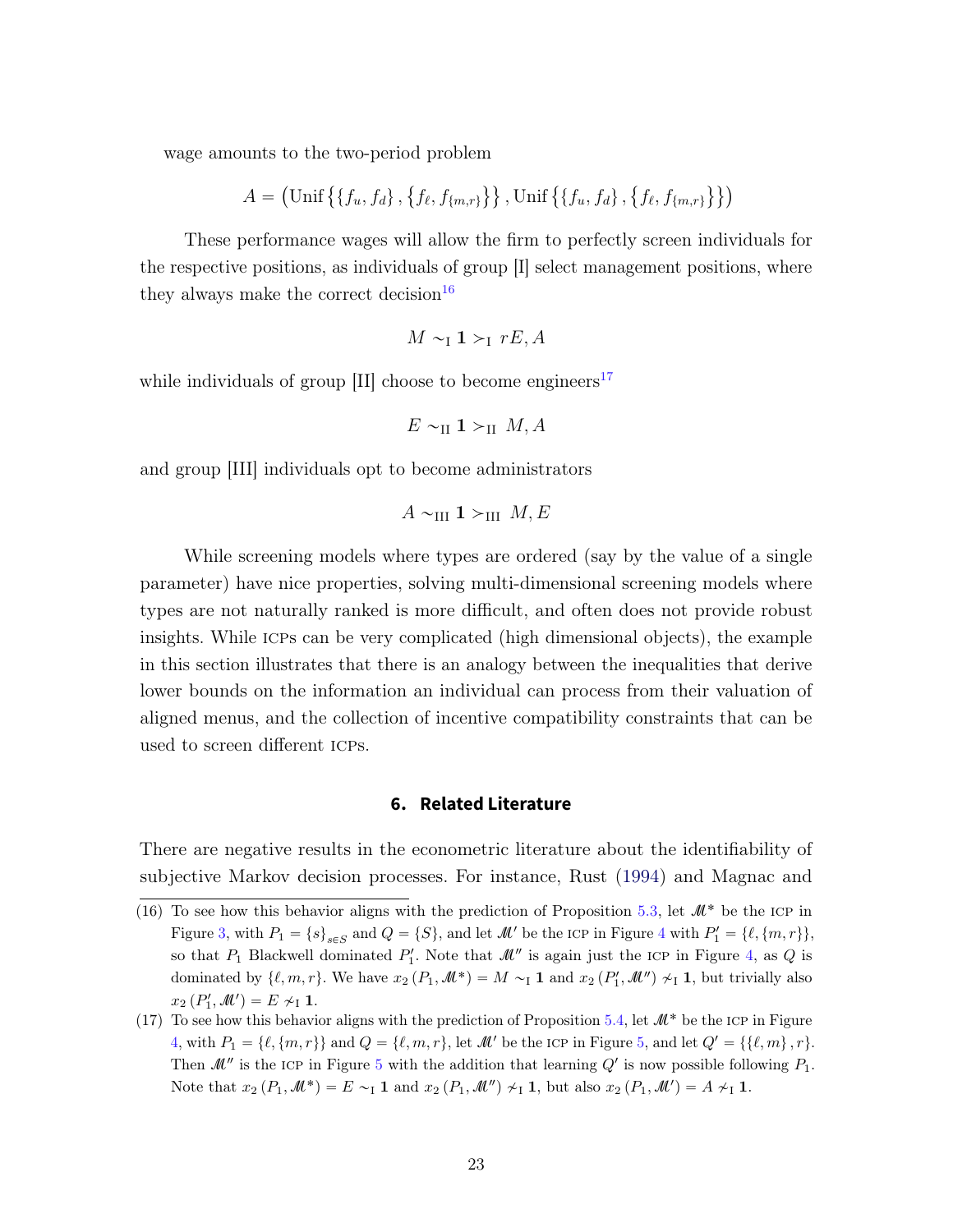<span id="page-23-1"></span>Thesmar [\(2002\)](#page-36-8) show that in a general Markov decision processes, where utilities depend on the Markov state and choice affects the stochastic evolution of that state, observing (stochastic) choice is insufficient to identify the evolution of shocks or other parameters of the model. The latter proceed to provide structural assumptions that allow identification. More recently, Hu and Shum [\(2012\)](#page-36-9) provide structural assumptions under which it is possible to identify a Markov process with a discrete set of unobservable state variables from panel choice data under the maintained assumption that all control variables are observable by the analyst, as for instance in the job matching model of Miller [\(1984\)](#page-37-6) or the real option (optimal stopping) problem in Pakes [\(1986\)](#page-37-7).

Recall that the Markov state in our model is  $(x, \theta, s)$ . In some sense, our identification problem is more ambitious than the ones mentioned above, because we have unobservable control variables:  $\theta$  cannot be observed by the analyst, and the set of available information choices given  $\theta$  as well as the transition of  $\theta$  as a function of the information choice are both unknown. Crucially for us, the set of available observable actions in Markov state  $(x, \theta, s)$  depends only on x, and the analyst can effectively observe choice from all possible continuation problems for the same combination of s and  $\theta$ . This contrasts with the aforementioned econometric literature where the analyst does not have access to a rich set of tradeoffs at a given state. For instance, even though in Magnac and Thesmar [\(2002\)](#page-36-8) the evolution of the Markov state is observable by the analyst, the distribution of (iid) taste shocks cannot be identified because dm always has the same set of actions to choose from. Similarly, in Rust [\(1994\)](#page-37-5), the set of feasible actions is completely determined by the Markov state, and therefore precludes observations from a rich set of continuation problems in a given Markov state. It is this ability to observe choices from a rich set of alternatives at any state that is essential for identification. We note that this feature is orthogonal to the fact that we consider deterministic ex ante menu choice instead of choice frequencies over time. That in principle it may be possible to make inferences about unobserved random variables either by looking at choice frequencies from enough choice sets or by looking at ex ante menu choice was first observed in a static context by Gul and Pesendorfer [\(2006\)](#page-36-10).

In the decision theoretic literature, de Oliveira et al. [\(2017\)](#page-35-3) provide an identification result for static information constraints in the face of subjective uncertainty.[18](#page-23-0)

<span id="page-23-0"></span><sup>(18)</sup> de Oliveira et al. [\(2017\)](#page-35-3) permit more general information structures than partitions, and also allow for explicit costs of acquiring information.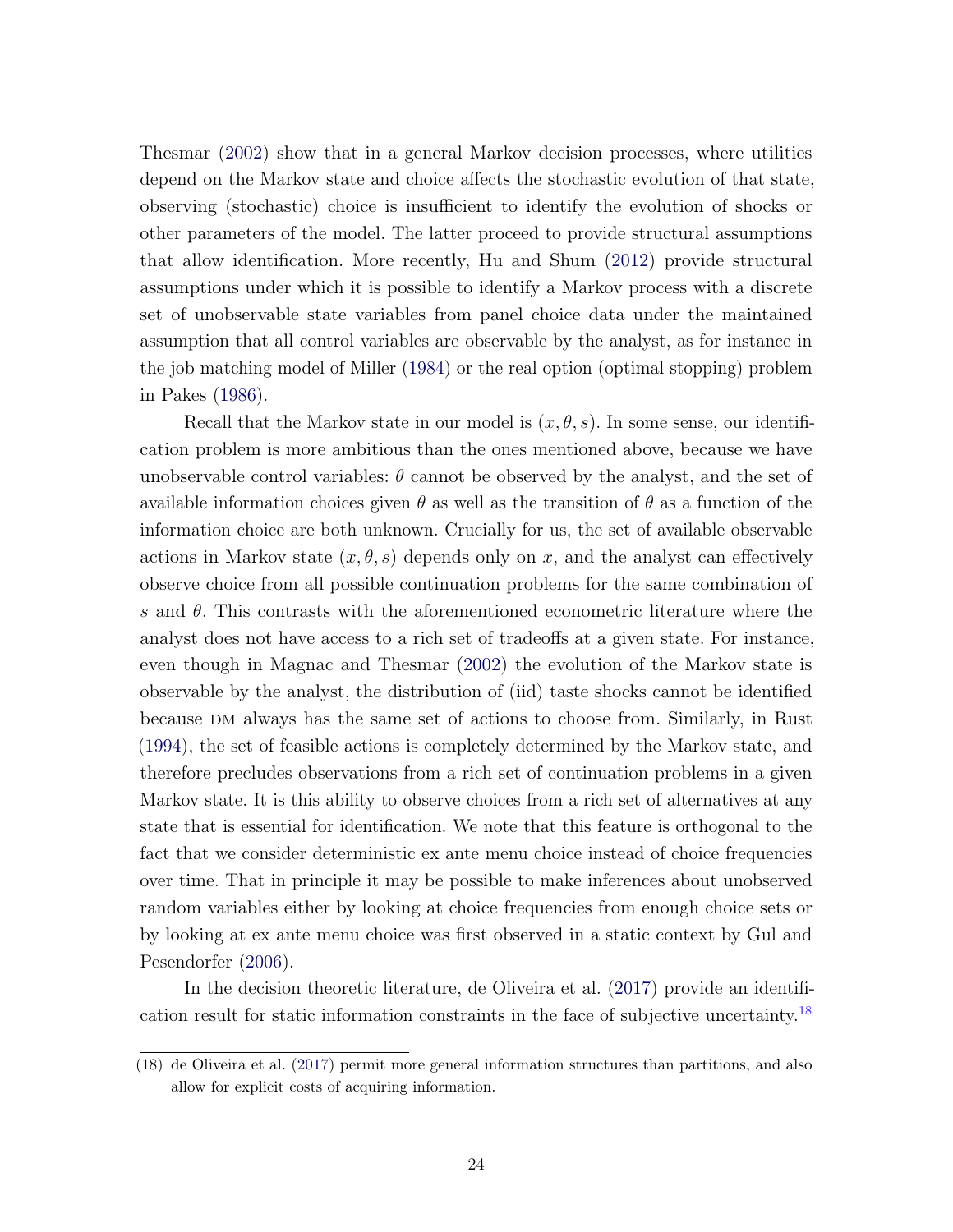<span id="page-24-0"></span>A dynamic extension of their model, in which DM faces the same information constraint each period (independent of past information choices), corresponds to an icp representation where the ICP  $\mathcal M$  has a degenerate (singleton) subjective state space  $\Theta = {\theta_0}$ . Since this representation is a special case of the ICP representation, our identification result obviously applies. In fact, identifying this representation does not rely on continuation choice problems in periods  $t > 1$ . To see this, recall that the parameters  $(u, \delta, \Pi)$  can be identified from preference over consumption streams  $\ell \in L_T$ . Further note that, as in de Oliveira et al. [\(2017\)](#page-35-3), identifying the fixed set of partitions up to Blackwell equivalence requires non-trivial choice only in one period, for instance in  $t = 1$ .

Krishna and Sadowski [\(2014\)](#page-36-4) identify the subjective flow of information in a dynamic model in which DM is uncertain about a subjective state, but takes the flow of information as given, rather than facing a constrained choice. Their recursive domain consists of acts that yield a menu of lotteries over consumption and a new act for the next period. When all menus are degenerate, their domain reduces to the set of consumption streams  $L_T$ , as does ours. The key difference between the two domains lies in the timing of events: Instead of acts over menus of lotteries as they do, we consider menus of acts over lotteries, which are appropriate for our dynamic extension of de Oliveira et al. [\(2017\)](#page-35-3). Finally, Piermont, Takeoka, and Teper [\(2016\)](#page-37-8) identify a different type of dynamic information constraint, where a decision maker learns about his uncertain, but time invariant, consumption taste (only) through consumption.

The decision theoretic literature has also provided testable behavioral foundations for models related to ours. In a static environment, Dillenberger et al. [\(2014\)](#page-36-11) show that uncertainty about future beliefs about the objective state of the world corresponds to preference for flexibility over menus of acts. de Oliveira et al. [\(2017\)](#page-35-3) model subjective uncertainty that is not fixed but a hidden choice variable by replacing the Independence axiom in Dillenberger et al. [\(2014\)](#page-36-11) with Aversion to Randomization. In a dynamic context, Krishna and Sadowski [\(2014\)](#page-36-4) provide axioms for the model where the flow of information about the subjective state of the world is taken as given by DM. In a companion paper, Dillenberger, Krishna, and Sadowski [\(2021\)](#page-35-4) build on this literature to provide an axiomatic foundation for a fully recursive infinite horizon extension of our model, where DM controls the flow of information over time. Due to the intertemporal information constraint, preferences are interdependent across time and do not satisfy the stationarity assumptions of Krishna and Sadowski [\(2014\)](#page-36-4). To deal with this complication, Dillenberger, Krishna, and Sadowski [\(2021\)](#page-35-4) rely on a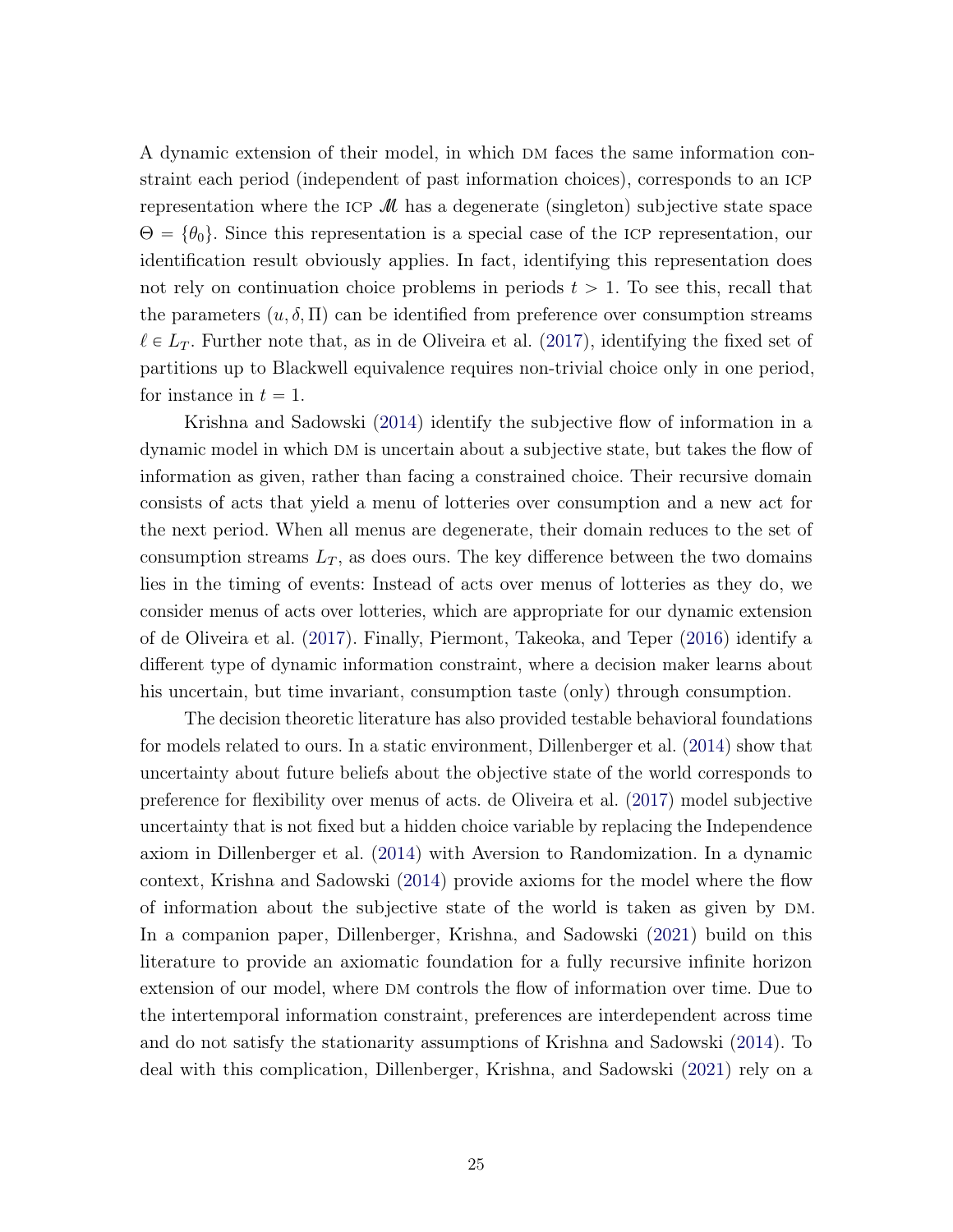recursive application of their axioms, which can be compared to standard stationarity assumptions: Stationarity requires instantaneous and continuation preferences to be identical, while the recursive axiomatization merely requires them to be of the same class. Importantly, since the Markov state in our model is not directly observable, the axiomatization must be based on inferring this state from preferences. Loosely speaking, this relies on the identification strategy developed in this paper, which can be extended to the infinite horizon.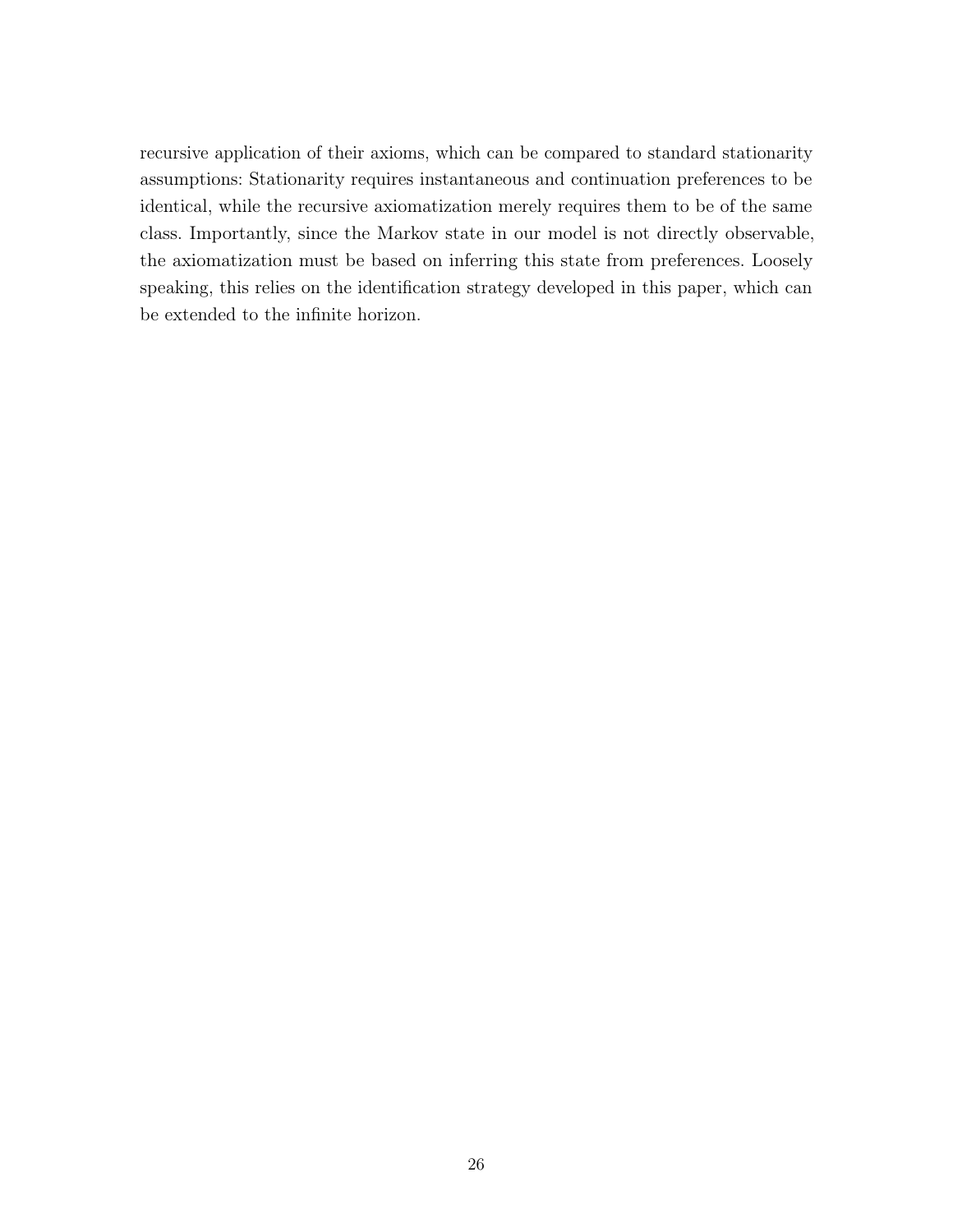# **Appendices**

## **A. Preliminaries**

<span id="page-26-2"></span>Appendix [A.1](#page-26-0) describes the relevant metric on the space of probability measures. Appendix [A.2](#page-26-1) describes our (recursive) domain of finite horizon dynamic choice problems. Appendix [A.3](#page-27-0) describes canonical ICPs and shows that every ICP is isomorphic to a canonical icp.

#### A.1. Metrics on Probability Measures

<span id="page-26-0"></span>Let  $(Y, d_Y)$  be a metric space and let  $\Delta(Y)$  denote the space of probability measures defined on the Borel  $\sigma$ -algebra of Y. For a function  $\varphi \in \mathbb{R}^Y$ , the Lipschitz seminorm is defined by  $\|\varphi\|_{\mathcal{L}} := \sup_{y\neq y'} |\varphi(y) - \varphi(y')| / d_Y(y, y')$ , and the supremum norm is  $\|\varphi\|_{\infty} := \sup_y |\varphi(y)|$ . This allows us to define the bounded Lipschitz norm  $\|\varphi\|_{BL} :=$  $\|\varphi\|_{L} + \|\varphi\|_{\infty}$ . Then,  $BL(Y) := \{\varphi \in \mathbb{R}^{Y} : \|\varphi\|_{BL} < \infty\}$  is the space of real-valued, bounded, and Lipschitz functions on Y . (

For  $\alpha, \beta \in \Delta(Y)$ , define  $d_D(\alpha, \beta) := \frac{1}{2}$  $\frac{1}{2}$  sup  $\{$  $\varphi\,\mathrm{d}\alpha\ \varphi \, d\beta \big| : \|\varphi\|_{\text{BL}} \leqslant 1$ , which is the Dudley metric on  $\Delta(Y)$ . Theorem 11.3.3 in Dudley [\(2002\)](#page-36-12) says that for separable Y,  $d_D$  induces the topology of weak convergence on  $\Delta(Y)$ . The role of the factor  $\frac{1}{2}$  is solely to ensure that for all  $\alpha, \beta \in \Delta(Y)$ ,  $d_D(\alpha, \beta) \leq 1$ .

#### A.2. Recursive Domain

<span id="page-26-1"></span>Let  $X_1 := \mathcal{K}$  $\big(\mathcal{F}(\Delta(C))\big)$  be the space of menus of acts that pay out lotteries over C. Intuitively,  $X_1$  consists of all one-period Anscombe-Aumann  $(AA)$  choice problems. For acts  $f^1, g^1 \in \mathcal{F}(\Delta(C))$ , define the metric  $d^{(1)}$  on  $\mathcal{F}(\Delta(C))$  by  $d^{(1)}(f^1, g^1) :=$  $\max_s d_D(f^1(s), g^1(s)) \leq 1$ . For any  $f^1 \in \mathcal{F}(\Delta(C))$  and  $x_1 \in X_1$ , the distance of  $f^1$ from  $x_1$  is  $d^{(1)}(f^1, x_1) := \min_{g^1 \in x_1} d^{(1)}(f^1, g^1)$  (where the minimum is achieved because  $x_1$  is compact).

Define the Hausdorff metric  $d_H^{(1)}$  on  $X_1$  as

$$
d_H^{(1)}(x_1, y_1) := \max \left\{ \max_{f^1 \in x_1} d^{(1)}(f^1, y_1), \max_{g^1 \in y_1} d^{(1)}(g^1, x_1) \right\} \leq 1
$$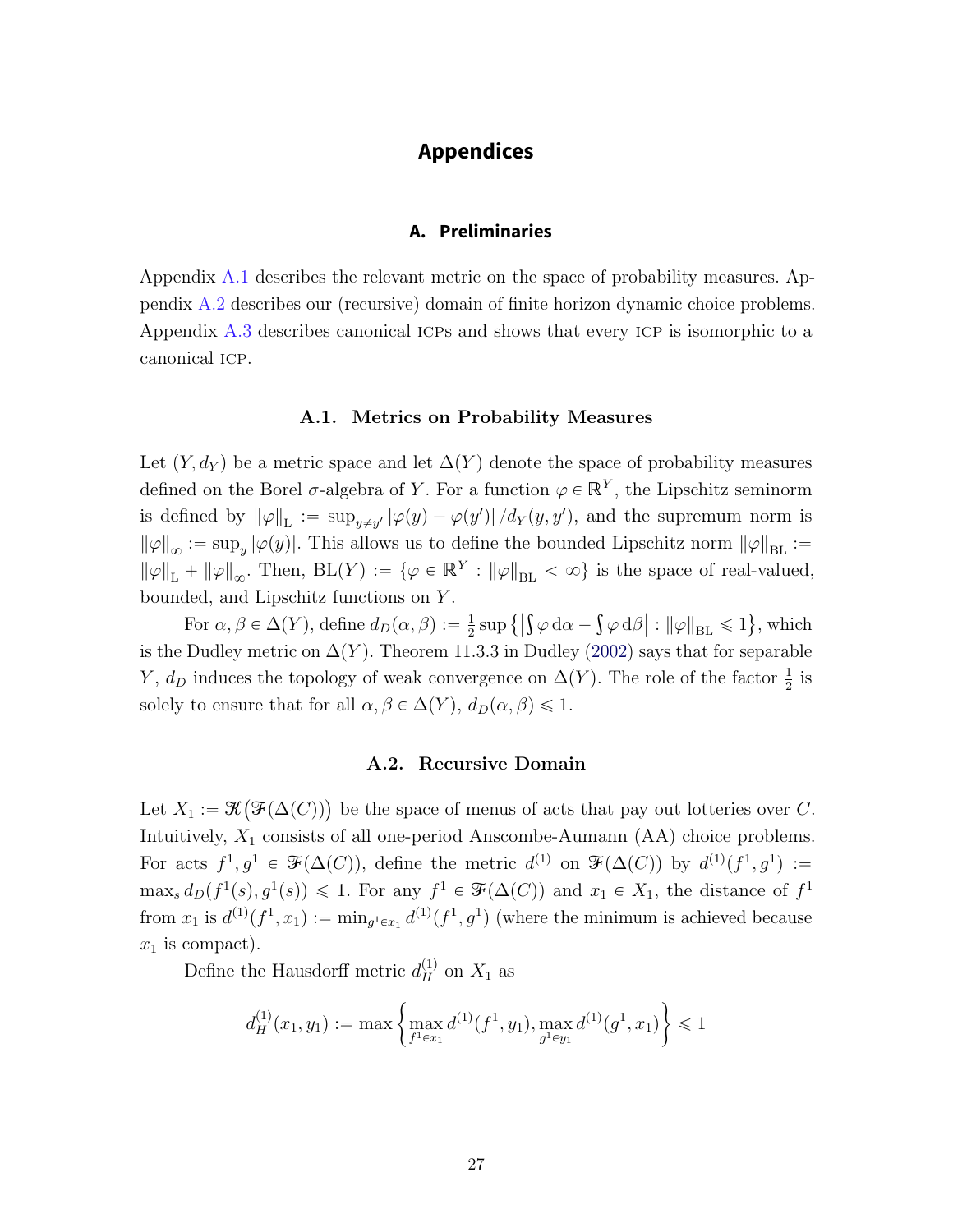Now define recursively, for  $t > 1$ ,  $X_t := \mathcal{K}(\mathcal{F}(\Delta(C \times X_{t-1})))$ . The metric on  $C \times$  $X_{t-1}$  is the product metric, that is,  $d_{C \times X_{t-1}}((c, x_{t-1}), (c', x'_{t-1})) = \max[d_C(c, c'), d^{(t-1)}(x_{t-1}, x'_{t-1})].$ This induces the Dudley metric on  $\Delta(C \times X_{t-1})$ .

We then define the distance between any two acts  $f^t, g^t \in \mathcal{F}(\Delta(C \times X_{t-1}))$  as  $d^{(t)}(f^t, g^t) := \max_s d_D(f^t(s), g^t(s))$ , and the Hausdorff metric  $d_H^{(t)}$  on  $X_t$  as \*

$$
d_H^{(t)}(x_t, y_t) := \max \left\{ \max_{f^t \in x_t} d^{(t)}(f^t, y_t), \max_{g^t \in y_t} d^{(t)}(g^t, x_t) \right\}
$$

Here,  $X_t$  consists of all t-period AA choice problems. The agent faces a menu of acts which pay off in lotteries over consumption and  $(t - 1)$ -period AA choice problems that begin the next period. Setting  $t = T$  gives us the domain  $X_T$ .

#### A.3. Canonical Information Choice Processes

<span id="page-27-0"></span>As mentioned in Section [3.3,](#page-9-2) in terms of behavior, all that is relevant about the ICP  $\mathcal M$ is the set of partitions that are available at each moment in time. We therefore identify icps that permit the same choice of partition after every history as indistinguishable (see below), which allows us to (pseudo-) metrize the set of all ICPs  $M$ , and to provide a canonical space of icps.

Two ICPs M and M' are *indistinguishable* if they afford the same choices of partition in the first period and, for any choice in the first period, the same statecontingent choices in the second period, and so on. Intuitively, indistinguishable icps differ only up to a relabeling of the information states, and up to the addition of information states that can never be reached under any information plan, given the *initial state*  $\theta_0$ . This definition of indistinguishability is formalized below and leads to the recursive characterization described in Lemma [A.2.](#page-28-0)

Let  $\mathcal{M} = (\Theta, \Gamma, \tau, \theta_0)$  and  $\mathcal{M}' = (\Theta', \Gamma', \tau', \theta'_0)$  be two ICPs in M. A choice of  $P \in \Gamma(\theta_0)$  and a realization of state s results in a new ICP  $(\Theta, \Gamma, \tau, \tau(\theta_0, P, s))$ . To simplify notation, we denote this new ICP by  $\mathcal{M}(\tau(\theta_0, P, s))$ . Further abusing notation,  $M(\theta)$  denotes the ICP  $(\Theta, \Gamma, \tau, \theta)$  with initial state  $\theta$ . Define  $D : M \times M \to \mathbb{R}$  as:

<span id="page-27-1"></span>
$$
D(\mathcal{M}(\theta_0), \mathcal{M}'(\theta'_0)) :=
$$
  
\n[**A.1**] max  $\left\{ d_H(\Gamma(\theta_0), \Gamma'(\theta'_0)), \frac{1}{2} \max_{P \in \Gamma(\theta_0), s \in S} D(\mathcal{M}(\tau(\theta_0, P, s)), \mathcal{M}'(\tau'(\theta'_0, P, s))) \right\}$ 

We endow  $\Theta$  with the discrete metric, which means that the Hausdorff distance  $d_H(A, B) \leq 1$  for all  $A, B \subset \Theta$ . The function D captures the discrepancy between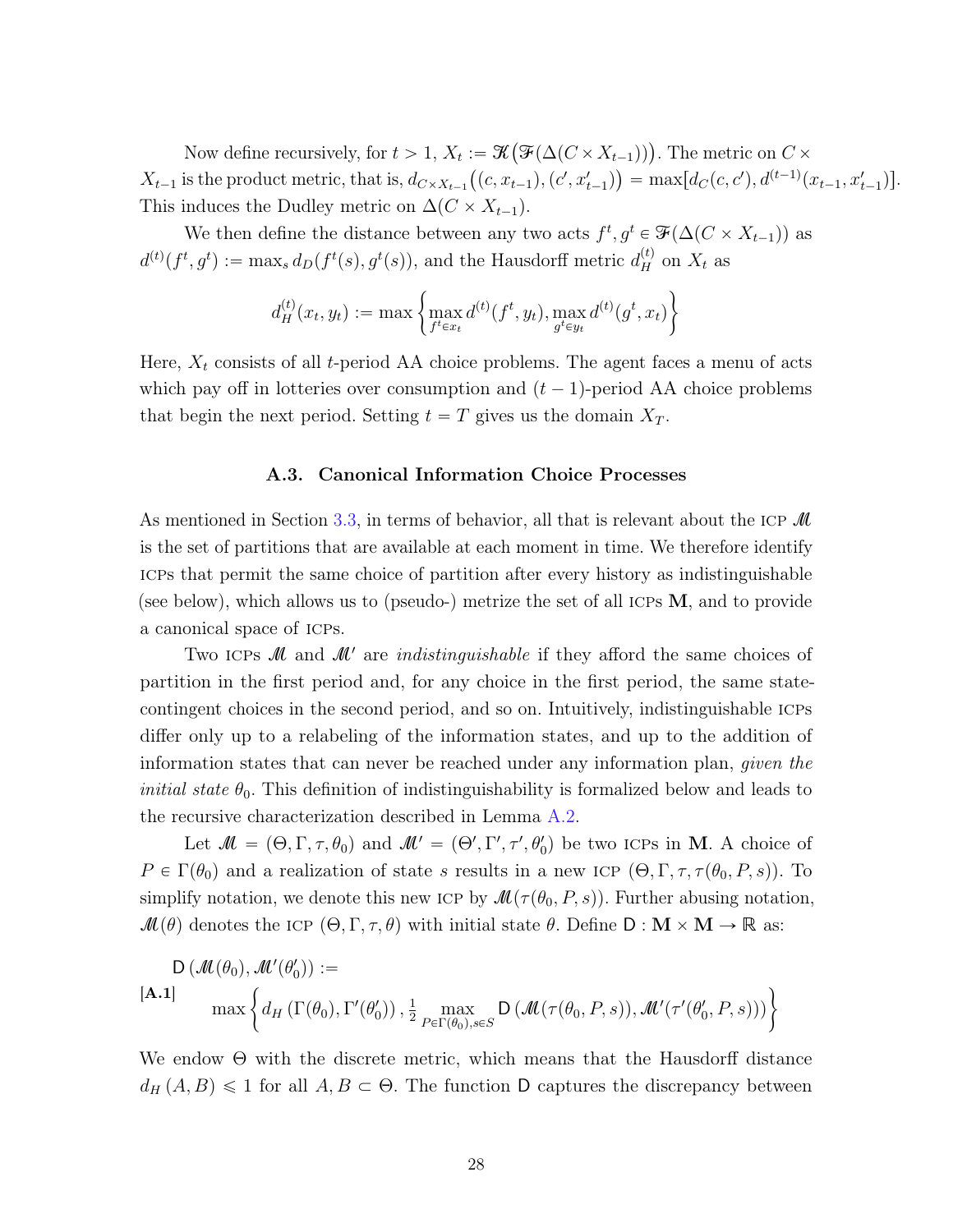$\mathcal{M}$  and  $\mathcal{M}'$ . In what follows, let  $\mathbf{B}(\mathbf{M} \times \mathbf{M})$  denote the space of real-valued bounded functions defined on  $M \times M$  with the supremum norm.

**Lemma [A.1](#page-27-1).** There is a unique function  $D \in B(M \times M)$  that satisfies equation [A.1]. *Proof.* Consider the operator  $\mathbb{T} : B(M \times M) \to B(M \times M)$  defined as

$$
\mathbb{T}\mathsf{D}'\left(\mathcal{M}(\theta_0),\mathcal{M}'(\theta'_0)\right) :=
$$
  

$$
\max\left\{d_H\left(\Gamma(\theta_0),\Gamma'(\theta'_0)\right),\frac{1}{2}\max_{P\in\Gamma(\theta_0),s\in S}\mathsf{D}'\left(\mathcal{M}(\tau(\theta_0,P,s)),\mathcal{M}'(\tau'(\theta'_0,P,s))\right)\right\}
$$

for all  $D' \in B(M \times M)$ . Observe that  $\mathbb{T}$  is monotone in the sense that  $D_1 \leq D_2$  implies  $\mathbb{TD}_1 \leq \mathbb{TD}_2$ . It also satisfies discounting, ie,  $\mathbb{T}(D + a) \leq \mathbb{TD} + \frac{1}{2}$  $\frac{1}{2}a$  for all  $a \ge 0$ . This implies that  $\mathbb T$  has a unique fixed point in  $\mathbf B(\mathbf M\times \mathbf M)$ , which satisfies [[A.1](#page-27-1)].  $\Box$ 

We can now define an isomorphism between ICPs. In terms of the discrepancy function D, two ICPs  $\mathcal M$  and  $\mathcal M'$  are *indistinguishable* if  $D(\mathcal M(\theta_0),\mathcal M'(\theta'_0)) = 0$ . The definition of D immediately implies the following recursive characterization of indistinguishability whose proof is omitted.

<span id="page-28-0"></span>**Lemma A.2.** Let  $\mathcal{M}, \mathcal{M}' \in \mathbf{M}$ . Then,  $\mathcal{M}$  is indistinguishable from  $\mathcal{M}'$  if, and only if, (i)  $\Gamma(\theta_0) = \Gamma'(\theta'_0)$ , and (ii) for all  $P \in \Gamma(\theta_0) \cap \Gamma'(\theta'_0)$  and  $s \in S$ , the ICP  $\mathcal{M}(\tau(\theta_0, P, s))$ is indistinguishable from the ICP  $\mathcal{M}'(\tau'(\theta'_{0}, P, s)).$ 

We now construct a set of *canonical* ICPs. Recall that  $\mathcal{P}$  is the space of all partitions of S, where a typical partition is P. Then,  $(\mathcal{P}, d)$  is a metric space, where d is the discrete metric.

For metric spaces X and Y, we denote by  $\mathcal{K}_{\mathfrak{b}}(X \times Y)$  the space of all non-empty closed subsets of  $X \times Y$  with the property that a subset contains distinct  $(x, y)$  and  $(x', y')$  only if  $x \neq x'$ .

Let  $\Omega_1 := \mathcal{K}(\mathcal{P})$ , and define recursively for  $n > 1$ ,  $\Omega_n := \mathcal{K}_\flat$  $\mathfrak{P}\times\Omega_{n-1}^{S}$ . Set  $\Omega':=\raisebox{.5ex}{\textstyle \times_{n_\circ}^\infty}$  $\sum_{n=1}^{\infty} \Omega_n$ . A typical member of  $\Omega_n$  is  $\omega_n$ , while  $\omega_n = (\omega_{n,s})_{s \in S}$  denotes a typical member of  $\Omega_n^S$ .

Let  $\psi_1 : \mathcal{P} \times \Omega_1^S \to \mathcal{P}$  be given by  $\psi_1(P, \omega_1) = P$ , and define  $\Psi_1 : \Omega_2 \to \Omega_1$  as  $\Psi_1(\omega_2) := \{ \psi_1(P, \omega_1) : (P, \omega_1) \in \omega_2 \}.$  Now define recursively, for  $n > 1$ ,  $\psi_n : \mathcal{P} \times \Omega_n^S \to$  $\mathcal{P} \times \Omega_{n-1}^S$  as  $\psi_n(P, \omega_n) := (P, (\Psi_{n-1}(\omega_{n,s}))_s)$ , and the function (because  $\Omega_n$  is a space of sets)  $\Psi_n : \Omega_{n+1} \to \Omega_n$  by  $\Psi_n(\omega_{n+1}) := \{ \psi_n(P, \omega_n) : (P, \omega_n) \in \omega_{n+1} \}.$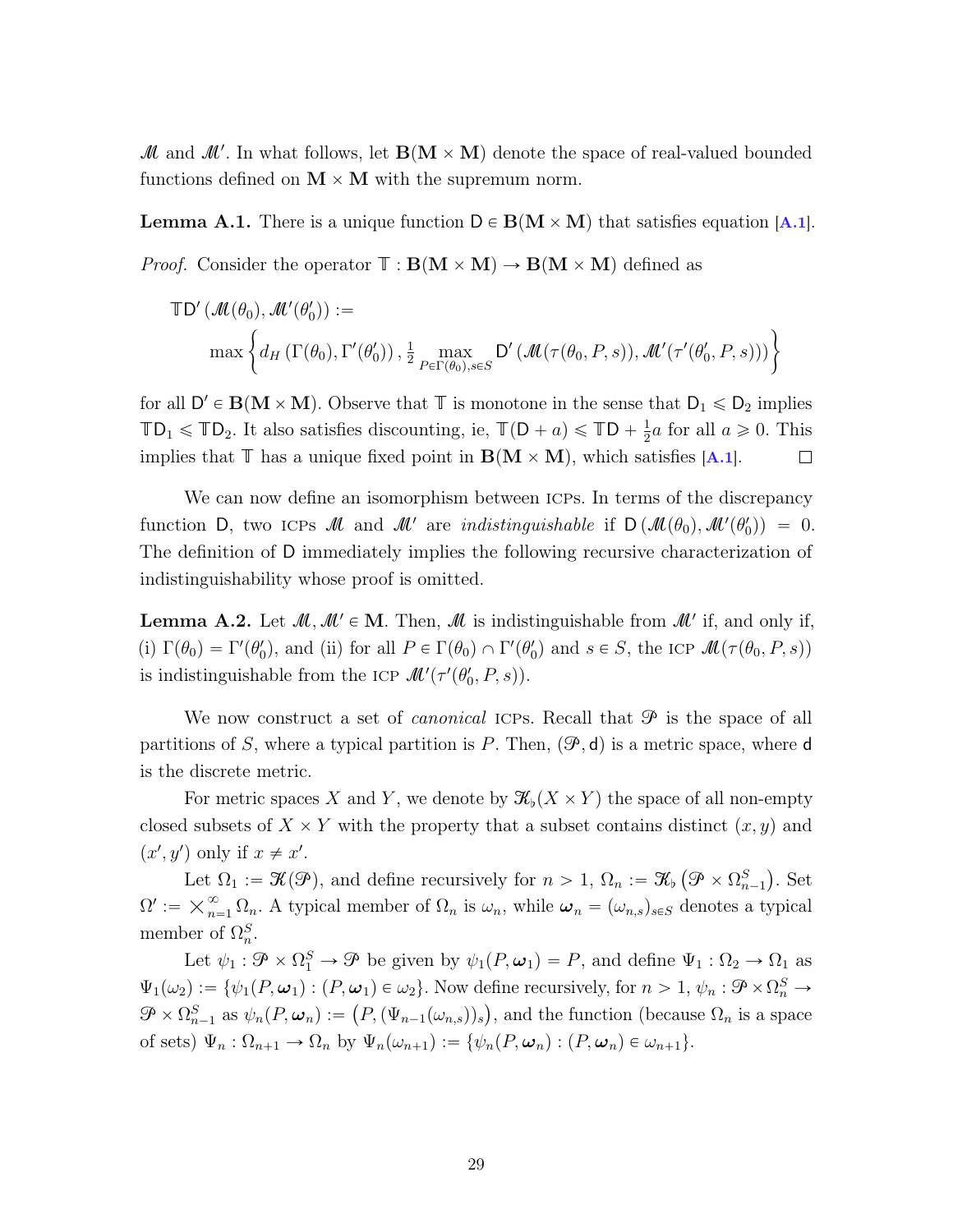<span id="page-29-0"></span>An  $\omega \in \Omega'$  is consistent if  $\omega_{n-1} = \Psi_{n-1}(\omega_n)$  for all  $n > 1$ . The set of canonical ICPs  $\Omega$  is the set of all consistent elements of  $\Omega'$ ,

$$
\Omega := \{ \omega \in \Omega' : \omega \text{ is consistent} \}
$$

Notice that  $\Omega_1$  is a compact metric space when endowed with the Hausdorff metric. Then, inductively,  $\mathcal{P} \times \Omega_{n-1}^S$  with the product metric is a compact metric space, so that endowing  $\Omega_n$  with the Hausdorff metric in turn makes it a compact metric space. Thus,  $\Omega$  endowed with the product metric is a compact metric space. (Moreover,  $\Omega$  is isomorphic to the Cantor set, ie, it is separable and completely disconnected.)

It follows that for  $\omega, \omega' \in \Omega$ , where  $\omega := (\omega_n)_{n=1}^{\infty}$  and  $\omega' := (\omega'_n)_{n=1}^{\infty}$ ,  $\omega \neq \omega'$  if, and only if, there is a smallest  $N \geq 1$  such that for all  $n < N$ ,  $\omega_n = \omega'_n$  but  $\omega_N \neq \omega'_N$ .

**Theorem 2.** The set  $\Omega$  is homeomorphic to  $\mathfrak{K}_{\mathfrak{b}}(\mathfrak{P} \times \Omega^S)$ .

We write  $\Omega \simeq \mathcal{K}_{\flat}$  $\mathcal{P} \times \Omega^S$ . The theorem is not proved, but this can be done by adapting the arguments in Mariotti, Meier, and Piccione [\(2005\)](#page-36-13).

The homeomorphism  $\Omega \simeq \mathcal{K}_{\flat}(\mathcal{P} \times \Omega^S)$  suggests a recursive way to think of  $\Omega$ : Each  $\omega \in \Omega$  describes the set of feasible partitions available for choice in the first period, and how a choice of partition P and the realized state s determine a new  $\omega_s' \in \Omega$  in the next period. That is,  $\omega$  can be identified with a finite collection of pairs  $(P, \omega')$ , where  $\boldsymbol{\omega}' = (\omega'_s)_{s \in S}$ . To see that every  $\omega \in \Omega$  is indeed an ICP, set  $\Gamma^*(\omega) = \{P : (P, \boldsymbol{\omega}') \in \omega\}$ and  $\tau^*(\omega, P, s) = \omega'_s$  to obtain the ICP  $\mathcal{M}_{\omega} = (\Omega, \Gamma^*, \tau^*, \omega)$  which is indistinguishable from  $\omega$ . Also note that for  $\omega, \omega' \in \Omega$ ,  $\omega \neq \omega'$  implies  $D(\omega, \omega') > 0$ .

**Proposition A.3.** The space M of ICPs is isomorphic to  $\Omega$  in the following sense.

- (a) Every  $M \in M$  is indistinguishable from a unique  $\omega_M \in \Omega$ .
- (b) Every  $\omega \in \Omega$  induces an  $\mathcal{M}_{\omega} \in \mathbf{M}$  that is indistinguishable from  $\omega$ .

*Proof.* To show (a), let  $\mathcal{M} = (\Theta, \Gamma, \tau, \theta_0)$  be an ICP. Recall the definition of the space  $\Omega_n$  and define the maps  $\Phi_n : \Theta \to \Omega_n$  as follows. Let

- $\Phi_1(\theta) := \Gamma(\theta),$
- $\bullet\ \Phi_2(\theta) := \big\{ \big(P, (\Phi_1(\tau(P, \theta, s)))_{s\in S}$ :  $P \in \Gamma(\theta)$ **(A)** ,
- $\bullet$  :

 $\bullet$   $\Phi_{n+1}(\theta) :=$  $\frac{1}{2}$  $P, (\Phi_n(\tau(P, \theta, s)))_{s \in S}$ :  $P \in \Gamma(\theta)$ ( ,

It is easy to see that for each  $\theta \in \Theta$ ,  $\Phi_n(\theta) \in \Omega_n$ , ie,  $\Phi_n$  is well defined.

Now, given  $\theta_0$ , set  $\Phi_n(\theta_0) =: \omega_n \in \Omega_n$ . It can be verified that the sequence Now, given  $v_0$ , set  $\varPsi_n(v_0) = \vartheta_n \in \Omega_n$ . It can be verified that the sequence  $(\omega_1, \omega_2, \dots, \omega_n, \dots) \in \mathsf{X}_{n \in \mathbb{N}} \Omega_n$  is consistent in the sense described above. Therefore,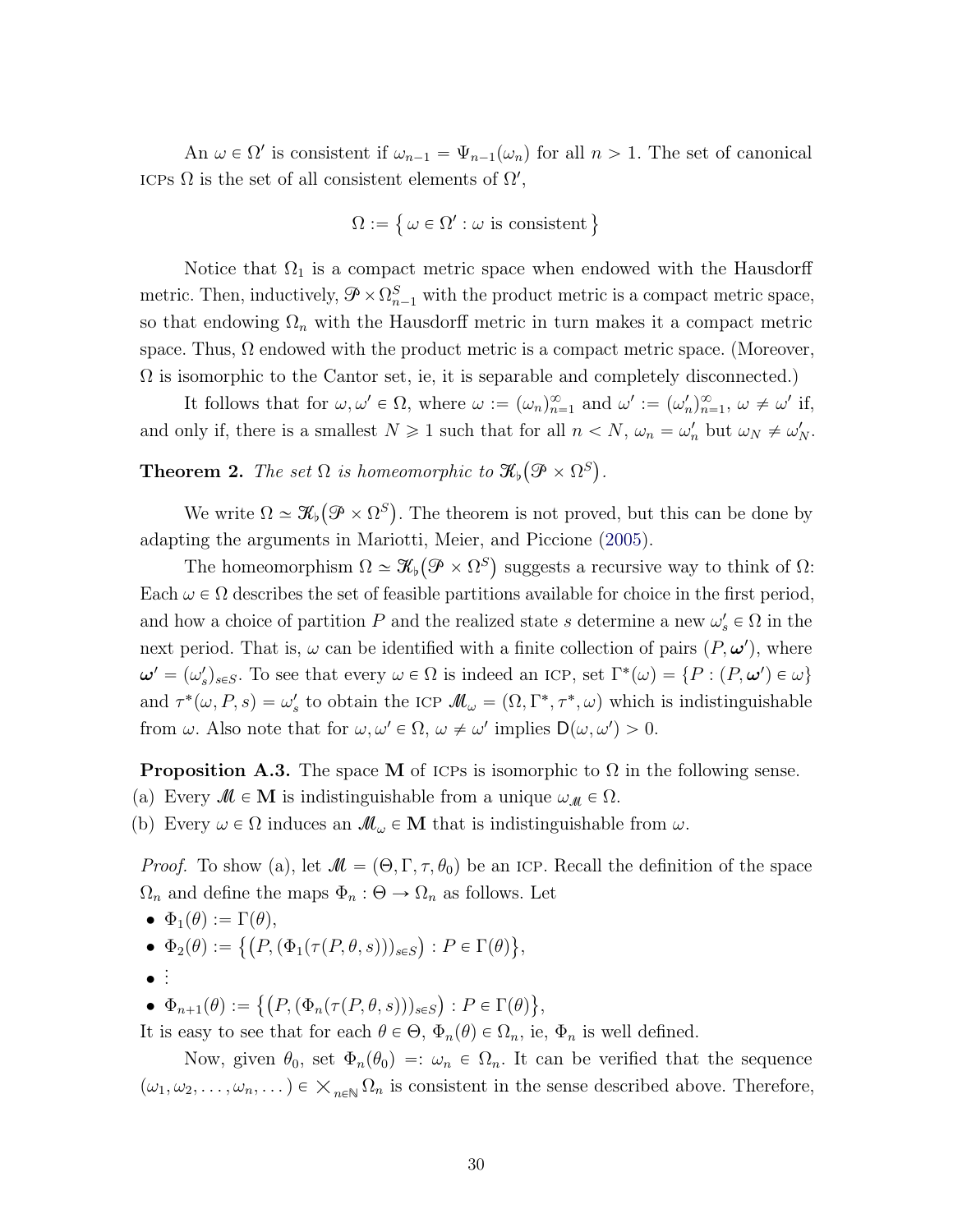there exists  $\omega \in \Omega$  such that  $\omega = (\omega_1, \omega_2, \ldots, \omega_n, \ldots)$ , ie, the ICP M corresponds to a canonical ICP  $\omega$ . Observe that if  $\omega' \in \Omega$  is indistinguishable form  $\mathcal{M}$ , then it must also be indistinguishable from  $\omega_{\mathcal{M}}$  (because D is a metric), which proves that  $\omega_{\mathcal{M}} = \omega$ .

To show (b), let  $\omega \in \Omega$ . A partition P is supported by  $\omega$  if there exists  $\omega' \in \Omega^S$ such that  $(P, \omega') \in \omega$ . Now set  $\Theta = \Omega$ ,  $\theta_0 = \omega$ ,  $\Gamma^*(\theta) = \{P : P \text{ is supported by } \theta\}$ , and  $\tau^*(P,\omega,s) = \omega_s'$  where  $\omega' \in \Omega^s$  is the unique collection of canonical ICPs such that  $(P, \omega') \in \omega$ . This results in the ICP  $\mathcal{M}_{\omega} = (\Theta, \Gamma^*, \tau^*, \theta_0 = \omega)$  that is uniquely determined by  $\omega$ .  $\Box$ 

#### **B. T-Period Dynamic Blackwell Order**

In this section, we construct the T-period dynamic Blackwell order for canonical icps. Appendix [A.3](#page-27-0) exhibits an isomorphism between canonical icps and icps. It is immediate to verify that the isomorphism induces the T-period dynamic Blackwell order on M, the space of icps, as defined in the text.

Let  $\hat{\omega} \in \Omega$  denote the canonical ICP that delivers the coarsest partition in each period in every state. Define  $\hat{\Omega}_0 := \mathcal{K}_{\mathfrak{b}}(\mathcal{P} \times {\hat{\omega}})$ , and inductively define  $\hat{\Omega}_{n+1} :=$  $\mathscr{K}_{\flat}(\mathscr{P} \times \hat{\Omega}_n)$  for all  $n \geqslant 0$ . Notice that for all  $n \geqslant 0$ ,  $\hat{\Omega}_n \subset \hat{\Omega}_{n+1}$ . We now define an order  $\gtrsim_0$  on  $\hat{\Omega}_0$  as follows:  $\omega_0 \gtrsim_0 \omega'_0$  if for all  $(P', \hat{\boldsymbol{\omega}}) \in \omega'_0$ , there exists  $(P, \hat{\boldsymbol{\omega}}) \in \omega_0$  such that P is finer than P'. This allows us to define inductively, for all  $n \geq 1$ ,  $\geq_n$  on  $\hat{\Omega}_n$ : For all  $\omega_n, \omega'_n \in \hat{\Omega}_n$ ,  $\omega_n \gtrsim_n \omega'_n$  if for all  $(P', \omega'_{n-1}) \in \omega'_n$ , there exists  $(P, \omega_{n-1}) \in \omega_n$ such that (i) P is finer than P', and (ii)  $\omega_{n-1,s} \gtrsim_{n-1} \omega_{n-1,s}$  for all  $s \in S$ .

It is easy to see that  $\geq_n$  is reflexive and transitive for all n. There is a natural sense in which  $\geq_{n+1}$  extends  $\geq_n$ , as we show next.

<span id="page-30-0"></span>**Lemma B.1.** For all  $n \geq 0$ ,  $\geq_{n+1}$  extends  $\geq_n$ , ie,  $\geq_{n+1} |_{\hat{\Omega}_n} = \geq_n$ .

*Proof.* As observed above,  $\hat{\Omega}_n \subset \hat{\Omega}_{n+1}$  for all n. First consider the case of  $n = 0$  and recall that by construction  $\hat{\omega} \in \hat{\Omega}_0$ . Let  $\omega_0 \gtrsim_0 \omega'_0$ . Then, for  $(P', \hat{\omega}) \in \omega'_0$ , there exists  $(P, \hat{\omega}) \in \omega_0$  such that P is finer than P'. Moreover, because  $\gtrsim_0$  is reflexive,  $\hat{\omega} \gtrsim_0 \hat{\omega}$ . But this implies  $\omega_0 \gtrsim_1 \omega'_0$ . Conversely, let  $\omega_0 \gtrsim_1 \omega'_0$ . Then, for all  $(P', \hat{\boldsymbol{\omega}}) \in \omega'_0$ , there exists  $(P, \hat{\boldsymbol{\omega}}) \in \omega_0$  such that (i) P is finer than P', and (ii)  $\hat{\omega} \gtrsim_0 \hat{\omega}$  for all  $s \in S$ . But this implies  $\omega_0 \gtrsim_0 \omega'_0$ , which proves that  $\gtrsim_{n+1} \hat{a}_n = \gtrsim_n$  when  $n = 0$ .

As our inductive hypothesis, we suppose that  $\gtrsim_n |_{\hat{\Omega}_{n-1}} = \gtrsim_{n-1}$ . Let  $\omega_n \gtrsim_n \omega'_n$ . Then, for all  $(P', \tilde{\omega}'_{n-1}) \in \omega'_n$ , there exists  $(P, \tilde{\omega}_{n-1}) \in \omega_n$  such that (i) P is finer than P', and (ii)  $\tilde{\omega}_{n-1,s} \gtrsim_{n-1} \tilde{\omega}'_{n-1,s}$  for all  $s \in S$ . But by the induction hypothesis, this is equivalent to  $\tilde{\omega}_{n-1,s} \gtrsim_n \tilde{\omega}'_{n-1,s}$  for all  $s \in S$ , which implies that  $\omega_n \gtrsim_{n+1} \omega'_n$ .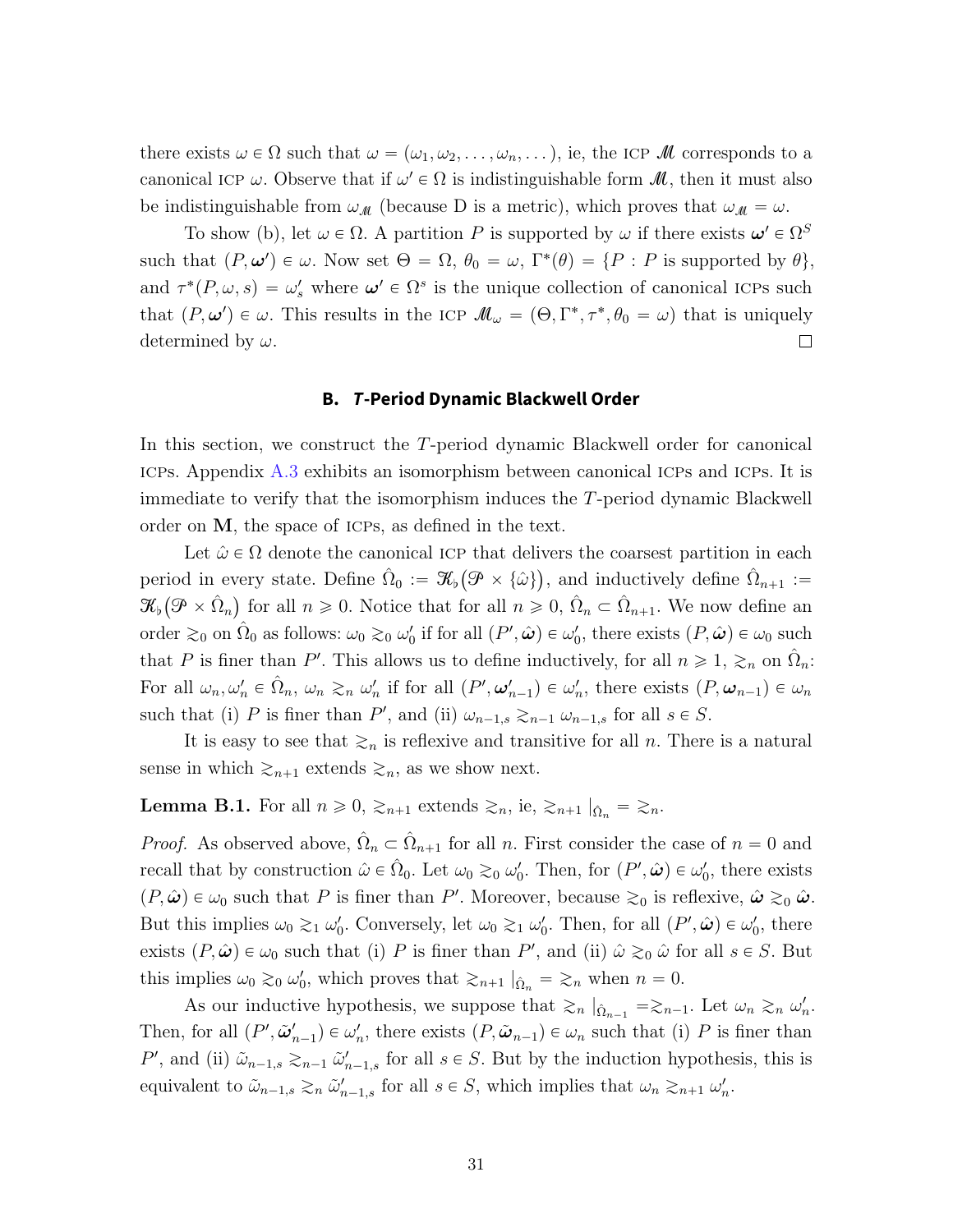Conversely, let  $\omega_n \gtrsim_{n+1} \omega'_n$ . Then, for all  $(P', \tilde{\omega}'_{n-1}) \in \omega'_n$ , there exists  $(P, \tilde{\omega}_{n-1}) \in$  $\omega_n$  such that (i) P is finer than P', and (ii)  $\tilde{\omega}_{n-1,s} \gtrsim_n \tilde{\omega}'_{n-1,s}$  for all  $s \in S$ . However, the induction hypothesis implies  $\tilde{\omega}_{n-1,s} \gtrsim_{n-1} \tilde{\omega}'_{n-1,s}$  for all  $s \in S$ , proving that  $\omega_n \gtrsim_n \omega'_n$  $\Box$ and therefore  $\gtrsim_{n+1} |_{\hat{\Omega}_n} = \gtrsim_n$ .

The T-period dynamic Blackwell order on M is  $\gtrsim_T$  as defined above, where we set  $n = T$ .

### <span id="page-31-0"></span>**C. Identification and Behavioral Comparison: Proofs from Section [4](#page-11-1)**

Based on the previous results and notation, we first establish two lemmas that will be used to prove Theorem [1,](#page-11-0) Proposition [4.1,](#page-12-2) and Proposition [4.2.](#page-16-0)

In accordance with the discussion in Section [4.1,](#page-13-0) x is aligned with  $\omega$  if (i)  $V_T(x; \omega) \geq V_T(x; \omega')$  for all  $\omega' \in \Omega$ , and (ii)  $\omega'$  does not dynamically Blackwell dominate  $\omega$  implies  $V_T(x; \omega) > V_T(x; \omega')$ . We say that P is supported by  $\omega$  if there exists  $\boldsymbol{\omega}' \in \Omega^S$  such that  $(P, \boldsymbol{\omega}') \in \omega$ .

Recall that  $c^+$  and  $c^-$  are the best and worst consumption streams, respectively, that deliver  $c^+$  and  $c^-$  in any period and state. For a partition P with generic cell J, define the act

$$
f_{1,J}(s) := \begin{cases} \mathbf{c}^+ & \text{if } s \in J \\ \mathbf{c}^- & \text{if } s \notin J \end{cases}
$$

and for each P that is supported by  $\omega$ , define  $x_1(P) := \{f_{1,J} : J \in P\}.$ 

Now, proceed inductively, and for  $t \ge 2$ , suppose we have the menu  $x_{t-1}(P, \omega')$ for each  $(P, \omega') \in \omega$ , and define, for each cell  $J \in P$ , the act ...<br>..

$$
f_{t,J}(s) := \begin{cases} (c^+, \text{Unif}_{t-1}(\{x_{t-1}(Q, \tilde{\boldsymbol{\omega}}) : (Q, \tilde{\boldsymbol{\omega}}) \in \omega'_s \})) & \text{if } s \in J \\ c^- & \text{if } s \notin J \end{cases}
$$

Then, given  $(P, \omega') \in \omega$ , we have the menu  $x_t(P, \omega')$  defined as

<span id="page-31-1"></span>
$$
[ \star ] \qquad \qquad x_t(P, \omega') := \{ f_{t,J} : J \in P \}
$$

Note that

$$
V_T(\mathbf{c}^+;\omega) = V_T\big(x_T(P,\boldsymbol{\omega}');\omega\big) \geq V_T\big(x_T(P,\boldsymbol{\omega}'),\tilde{\omega}\big)
$$

for all  $\tilde{\omega} \in \Omega$ , with equality if  $\tilde{\omega}$  dynamically Blackwell dominates  $\omega$ . This amounts to the first part of Proposition [4.2,](#page-16-0) as well as the "if" direction of the second part. The "only if" part is established by the sequence of Lemmas [C.1](#page-32-0) and [C.2](#page-32-1) below.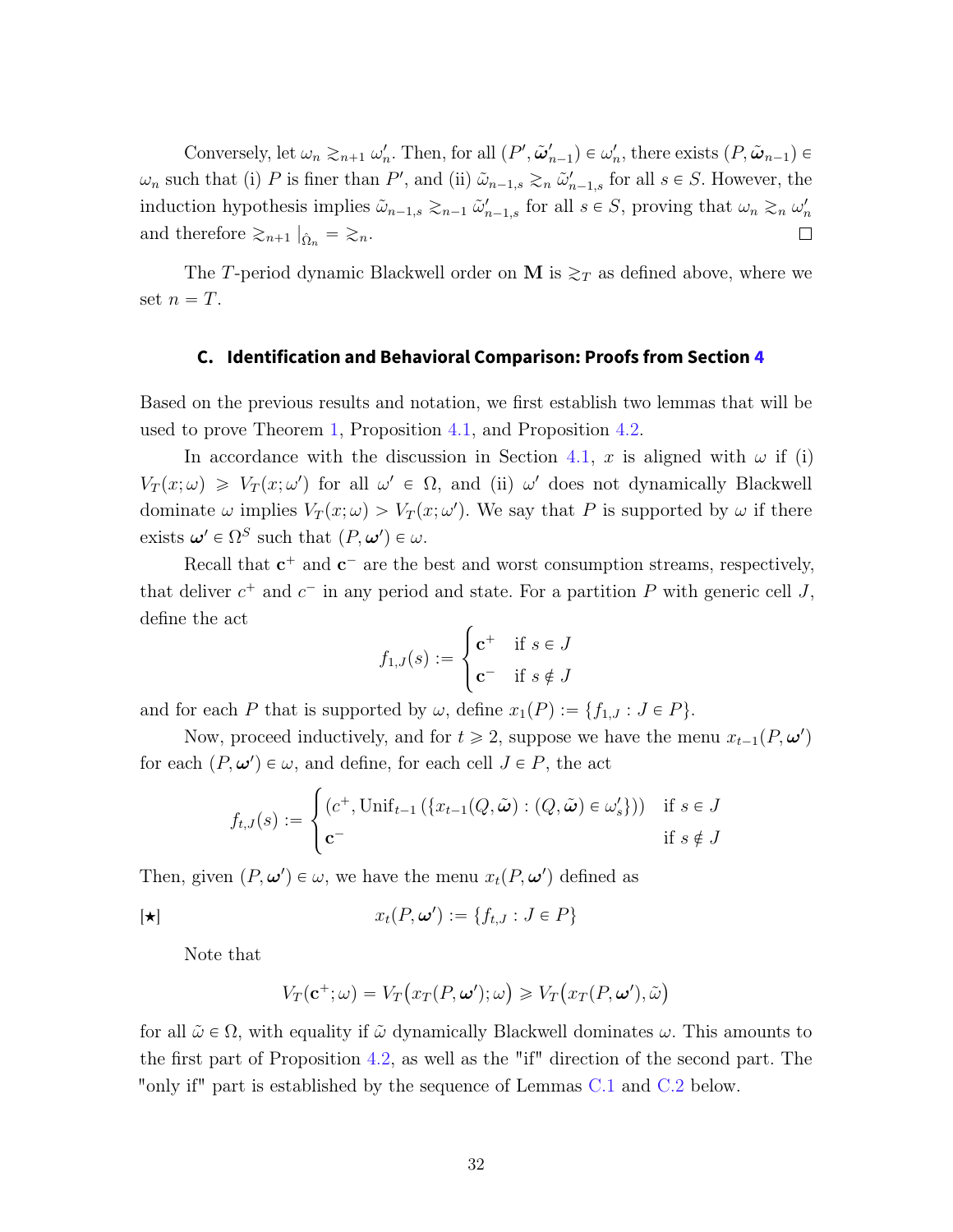<span id="page-32-2"></span><span id="page-32-0"></span>**Lemma C.1.** Let  $P, Q \in \mathcal{P}$  and suppose Q is not finer than P. Then, for any  $\boldsymbol{\omega}, \boldsymbol{\omega}' \in \Omega^S, \, V_T\bigl(x_T(P,\boldsymbol{\omega});(P,\boldsymbol{\omega})\bigr) > V_T\bigl(x_T(P,\boldsymbol{\omega});(Q,\boldsymbol{\omega}')\bigr).$ 

*Proof.* Fix  $(P, \omega) \in \Omega$  and consider the menu  $x_T(P, \omega)$  defined in [ $\star$ ]. As noted above, for all  $\omega'$ , we have  $V_T(x_T(P, \omega); (P, \omega)) = V_T(x_T(P, \omega'); (P, \omega'))$ . Moreover, it must be that for all  $(Q, \omega')$  (even for  $Q = P$ ), we have  $V_T(x_T(P, \omega); (P, \omega)) \ge$  $V_T(x_T(P, \omega'); (Q, \omega'))$  and in the case where Q is not finer than P and  $Q \neq P$ ,  $V_T(x_T(P, \omega'); (P, \omega')) > V_T(x_T(P, \omega'); (Q, \omega'))$  by construction of the menu  $x_T(P, \omega').$ (This is a version of Blackwell's theorem on comparison of experiments; see Theorem 1 on p59 of Laffont [\(1989\)](#page-36-14).)  $\Box$ 

<span id="page-32-1"></span>**Lemma C.2.** Suppose  $\omega^2$  does not dynamically Blackwell dominate  $\omega^1$ . Then, for some  $(P, \tilde{\boldsymbol{\omega}}) \in \omega^1$ , the menu  $x(P, \tilde{\boldsymbol{\omega}})$  defined in  $[\star]$  is such that  $V_T(x_T(P, \tilde{\boldsymbol{\omega}}); \omega^1) =$  $V_T(x_T(P,\tilde{\boldsymbol{\omega}});(P,\tilde{\boldsymbol{\omega}})) > V_T(x_T(P,\tilde{\boldsymbol{\omega}}); \omega^2).$ 

*Proof.* Suppose  $\omega^2$  does not t-period dynamically Blackwell dominate  $\omega^1$ . Then, there exists a smallest  $n \geq 1$  such that for all  $m < n$ ,  $\omega^2 \gtrsim_m \omega^1$ , while  $\omega^2 \gtrsim_n \omega^1$ .

It follows from Lemma [B.1](#page-30-0) that there exist finite sequences  $(P_k)$  and  $(P'_k)$ It follows from Lemma B.1 that there exist finite sequences  $(P_k)$  and  $(P_k)$ <br>of partitions, and  $(s_k)$  of states, such that  $\Gamma^*(\tau^{*(t)}(\omega^2, (P'_k), (s_k)))$  does not setwise or partitions, and  $(s_k)$  or states, such that  $\Gamma(\tau^{(1)}(\omega, (P_k), (s_k)))$  does not setwise<br>Blackwell dominate the set  $\Gamma^*(\tau^{*(t)}(\omega^1, (P_k), (s_k)))$ , where (i)  $\tau^{*(t)}(\theta_0, (P_k), (s_k))$  represents the t-stage transition following the sequence of choices  $(P_k)$  and states  $(s_k)$ , (ii)  $\omega_{t-k}^i = \tau^*(\omega_{t-k+1}^i, P_k, s_k)$  where  $P_k \in \Gamma^*(\omega_{t-k+1}^i)$ , and (iii)  $\Gamma^*(\omega_1^1)$  does not setwise Blackwell dominate  $\Gamma^*(\omega_1^2)$ .

Let  $(P_1, \tilde{\omega}) \in \omega^1$  be the unique first period choice under  $\omega^1$  that makes the sequence  $(P_k)$  feasible. Then  $x_T(P_1, \tilde{\omega})$  defined in  $|\star|$  is aligned with  $(P_1, \tilde{\omega})$ . That is, after n stages of choice and a certain path of states we can appeal to Lemma  $C.1$ , which completes the proof.  $\Box$ 

*Proof of Theorem [1.](#page-11-0)* For the case of finitely many prizes (ie, when C is a finite set), Corollary 5 of Krishna and Sadowski [\(2014\)](#page-36-4) establishes that the collection  $(u, \Pi, \delta)$  is unique in the sense of the Theorem. While we cannot directly appeal to their result, judicious and repeated applications of their corollary allows us to reach the same conclusion for a compact set of prizes. Now, define  $F_{T,\omega} := \{x_T(P,\tilde{\omega}) : (P,\tilde{\omega}) \in \omega\}$ . It follows immediately from Lemma [C.2](#page-32-1) that  $F_{T,\omega}$  is aligned with  $\omega$ .  $\Box$ 

This allows us to characterize the T-period Blackwell order in terms of the instrumental value of information.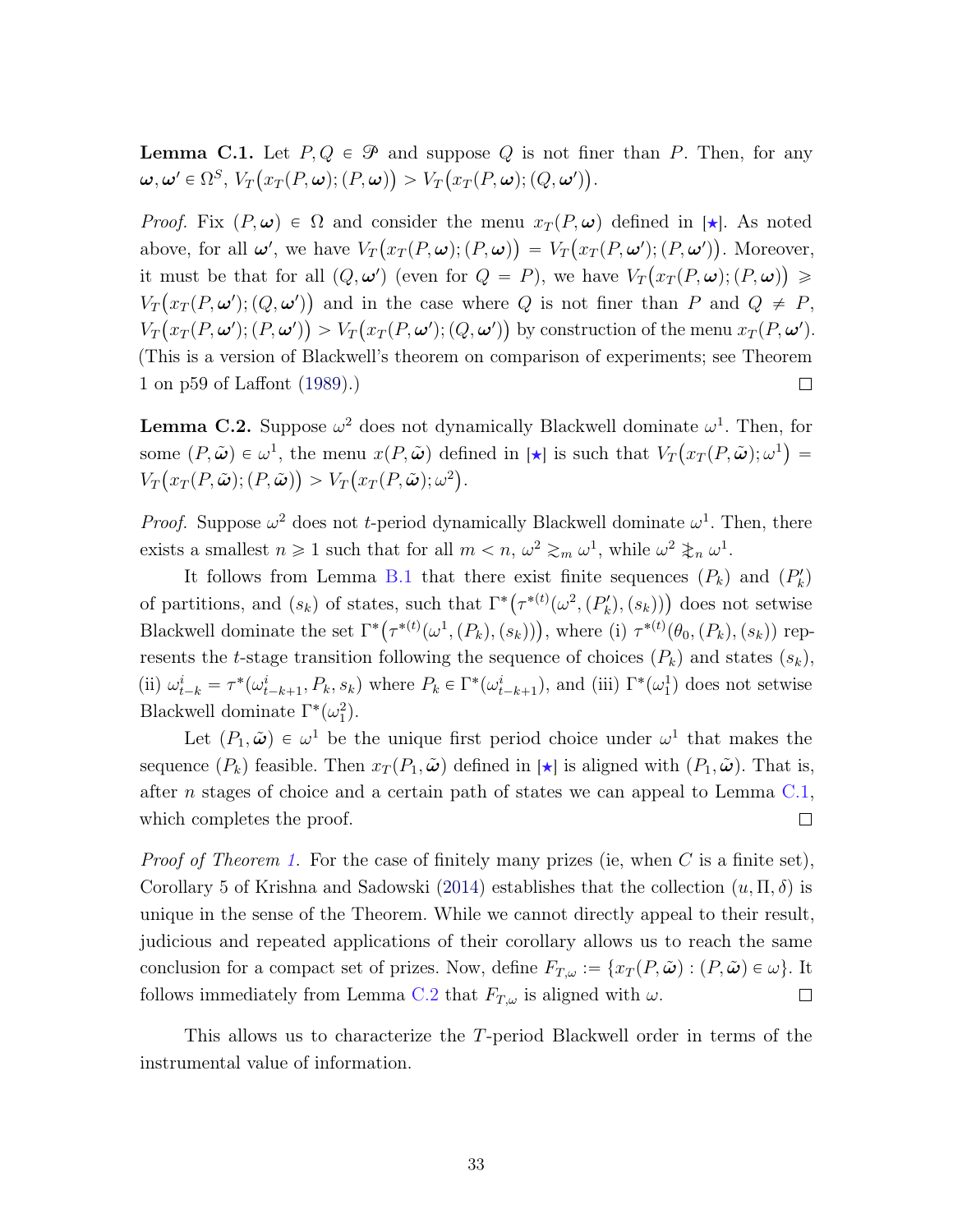<span id="page-33-1"></span><span id="page-33-0"></span>**Corollary C.3.** Let  $\omega, \omega' \in \Omega$ . Then, the following are equivalent.

- (a)  $\omega$  T-period Blackwell dominates  $\omega'$ .
- (b) For any  $(u, \Pi, \delta)$  that induces  $\omega \mapsto V_T(\cdot; \omega), V_T(x; \omega) \geq V_T(x; \omega')$  for all  $x \in X_T$ .

*Proof.* That (b) implies (a) is merely the contrapositive to Lemma  $C.2$ . To see that (a) implies (b), note first the claim holds when  $T = 1$  by Theorem 1 on p59 of Laffont [\(1989\)](#page-36-14). Intuitively, in a static optimization problem, more information (via a finer partition) is better. Now, pick any information plan from  $\omega'$ . By assumption, there is an information plan in  $\omega$  such that the partition chosen in any period is finer than the partition chosen under  $\omega'$ . But this implies that any consumption strategy for the menu x using the information plan from  $\omega'$  is also feasible under the information plan from  $\omega$ . Because information only has instrumental value, it follows that  $V_T(x; \omega) \geq V_T(x; \omega')$ for all  $x \in X_T$ .  $\Box$ 

We are now in a position to prove Proposition [4.1.](#page-12-2)

*Proof of Proposition [4.1.](#page-12-2)* We first show the 'only if' part. On  $L_T$ , we have  $\ell \gtrsim^{\dagger} \ell'$ implies  $\ell \gtrsim \ell'$ . This implies, by Lemma 34 of Krishna and Sadowski [\(2014\)](#page-36-4), that  $\geq^{\dagger}$   $|_{L_T} \geq |_{L_T}$ . Together with the uniqueness of the Recursive Anscombe-Aumann  $(RAA)$  representation (see Corollary 5 in Krishna and Sadowski  $(2014)$ ), this implies that  $(u, \delta, \Pi) = (u^{\dagger}, \delta^{\dagger}, \Pi^{\dagger})$  after a suitable (and behaviorally irrelevant) normalization of the utilities. Thus, part (b) of Corollary [C.3](#page-33-0) holds, which establishes the claim.

The 'if' part follows immediately from Corollary [C.3.](#page-33-0)  $\Box$ 

We now prove Proposition [4.2.](#page-16-0)

Proof of Proposition [4.2.](#page-16-0) That  $V_T(x_T(P, M); M) = V_T(\mathbf{c}^+; \cdot) \geq V_T(x_T(P', M'); M)$ follows from the definition of  $c^+$  and  $x_T(P, M)$ . All that remains to be shown is that the inequality holds as an equality for all P' with  $(P', \mathcal{M}') \in M_{\mathcal{P}}$  if, and only if,  $\mathcal M$ T-period Blackwell dominates  $\mathcal{M}'$ .

To see the 'only if' part, suppose that  $\mathcal M$  does not T-period Blackwell dominate M'. Then, by Lemma [C.2,](#page-32-1) it follows that for some P' with  $(P',\mathcal{M}') \in M_{\mathcal{P}}$ , we have  $V_T(x_T(P',\mathcal{M}');\mathcal{M}') = V_t(\mathbf{c}^+;\cdot) > V_T(x_T(P',\mathcal{M}');\mathcal{M}),$  which establishes the contrapositive.

To see the 'if' part, suppose  $\mathcal M$  T-period Blackwell dominates  $\mathcal M'$ . Then, for every information plan in  $\mathcal{M}'$ , and every P' with  $(P', \mathcal{M}') \in M_{\mathcal{P}}$ , there is another information plan in M with a finer partition after every realization of menu, state,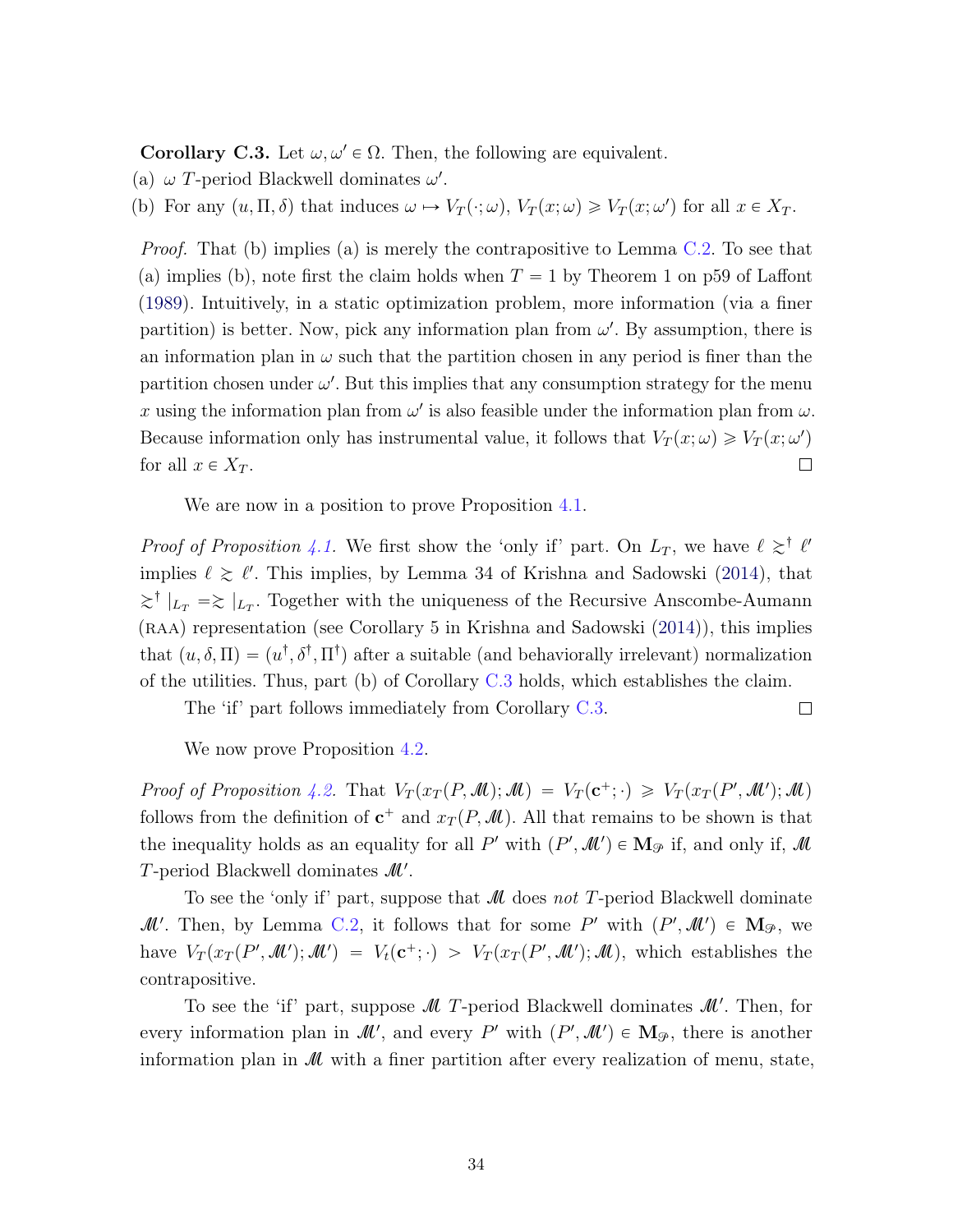and date. Following this information plan gives DM the same utility as consuming  $c^+$ for sure.  $\Box$ 

## **D. Proofs from Section [5.1](#page-17-2)**

<span id="page-34-0"></span>Proof of Proposition [5.3.](#page-19-0) We first show that the behavioral comparison in the propo-sition implies fatigue as in Definition [5.1.](#page-17-1) Given the true underlying ICP  $\mathcal{M}$ , take  $(s_1, \ldots, s_t)$ , and two sequences of partitions  $(P_1, \ldots, P_t)$  and  $(P'_1, \ldots, P'_t)$  as in the definition of fatigue, so that  $Q \in \Gamma(P_1, s_1, \ldots, P_t, s_t)$ . Let  $\mathcal{M}^*$  be the ICP that allows learning  $(P_1, s_1, \ldots, P_t, s_t, Q)$  and nothing else. Then  $x_T(P_1, M^*) \sim \mathbf{c}^+$ . Let  $M' = M$ . By assumption, M allows learning  $(P'_1, s_1, \ldots, P'_t)$ , so that the behavioral comparison applies. Note that  $x_T(P'_1, M') \sim \mathbf{c}^+$  and there is no  $M'''$  that strictly dominates  $M'$ after  $P'_1$  with  $x_T(P'_1, \mathcal{M}''') \sim \mathbf{c}^+$ . Construct  $\mathcal{M}''$  from  $\mathcal{M}'$  by adding the option to continue the sequence  $(P'_1, s_1, \ldots, P'_t, s_t)$  with learning Q. Now suppose that there is no  $Q' \in \Gamma(P'_1, s_1, \ldots, P'_t, s_t)$  such that  $Q'$  Blackwell dominates  $Q$ . Then  $x_T(P'_1, M'') \nsim \mathbf{c}^+,$ a contradiction. Hence, there is  $Q' \in \Gamma(P'_1, s_1, \ldots, P'_t, s_t)$  that dominates  $Q$ .

We now show that fatigue as in Definition [5.1](#page-17-1) implies the behavioral comparison in the proposition. For the ICPs in the definition,  $x_T(P_1, M^*) \sim \mathbf{c}^+$  implies that a path that pointwise Blackwell dominates  $(P_1, s_1, P_2 \ldots, s_t, Q)$  can be learned initially. There are three cases to consider:

- (a)  $\mathcal{M}'$  and the true ICP  $\mathcal M$  dynamically Blackwell dominate each other. Then by fatigue  $\mathcal{M}''$  must also be dominated by  $\mathcal{M}$ , and hence  $x_T(P'_1, \mathcal{M}'') \sim \mathbf{c}^+$ , a contradiction to the assumption that  $x_T(P'_1, M'') \nsim \mathbf{c}^+$ . This rules out the first case.
- (b) M does not dynamically Blackwell dominate  $\mathcal{M}'$ , and hence  $x_T(P'_1, \mathcal{M}') \nsim \mathbf{c}^+$ , which is property (i) in the behavioral comparison.
- (c) M strictly dynamically Blackwell dominates  $\mathcal{M}'$ . In that case  $x_T(P'_1, \mathcal{M}) \sim \mathbf{c}^+$ which is property (ii) of the behavioral comparison for  $\mathcal{M}''' = \mathcal{M}$ .

 $\Box$ 

Because the three cases are exhaustive, the proposition is proved.

Proof of Proposition [5.4.](#page-19-1) We first show that the behavioral condition in Proposition [5.4](#page-19-1) implies expertise as in Definition [5.2.](#page-18-0) Given the true ICP  $\mathcal M$  in the representation, take  $(s_1, \ldots, s_t)$ , a sequences of partitions  $(P_1, \ldots, P_t)$  and partitions Q and Q' as in the definition of expertise, so that  $Q \in \Gamma(P_1, s_1, \ldots, P_t, s_t)$ . Let  $\mathcal{M}^*$  be an ICP that corresponds to learning  $(P_1, s_1, \ldots, P_t, s_t, Q)$  and nothing else. Then  $x_T(P_1, M^*) \sim \mathbf{c}^+$ . Let  $M' = M$ . By assumption, M allows learning  $(P_1, s_1 \ldots, P_t)$ , so that the behavioral comparison applies. Note that  $x_T(P_1, \mathcal{M}') \sim \mathbf{c}^+$  and there is no  $\mathcal{M}'''$  that strictly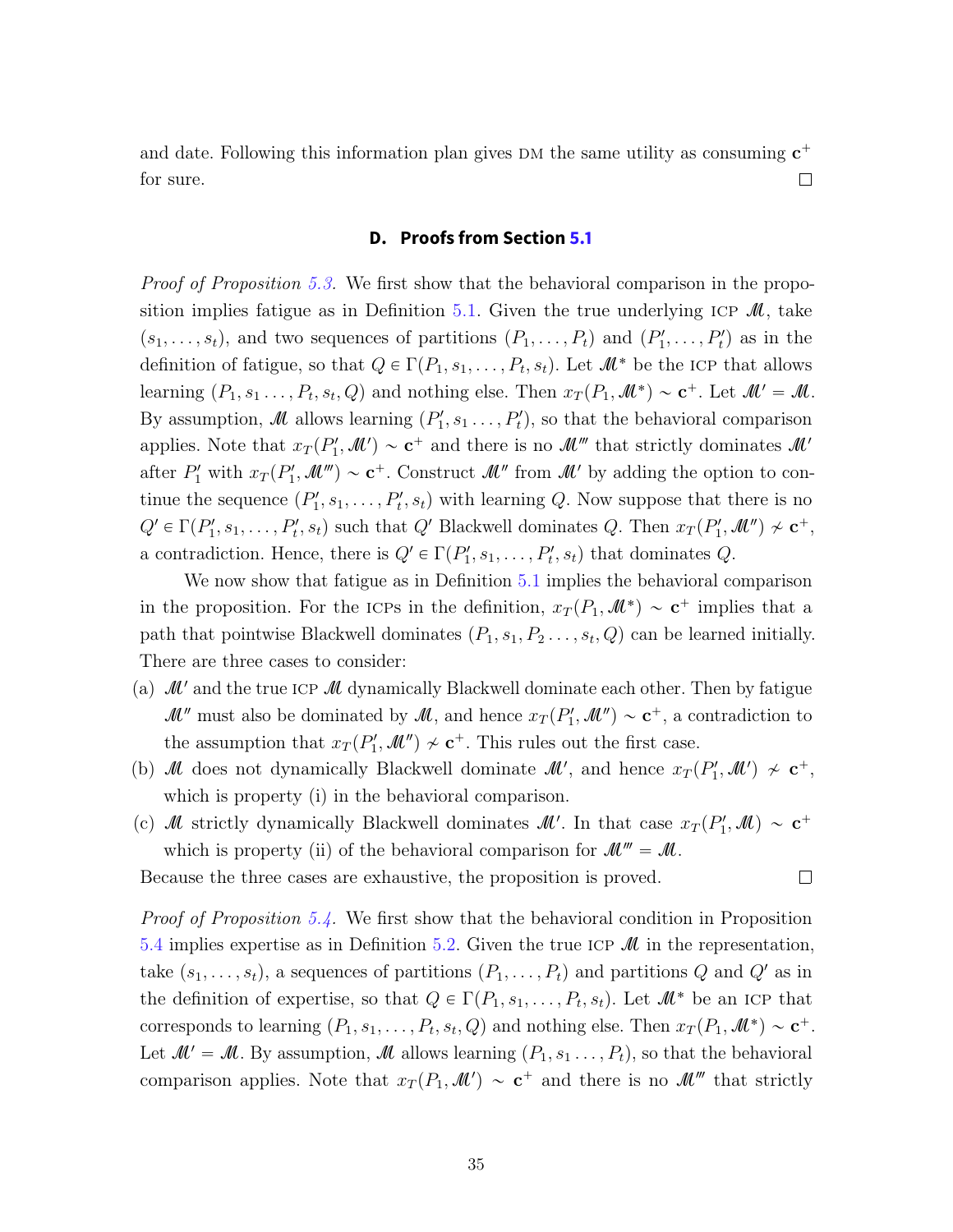dominates M' after  $P_1$  with  $x_T(P_1, \mathcal{M}^{\prime\prime}) \sim \mathbf{c}^+$ . Construct M'' from M' by adding the option to continue the sequence  $(P_1, s_1, \ldots, P_t, s_t)$  with learning  $Q'$  and then nothing thereafter. Now suppose that there is no  $Q'' \in \Gamma(P_1, s_1, \ldots, P_t, s_t)$  such that  $Q''$  Blackwell dominates  $Q'$ . Then  $x_T(P_1, \mathcal{M}'') \nsim \mathbf{c}^+$ , a contradiction. Hence, there is  $Q'' \in \Gamma(P_1, s_1, \ldots, P_t, s_t)$  that dominates  $Q'$ .

We now show that expertise in Definition [5.2](#page-18-0) implies the behavioral condition in the proposition. For the ICPs in the definition,  $x_T(\mathcal{M}^*, P_1) \sim \mathbf{c}^+$  implies that a path that pointwise Blackwell dominates  $(P_1, s_1, P_2 \ldots, s_t, Q)$  can be learned initially. There are three cases to consider:

- (a)  $\mathcal{M}'$  and the true ICP  $\mathcal M$  dynamically Blackwell dominate each other. Then by expertise  $\mathcal{M}$  must also be dominated by  $\mathcal{M}$ , and hence  $x_T(P_1, \mathcal{M}^{\prime\prime}) \sim \mathbf{c}^+$ , a contradiction to the assumption that  $x_T(P_1, \mathcal{M}^{\prime\prime}) \nsim c^+$ . This rules out the first case.
- (b) M does not dynamically Blackwell dominate  $\mathcal{M}'$ , and hence  $x_T(P_1, \mathcal{M}') \nsim \mathbf{c}^+$ , which is property (i) in the behavioral comparison.
- (c) M strictly dynamically Blackwell dominates  $\mathcal{M}'$ . In that case  $x_T(P_1, \mathcal{M}) \sim \mathbf{c}^+$ which is property (ii) of the behavioral comparison for  $\mathcal{M}''' = \mathcal{M}$ .

Because the three cases are exhaustive, the proposition is proved.  $\Box$ 

#### **References**

- <span id="page-35-2"></span>Coeurdacier, Nicolas, and Hélène Rey. 2013. "Home Bias in Open Economy Financial Macroeconomics". Journal of Economic Literature 51 (1): 63–115. (Cit. on p. [21\)](#page-20-3).
- <span id="page-35-0"></span>Currie, Janet, and W. Bentley MacLeod. 2017. "Diagnosing Expertise: Human Capital, Decision Making and Performance Among Physicians". Journal of Labor Economics 35  $(1)$ : 1–43. (Cit. on p. [5\)](#page-4-4).
- <span id="page-35-1"></span>de Oliveira, Henrique. 2018. "Blackwell's Informativeness Theorem using Diagrams". Games and Economic Behavior 109:126–131. (Cit. on p. [12\)](#page-11-3).
- <span id="page-35-3"></span>de Oliveira, Henrique, Tommaso Denti, Maximilian Mihm, and M. Kemal Ozbek. 2017. "Rationally Inattentive Preferences and Hidden Information Costs". Theoretical Economics 12:621–654. (Cit. on pp. [24,](#page-23-1) [25\)](#page-24-0).
- <span id="page-35-4"></span>Dillenberger, David, R. Vijay Krishna, and Philipp Sadowski. 2021. Information-based Utilities and Beliefs: Foundations and Applications. Tech. rep. Duke University. (Cit. on p. [25\)](#page-24-0).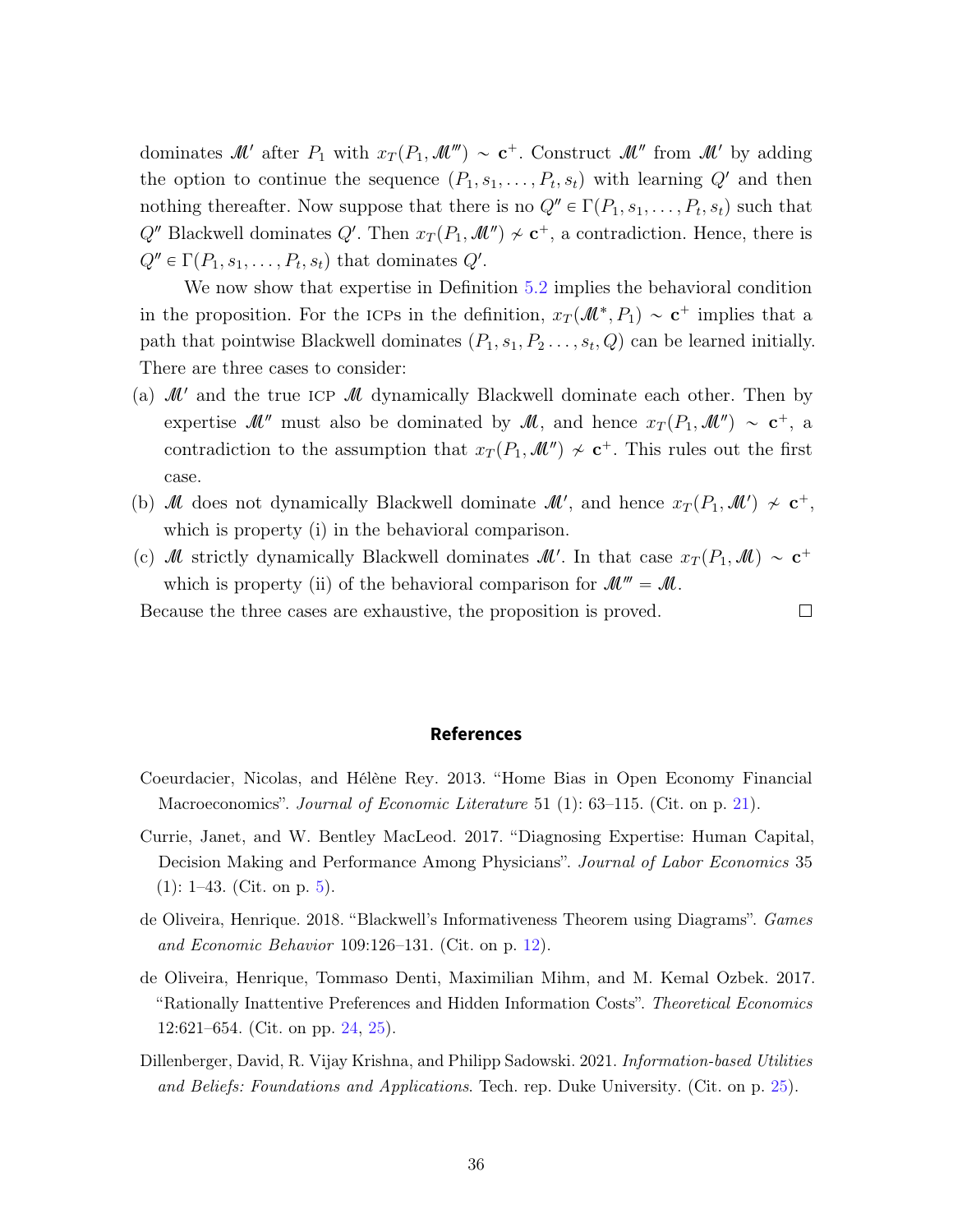- <span id="page-36-11"></span>Dillenberger, David, Juan S. Lleras, Philipp Sadowski, and Norio Takeoka. 2014. "A Theory of Subjective Learning". Journal of Economic Theory 153:287–312. (Cit. on p. [25\)](#page-24-0).
- <span id="page-36-12"></span>Dudley, Richard Mansfield. 2002. Real Analysis and Probability. 2nd edition. Cambridge University Press. (Cit. on p. [27\)](#page-26-2).
- <span id="page-36-0"></span>Geanakoplos, John, and Paul R. Milgrom. 1991. "A Theory of Hierarchies Based on Limited Managerial Attention". Journal of Japanese and International Economies 5:205–225. (Cit. on pp. [2,](#page-1-1) [5\)](#page-4-4).
- <span id="page-36-1"></span>Greenfield, Adam. 2018. Radical Technologies: The Design of Everyday Life. UK: Penguin Random House. (Cit. on p. [3\)](#page-2-1).
- <span id="page-36-5"></span>Greenshtein, Eitan. 1996. "Comparison of Sequential Experiments". Annals of Statistics 24 (1): 436–448. (Cit. on p. [12\)](#page-11-3).
- <span id="page-36-10"></span>Gul, Faruk, and Wolfgang Pesendorfer. 2006. "Random Expected Utility". Econometrica 74 (1): 121–146. (Cit. on p. [24\)](#page-23-1).
- <span id="page-36-3"></span>– . 2004. "Self-Control and the Theory of Consumption". Econometrica 72 (1): 119–158. (Cit. on p. [7\)](#page-6-2).
- <span id="page-36-6"></span>Higashi, Youichiro, Kazuya Hyogo, and Norio Takeoka. 2009. "Subjective random discounting and intertemporal choice". Journal of Economic Theory 144 (3): 1015 –1053. (Cit. on p. [13\)](#page-12-4).
- <span id="page-36-9"></span>Hu, Yingyao, and Matthew Shum. 2012. "Nonparametric Identification of Dynamic Models with Unobserved State Variables". *Journal of Econometrics* 171:32–44. (Cit. on p. [24\)](#page-23-1).
- <span id="page-36-2"></span>Kreps, David M., and Evan L Porteus. 1978. "Temporal Resolution of Uncertainty and Dynamic Choice Theory". Econometrica 46 (1): 185–200. (Cit. on p. [7\)](#page-6-2).
- <span id="page-36-4"></span>Krishna, R. Vijay, and Philipp Sadowski. 2014. "Dynamic Preference for Flexibility". Econometrica 82 (2): 655–703. (Cit. on pp. [8,](#page-7-3) [13,](#page-12-4) [25,](#page-24-0) [33,](#page-32-2) [34\)](#page-33-1).
- <span id="page-36-14"></span>Laffont, Jean-Jacques. 1989. The Economics of Uncertainty and Information. The MIT Press. (Cit. on pp. [33,](#page-32-2) [34\)](#page-33-1).
- <span id="page-36-8"></span>Magnac, Thierry, and David Thesmar. 2002. "Identifying Dynamic Discrete Decision Processes". Econometrica 70 (2): 801–816. (Cit. on pp. [23,](#page-22-3) [24\)](#page-23-1).
- <span id="page-36-13"></span>Mariotti, Thomas, Martin Meier, and Michele Piccione. 2005. "Hierarchies of Beliefs for Compact Possibility Models". Journal of Mathematical Economics 41 (3): 303–324. (Cit. on p. [30\)](#page-29-0).
- <span id="page-36-7"></span>Massa, Massimo, and Andrei Simonov. 2006. "Hedging, Familiarity and Portfolio Choice". Review of Financial Studies 19 (2):  $633-685$ . (Cit. on p. [21\)](#page-20-3).